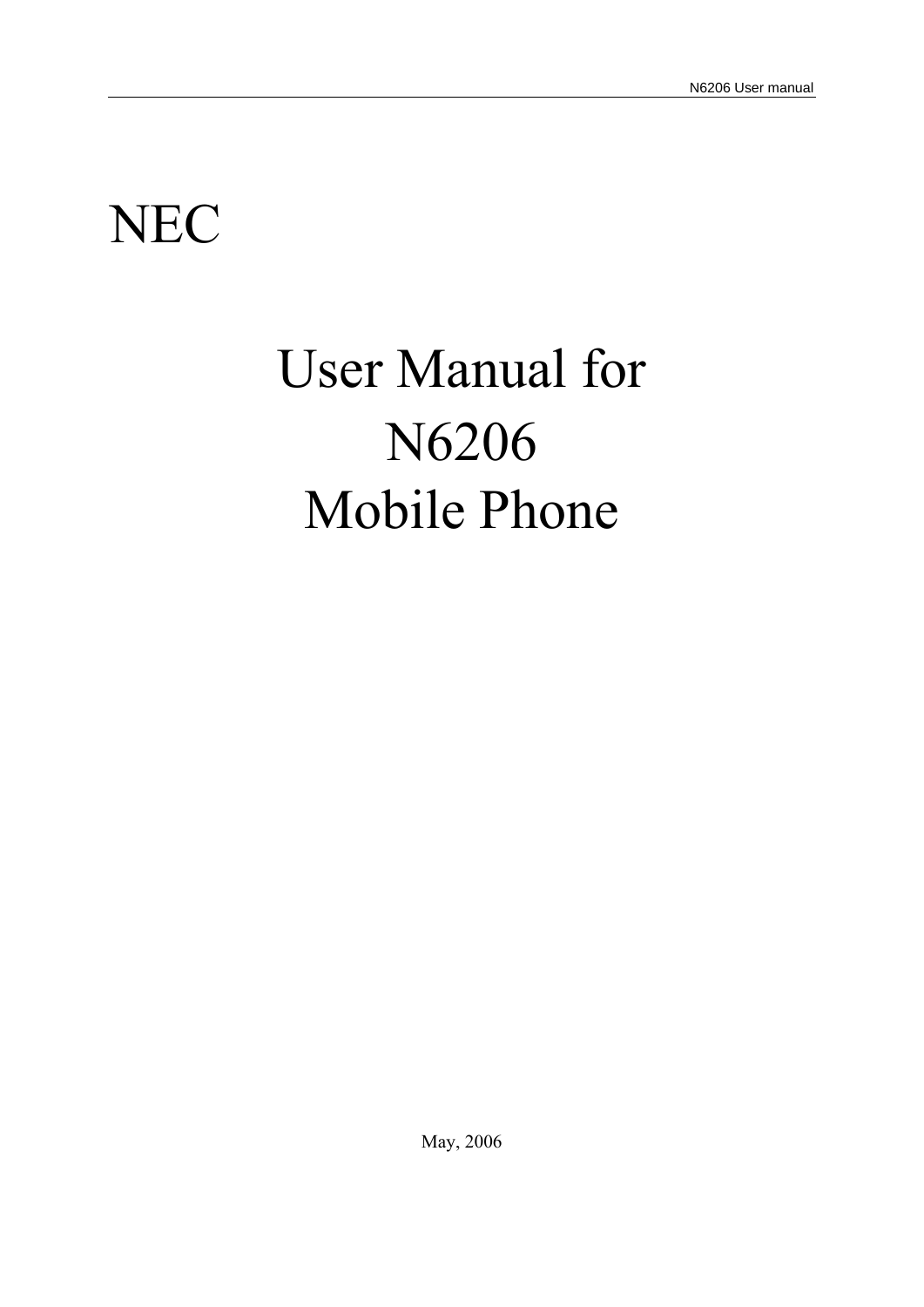## **Summary**

Welcome to select N6206 mobile phone. This instruction manual explains the excellent performance of N6206 mobile phone for details. Besides basic function of talking, N6206 mobile phone and system network also provide you with practical multi-functions and service to facilitate your work and leisure activity.

We provide you with the multiple special fitting parts including charging battery and charger for your selection. Please refer to section 14 of this instruction manual for the detailed description on these fitting parts. If using fitting parts without permission from the providers, it is possible to result in danger; the resulted damage is beyond warranty.

Our company reserves the right to modify the technical specification in this instruction manual without pre-notification.

## **Explanation for reading the manual**

Different styles are used to describe different operation details in this manual as follows:

| Operation    | Content description                                          | Example |  |
|--------------|--------------------------------------------------------------|---------|--|
| Display      | Represented with normal character                            | $0 - 9$ |  |
| content      |                                                              |         |  |
| General key  | Except the function keys, all others are                     | $0 - 9$ |  |
|              | represented by normal character with frame                   |         |  |
| Function key | Function keys are represented<br>with                        | OK      |  |
|              | overstriking and frame                                       |         |  |
| Menu item    | Represented by italics with boldface<br><b>Hold the call</b> |         |  |

**Note:** The pictures used in the manual are the function illustration pictures only, and maybe they are different from display in your mobile phone. Please take yours as the standard.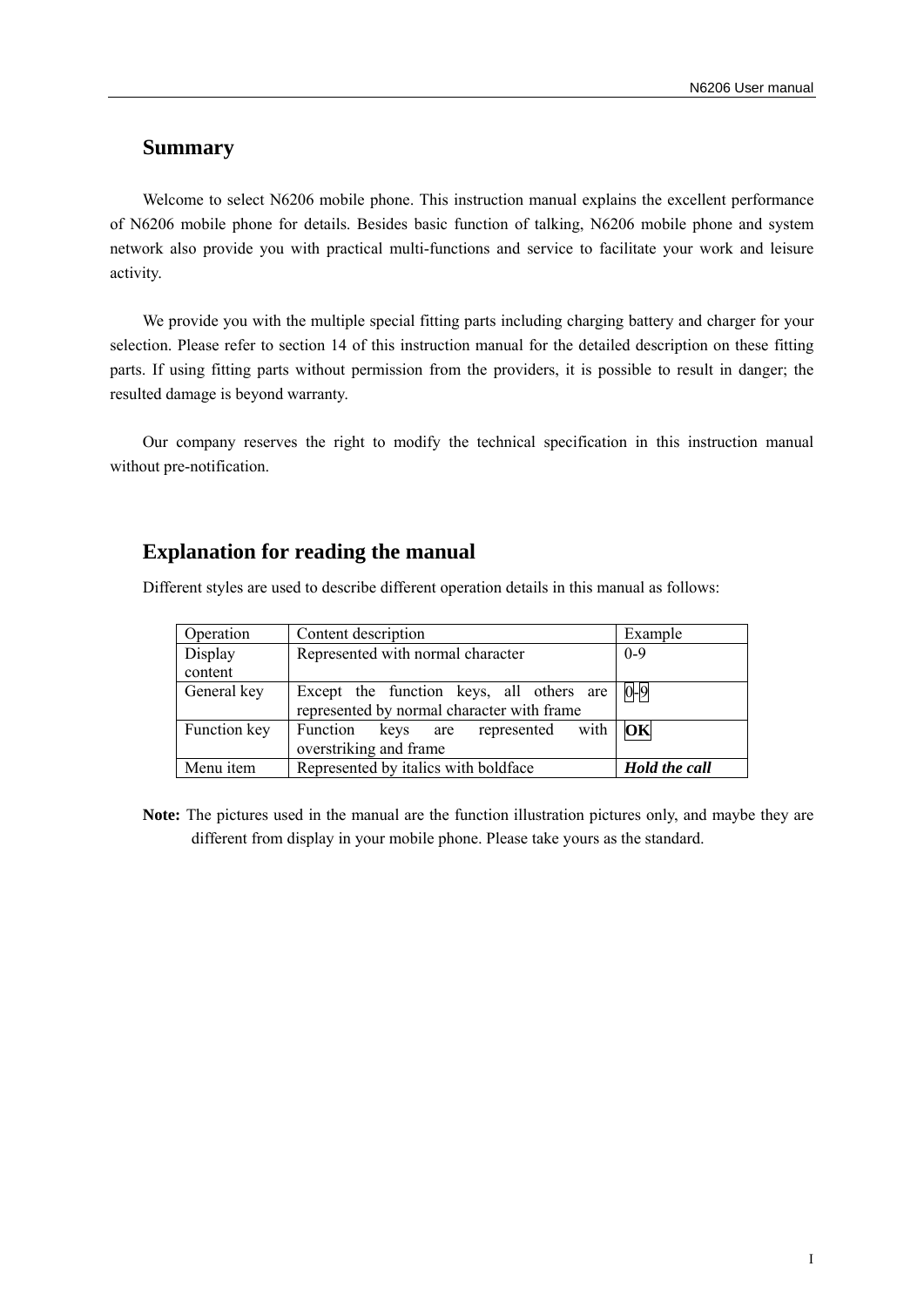## **CONTENTS**

| $\mathbf{1}$   |  |     |  |
|----------------|--|-----|--|
| 1.1            |  |     |  |
| 1.1.1          |  |     |  |
| 1.1.2          |  |     |  |
| 1.1.3          |  |     |  |
| 1.1.4          |  |     |  |
| 1.2            |  |     |  |
| 1.2.1          |  |     |  |
| 1.2.2          |  |     |  |
| 1.2.3          |  |     |  |
| 1.2.4          |  |     |  |
| 1.3            |  |     |  |
| 1.4            |  |     |  |
| 1.5            |  |     |  |
| 1.5.1          |  |     |  |
| $\overline{2}$ |  |     |  |
| 2.1            |  |     |  |
| 2.2            |  |     |  |
| 2.2.1          |  |     |  |
| 2.2.2          |  |     |  |
| 2.2.3          |  | .20 |  |
| 2.2.4          |  |     |  |
| 2.2.5          |  |     |  |
| 2.3            |  |     |  |
| 2.4            |  |     |  |
| 2.4.1          |  |     |  |
| 2.4.2          |  |     |  |
| 2.4.3          |  |     |  |
| 2.4.4          |  |     |  |
| 2.4.5          |  |     |  |
| 2.4.6          |  |     |  |
| 2.5            |  |     |  |
| $\mathbf{3}$   |  |     |  |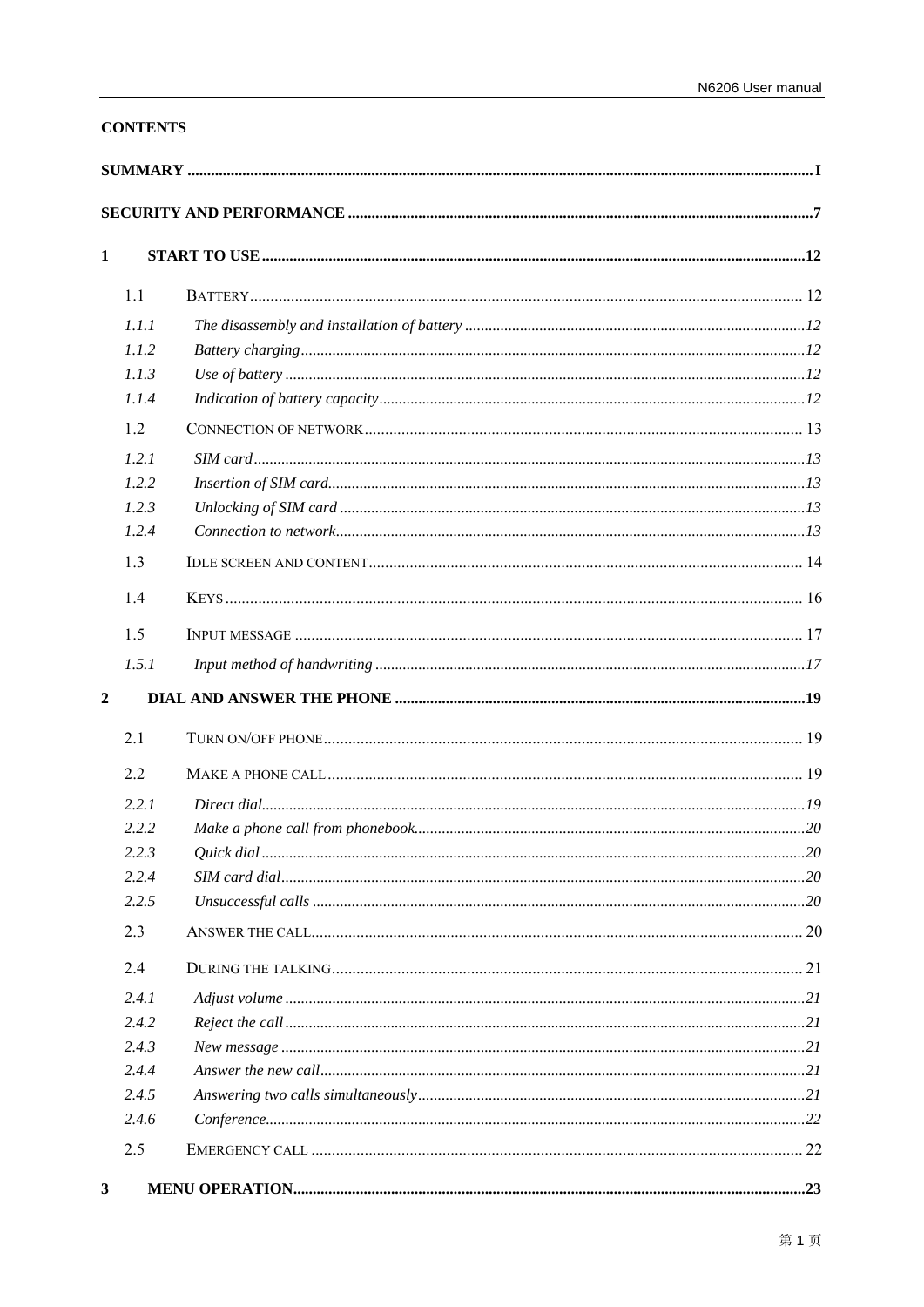|   | 3.1    |  |
|---|--------|--|
|   | 3.2    |  |
|   | 3.3    |  |
|   | 3.4    |  |
| 4 |        |  |
|   | 4.1    |  |
|   | 4.1.1  |  |
|   | 4.1.2  |  |
|   | 4.1.3  |  |
|   | 4.1.4  |  |
|   | 4.1.5  |  |
|   |        |  |
|   | 4.2    |  |
|   | 4.2.1  |  |
|   | 4.2.2  |  |
|   | 4.3    |  |
|   | 4.4    |  |
|   | 4.4.1  |  |
|   | 4.4.2  |  |
|   | 4.4.3  |  |
|   | 4.4.4  |  |
|   | 4.4.5  |  |
|   | 4.4.6  |  |
|   | 4.4.7  |  |
|   | 4.4.8  |  |
|   | 4.5    |  |
|   | 4.5.1  |  |
|   | 4.5.2  |  |
|   | 4.5.3  |  |
|   | 4.5.4  |  |
|   | 4.5.5  |  |
|   | 4.6    |  |
|   | 4.7    |  |
|   | 4.8    |  |
|   | 4.9    |  |
|   | 4.10   |  |
|   | 4.10.1 |  |
|   | 4.10.2 |  |
|   |        |  |
| 5 |        |  |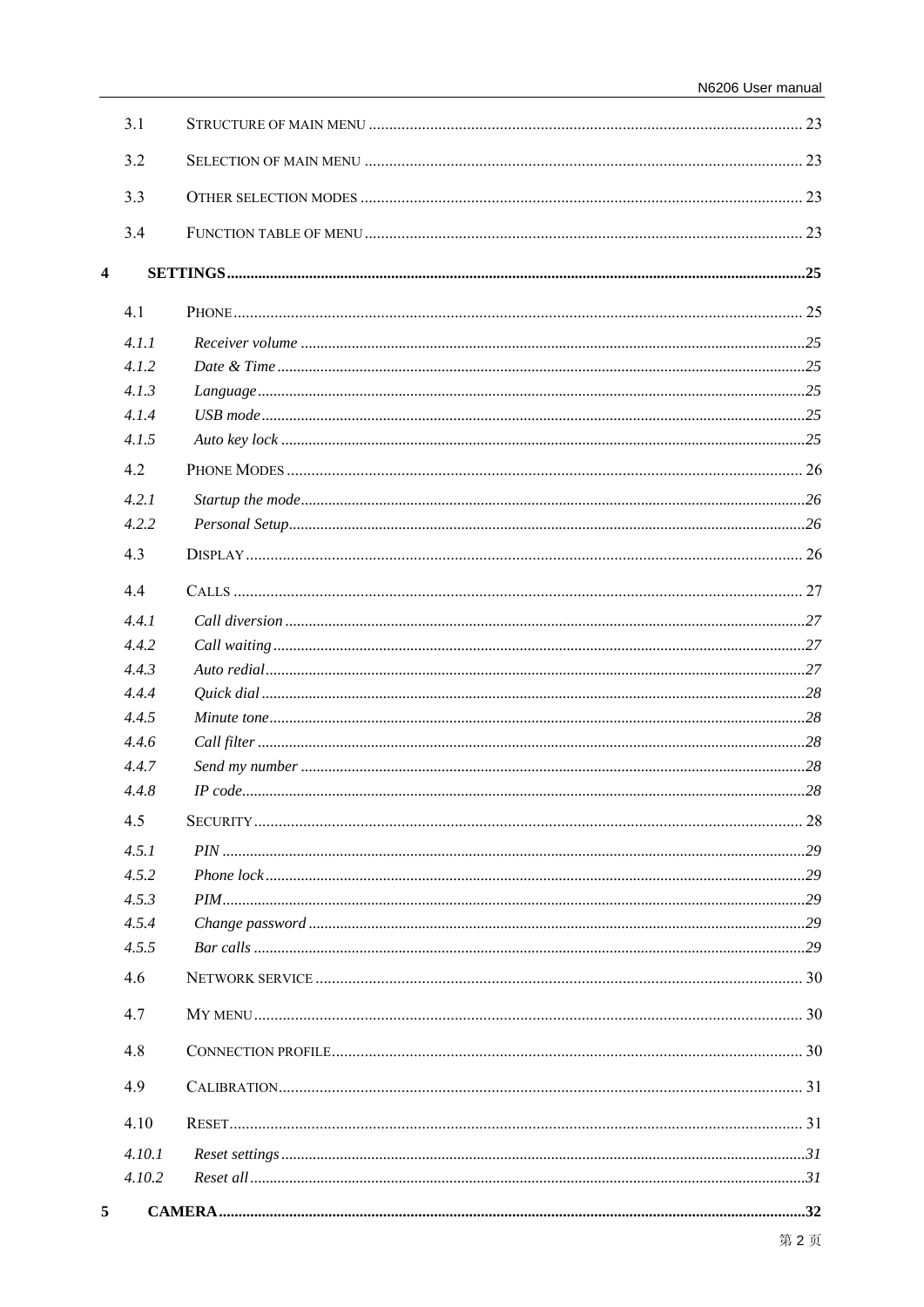| 6              |       |              |  |
|----------------|-------|--------------|--|
|                | 6.1   |              |  |
|                | 6.1.1 |              |  |
|                | 6.1.2 |              |  |
|                | 6.1.3 |              |  |
|                | 6.1.4 |              |  |
|                | 6.1.5 |              |  |
|                | 6.1.6 |              |  |
|                | 6.1.7 |              |  |
|                | 6.1.8 |              |  |
|                | 6.2   |              |  |
| $\overline{7}$ |       |              |  |
|                | 7.1   |              |  |
|                | 7.2   |              |  |
|                | 7.3   |              |  |
|                | 7.3.1 |              |  |
|                | 7.3.2 |              |  |
|                | 7.4   |              |  |
|                | 7.4.1 |              |  |
|                | 7.4.2 |              |  |
|                | 7.4.3 |              |  |
|                | 7.5   |              |  |
|                | 7.5.1 |              |  |
|                | 7.5.2 |              |  |
|                | 7.5.3 |              |  |
|                | 7.5.4 |              |  |
|                | 7.6   |              |  |
|                | 7.7   |              |  |
|                | 7.7.1 | Video. 1.140 |  |
|                | 7.7.2 |              |  |
|                | 7.8   |              |  |
|                | 7.8.1 |              |  |
|                | 7.8.2 |              |  |
|                | 7.9   |              |  |
|                | 7.9.1 |              |  |
|                | 7.9.2 |              |  |
|                | 7.9.3 |              |  |
|                | 7.9.4 |              |  |
|                | 7.9.5 |              |  |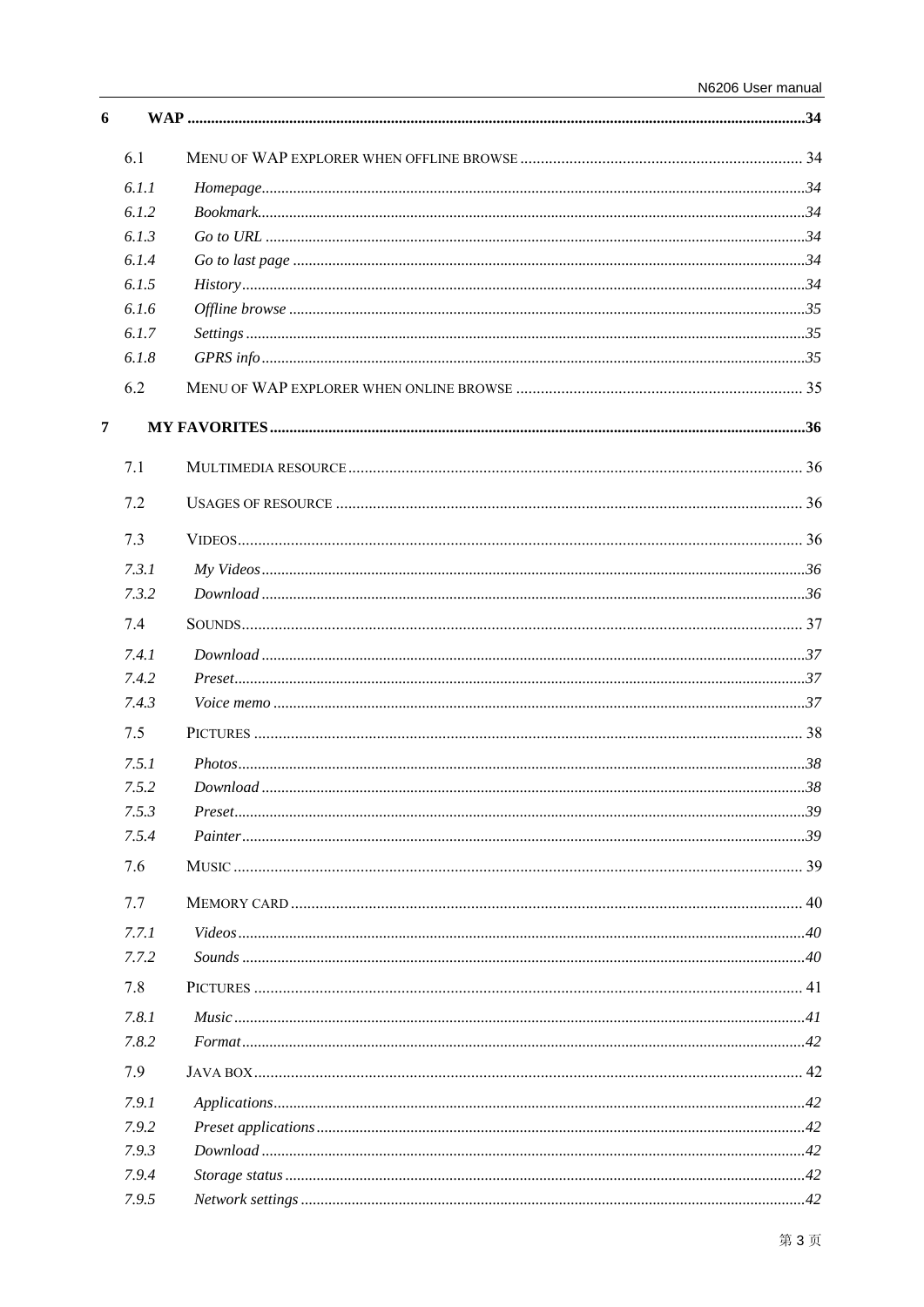| 8                |       |  |
|------------------|-------|--|
|                  | 8.1   |  |
|                  | 8.2   |  |
|                  | 8.2.1 |  |
|                  | 8.2.2 |  |
|                  | 8.3   |  |
|                  | 8.4   |  |
|                  | 8.5   |  |
|                  | 8.6   |  |
|                  | 8.7   |  |
|                  | 8.8   |  |
|                  | 8.8.1 |  |
|                  | 8.8.2 |  |
|                  | 8.8.3 |  |
|                  | 8.8.4 |  |
|                  | 8.8.5 |  |
|                  | 8.8.6 |  |
|                  | 8.8.7 |  |
|                  | 8.9   |  |
|                  | 8.10  |  |
|                  | 8.11  |  |
|                  | 8.12  |  |
|                  | 8.13  |  |
|                  | 8.14  |  |
|                  | 8.15  |  |
| $\boldsymbol{9}$ |       |  |
|                  | 9.1   |  |
|                  | 9.2   |  |
|                  | 9.3   |  |
|                  | 9.4   |  |
|                  | 9.5   |  |
|                  | 9.6   |  |
|                  | 9.7   |  |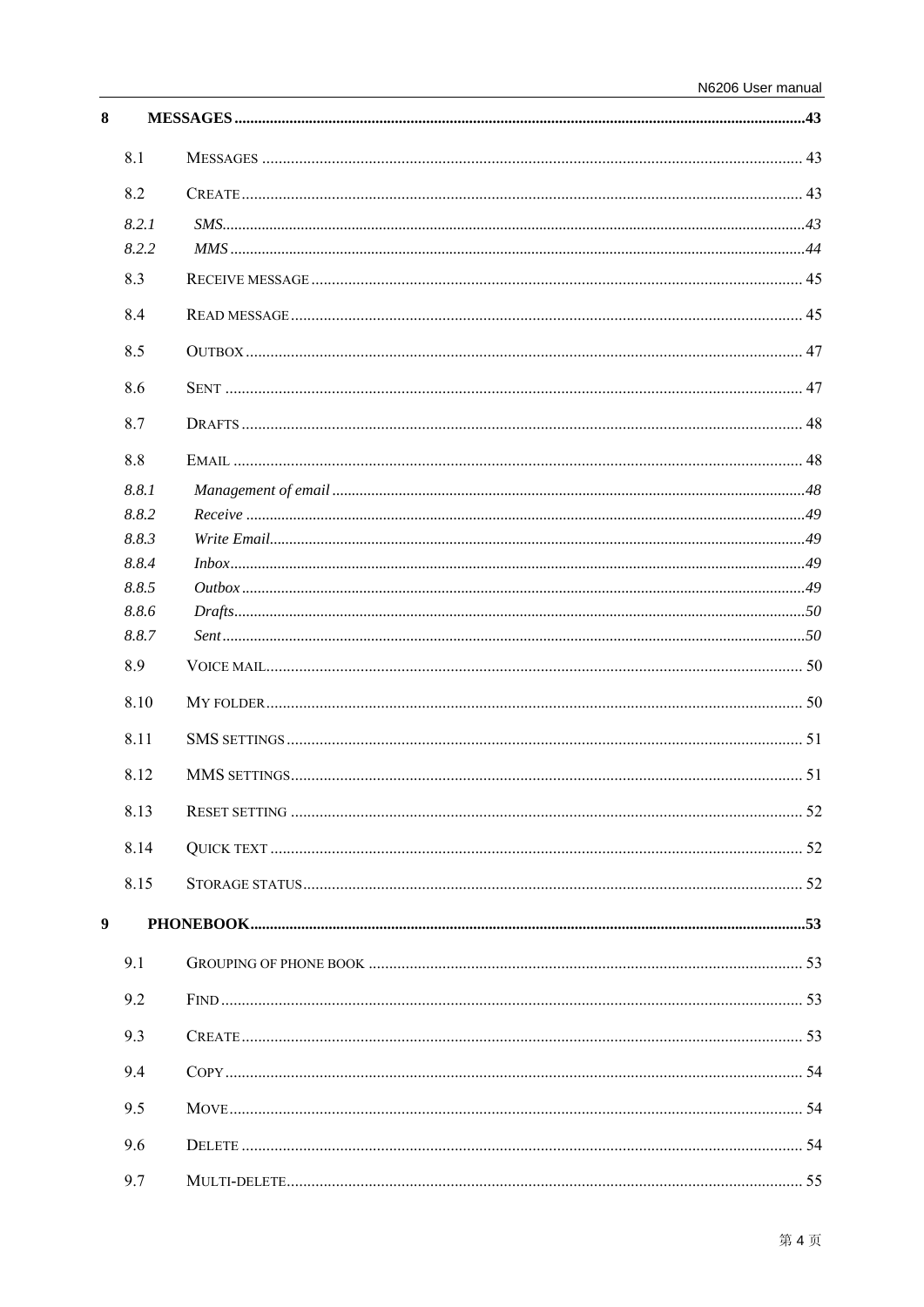| 15 |                  |    |
|----|------------------|----|
| 14 |                  |    |
| 13 |                  |    |
|    | 12.2.8           |    |
|    | 12.2.7           |    |
|    | 12.2.6           |    |
|    | 12.2.4<br>12.2.5 |    |
|    | 12.2.3           |    |
|    | 12.2.2           |    |
|    | 12.2.1           |    |
|    | 12.2             |    |
|    | 12.1.1           |    |
|    |                  | 59 |
| 12 |                  |    |
|    | 11.4             |    |
|    | 11.3             |    |
|    | 11.2             |    |
|    | 11.1             |    |
| 11 |                  |    |
|    | 10.3             |    |
|    | 10.2             |    |
|    | 10.1             |    |
| 10 |                  |    |
|    | 9.15             |    |
|    | 9.14             |    |
|    | 9.13             |    |
|    | 9.12             |    |
|    | 9.11             |    |
|    | 9.10             |    |
|    | 9.9              |    |
|    | 9.8              |    |
|    |                  |    |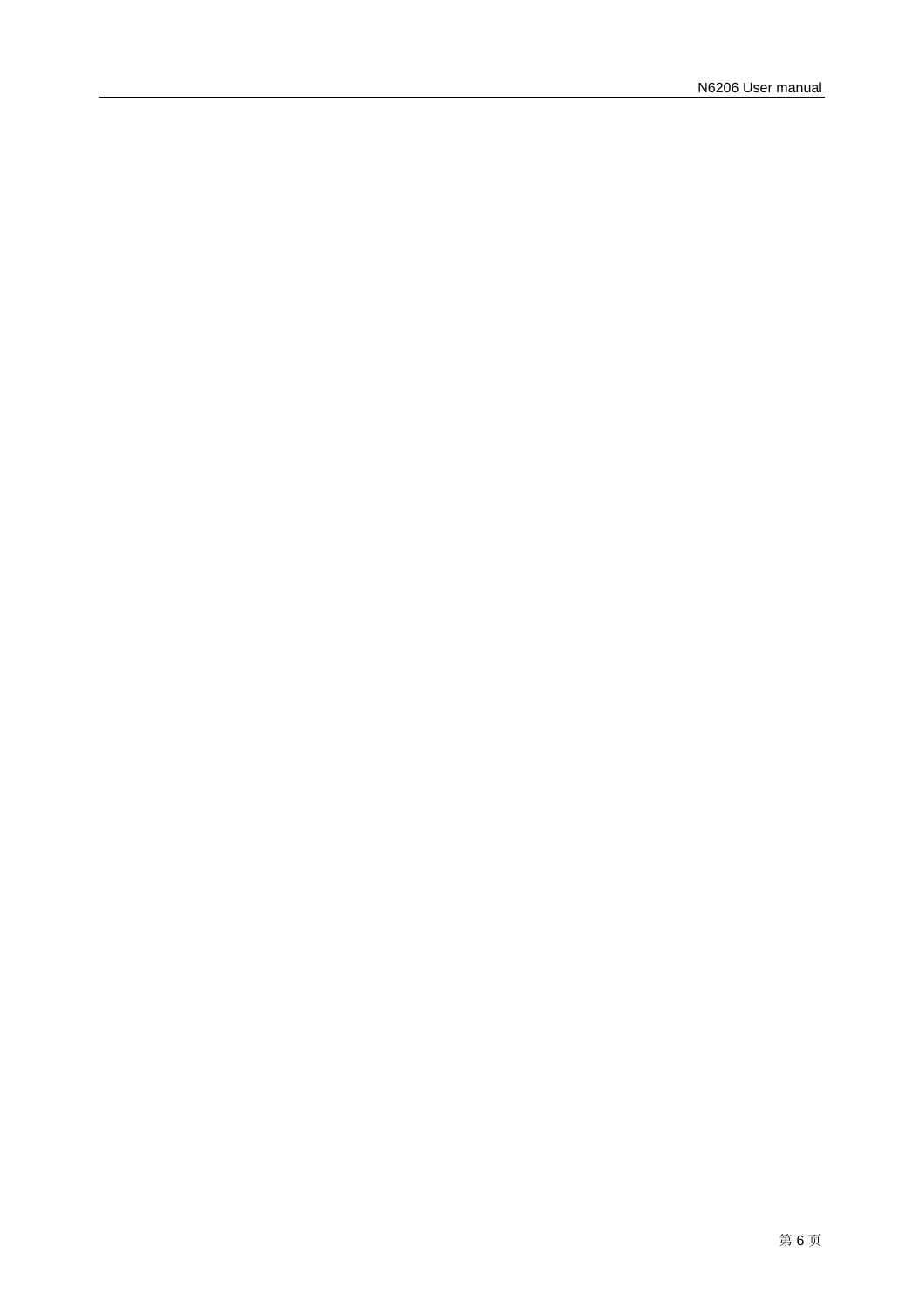# **Security and performance**

## **Emergency service**

In any country, if want to dial the emergency telephone, you can directly dial 911 (or other emergency service telephone), you must confirm the power of mobile phone is on and it is within the service area, then input the

emergency service number (911 or other numbers) and tap  $\sim$  to make the call.

**Note:** Because of the property of the mobile network, each emergency call is not sure to succeed.

## **Individual**

- ♦ When using the radio frequency device including mobile phone, it is possible to have some disturbance on some medical devices with bad shielding performance, such as Acousticon or heart pacemaker. Before using the mobile phone, please consult with the producer of the medical device or your doctor.
- ♦ For the user with heart disease, please pay close attention to the setting of ring tone volume and vibration.
- ♦ In the places where the explosive gas or production process exist, such as oil warehouse, or chemical factory, please pay the close attention to restricts of use for radio frequency device. When your mobile phone is in idle, it still emits electromagnetic signals. If required, you should turn off the mobile phone.
- ♦ Please pay attention to the transportation safety. When driving, the mobile phone should not be used, if using it; it is suggested to stop the car first.
- When your mobile phone is missing or stolen, please immediately inform the telecom department to prohibit the SIM card from using. It will make you free from the economic loss caused by other pseudo calls.
- ♦ When you contact with telecom department or sales agents, they should know the IMEI number of your mobile phone, which is printed on the label of back of the mobile phone (remove battery or dial "\*#06#" to find it ). Please record the number and keep it safely for future use.
- ♦ To make your mobile phone misused, please adopt prevention measures, such as: set SIM card PIN number or personal security code or change the code in time as other person knows it.
- ♦ When leave the car, please keep the mobile phone at the unobvious place, it would better take it or lock in the luggage boot.
- ♦ Please keep the children from the mobile phone, charger or battery.

## **Mobile phone**

The mobile phone includes the precise electric wires, magnet and battery system, which should be dealt with carefully, especially pays attention to the following important points:

- ♦ Your mobile phone can produce electromagnetic field; please do not place the magnetic storage media such as computer disk near to the mobile phone.
- ♦ When using the mobile phone near to the electric devices such as TV, telephone, radio and personal computer, it maybe leads to disturbance and effect on the performance of mobile phone.
- ♦ No matter when, please do not make the mobile phone and its fitting parts touch the liquid or keep them in the wet environment.
- ♦ Please do not keep the mobile phone in the environment with over-temperature or under-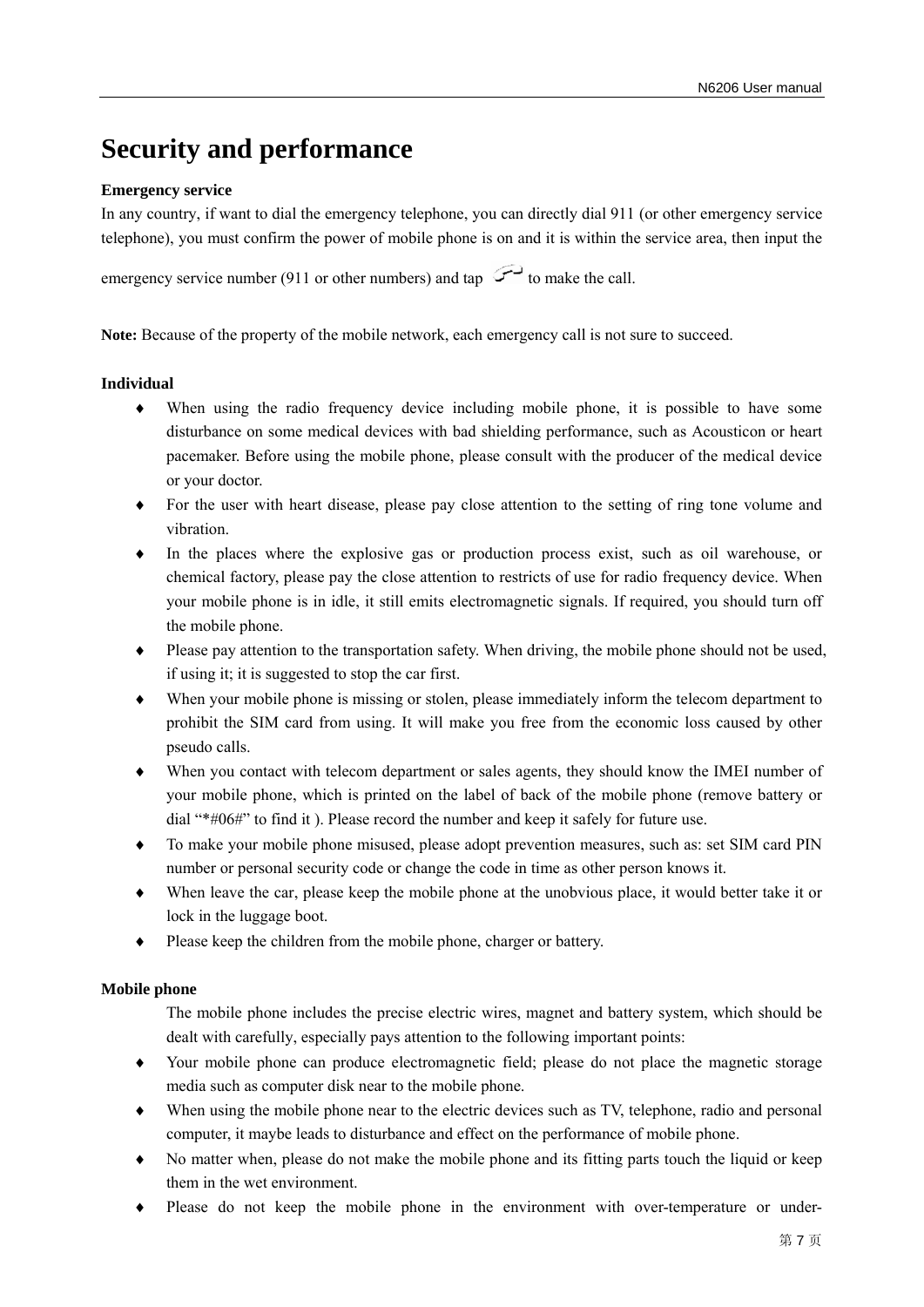temperature.

- ♦ Please do not keep the mobile phone near to the flame, litten cigar or cigarette.
- ♦ Please do not scrawl on the mobile phone.
- Please do not fall the mobile phone off or behave any rude beating on the mobile phone.
- ♦ Please do not keep the mobile phone together with computer magnetic disk, credit card, traveling card or other magnetic objects. Otherwise the stored information in magnetic card or credit card is affected by it.
- Please do not keep the mobile phone or battery at the position with the temperature beyond 60 °C, such as the car instrument panel, screensill or the back of the glass screen with direct shining.
- ♦ Please do not try to disassemble the mobile phone or any other accessories.
- Only little wet or anti-static cloth can be used to wipe the mobile phone. Please do not use dry or static cloth to wipe the mobile phone. Please do not use the cleanser with chemical reagent or grinding sand, otherwise the cleanser will damage the shell of the mobile phone.
- ♦ The receiver of mobile phone will produce some heat during the using normally; same as the mobile phone is charging.
- ♦ Please remember the recycle, the bandbox package for the mobile phone is very suitable for recycle.
- ♦ Please do not keep the mobile phone in the status of non-battery or empty battery capacity; otherwise some data may be lost.
- ♦ Some mental material included in the mobile phone may make you allergic, which is determined by your physique and health condition.
- ♦ Please do not put the mobile phone in the rear pocket of the trousers or skirt to prevent from damage when sitting. At the same time please do not put the mobile phone at the bottom of the bag to prevent from impact or strong extrusion.
- ♦ If vibration function is on, please keep the mobile phone far from heat sources (such as heater) and prevent it from sliding from the desk top for the vibration.
- ♦ Only handwriting pen authorized by NEC can be used. Use other handwriting pen maybe infract the warranty, and possibly damage the touch screen.
- ♦ Please plug and draw the hardwiring pen carefully, and plug the pen in the correct position without use to prevent from children.
- ♦ Please try to avoid scratching the touch pen. It is prohibited to use the normal pen, pencil, or other sharp instrument write on the touch screen.

## **Battery**

- Please do not keep the batter device short circuit, which will damage on the battery, produce heat and even cause fire.
- ♦ It is prohibited to throw the battery into the fire for preventing from explosion. The discarded battery should be returned to the provider, or be put into he specified recycle bin; do not put them into the home waste.
- ♦ Please do not make the metal, such as coin or key ring, touch the end point of the battery caused short circuit.
- ♦ Please do not remove the battery when the mobile phone powers on.
- ♦ Please do not put the mobile phone's battery into mouth, because the electrolyte will result in poisoning.
- ♦ One built-in battery in the mobile phone can only be replaced by the professional engineer. If using the battery with wrong type to replace, it is possible to result in explosion. Please deal with the used battery according to provider instruction.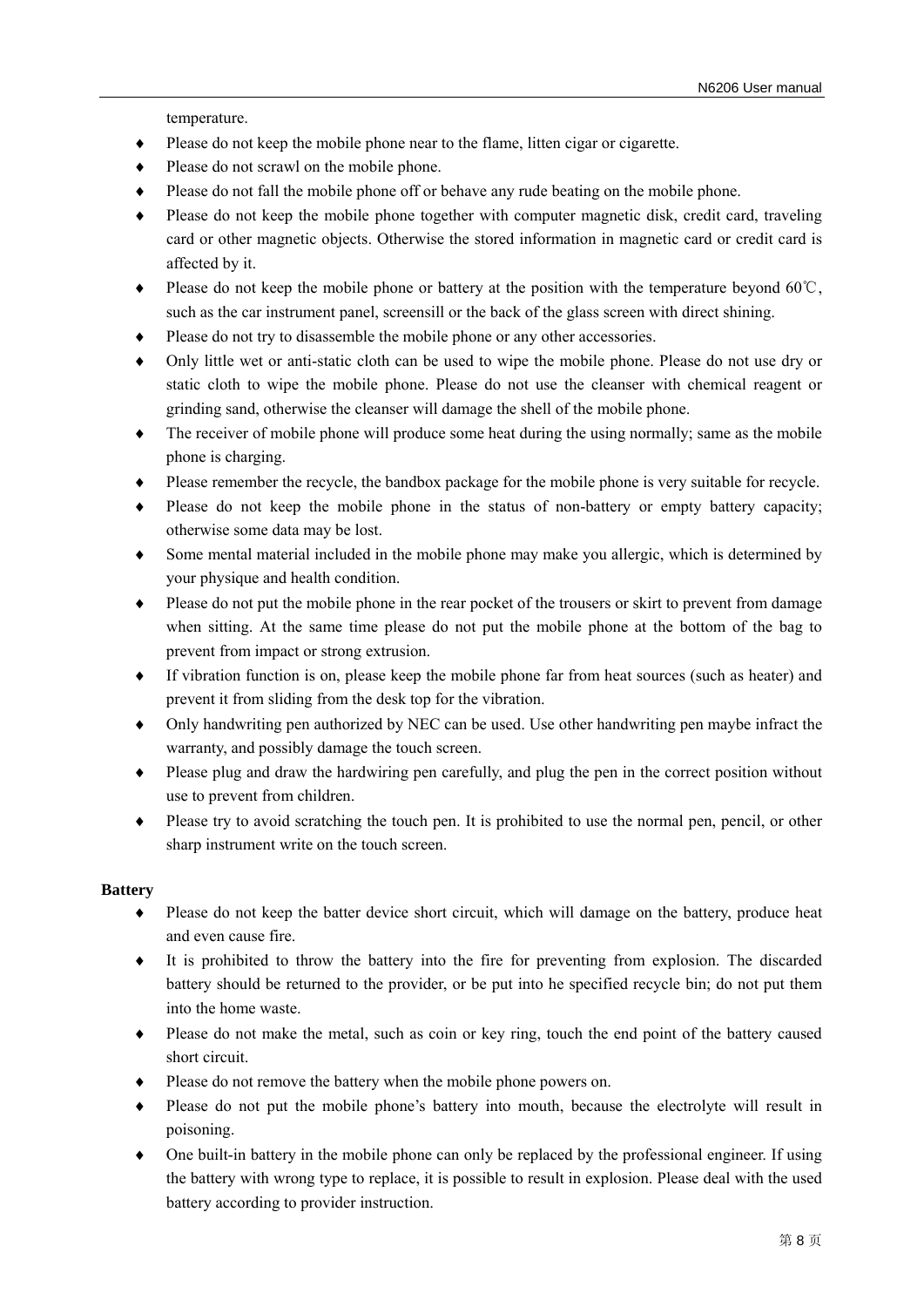♦ When using any battery and charger which is not specified by the provider, potential danger exists. The resulted damage on the mobile phone is beyond the warranty.

**Note:** If the battery is damaged, the material in the battery should be prevented from touching. If touching with the skin, it should be washed with plenty of water, or get help from a doctor if necessary.

## **On the way**

- ♦ The car must be securely controlled all along, please pay attention to driving.
- ♦ Please comply with all rules in the local transportation security regulations.
- ♦ Before sending and answering phone, you should closely notice the local law system on use for wireless phone and pay attention to it when using.
- ♦ Please send or answer call after stopping the car according to the requirements of driving condition.
- ♦ Except for emergent situation, it is prohibited to stop the car at the side of the highway for receiving or dialing the phone.
- ♦ The electronic system in the car, such as the lock brake, quick control and combustion ejection system generally are not affected by the wireless radio wave. The manufacturer of this type of devices will tell you whether these devices have good shielding function. If you have doubt that the wireless wave causes the car's failure, please contact the franchiser. Please do not disassemble the mobile phone before the quantified professional personnel checks it.
- ♦ When the airbag swells, it will produce strong external force. Please do not install or place wireless talking device above the airbag or within the touchable area of the airbag after it extends. If the car wireless talking is not installed correctly, once the airbag swells, it will result in serious damage.
- ♦ When renewing petroleum, please turn off your mobile phone. Same case also applies to the place where the bidirectional wireless device is prohibited for using. Please do not put the flammable and explosive substances together with the mobile phone or carry them together; for internal spark may result in combustion.

## **On the plane**

- ♦ When on the plane or near to the plane, please turn off the mobile phone and take out the battery. The behavior to use the mobile phone on the plane is illegal, which may result in danger for the operation of plane, also damage the mobile phone network. The violator may be paused or canceled the mobile phone service, even prosecuted, or punished doubly.
- ♦ Under the emergent situation, it is allowed to use the mobile phone with the agreement of crewman in terms of security regulation.

## **Device from other manufacturers**

♦ If using the devices, cable or fitting parts from the other providers without NEC production or authorization, it is possible to result in invalidation for warranty; moreover, it has also influences on the normal use of the mobile phone. It is obligatory to use fitting parts of NEC.

## **Maintenance service**

♦ The phone, battery and inside of charge have no part which the user can repair freely. Advise you to take your NEC mobile phone to maintenance agent authorized by NEC for repair. When you need the maintenance service, please consult with the network service provider or NEC in detail.

#### **Non-ionic radiation**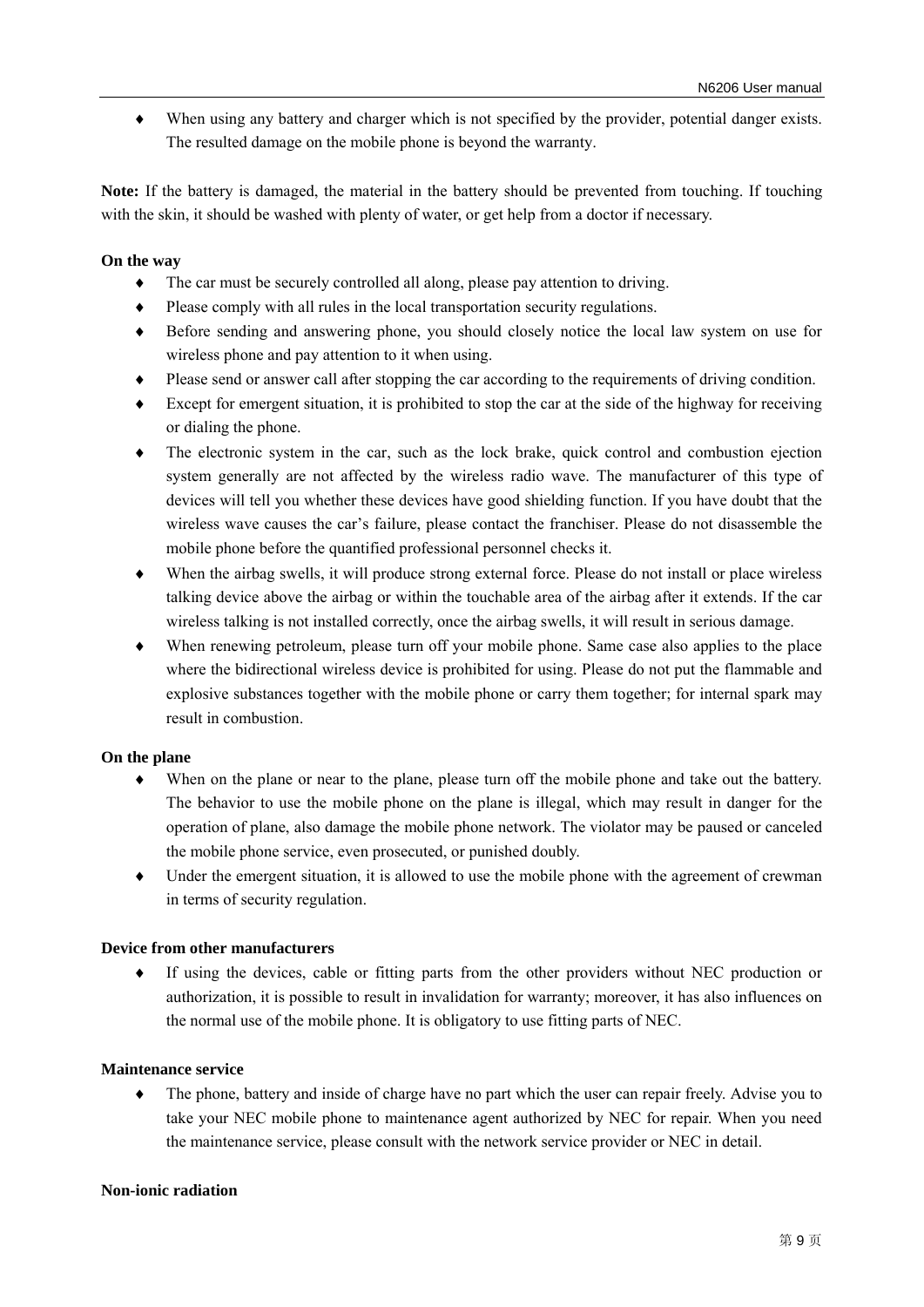♦ A wireless device should connect to the antenna by the non-radiation cable (for example coaxialcable). The antenna should not be installed near to the human body, except the metal shielding exists between them, such as metal roof. Only the antenna specially designed for this mobile phone can be used. The antenna without authorization or with fitting parts refitted or added by users own maybe damages the mobile phone or violates the related rules, which results in performance decrease or radiation with unqualified standards.

#### **Effective use**

To obtain the best performance with the least power consumption, please pay attention to the following rules: when talking, please do not use the hand to cover the position of built-in antenna, which may affect the quality of talking and cause that the mobile phone works with the output power beyond the normal standard and shorten the talking and idle duration of battery.

#### **Energy of radio frequency**

- Your mobile phone is a kind of wireless transmitter and receiver with low power. Once the mobile phone turns on, it will receive and transmit wireless signal intermittently. The network system will control the transmitting power of the mobile phone.
- ♦ Your mobile phone also uses the Bluetooth technique. Please see section 12.2.7.1
- ♦ CAUTION: changes or modifications made in the radio phone, not expressly approved by NEC, will void the user's authority to operate the equipment.
- ♦ This device complies with Part 15 of the FCC Rules. Operation is subject to the following two conditions: 1) this device may not cause harmful interference, and 2) this device must accept any interference received, including interference that may cause undesired operation.

#### **SAR information**

The SAR limit of USA (FCC) is 1.6 W/kg averaged over one gram of tissue. This product has also been tested against this SAR limit. The highest SAR value reported under this standard during product certification for use at the ear is 0.659W/kg and when properly worn on the body is 0.080W/kg. This device was tested for typical body-worn operations with the back of the handset kept 1.5cm from the body. To maintain compliance with FCC RF exposure requirements, use accessories that maintain a 1.5cm separation distance between the user's body and the back of the handset. The use of belt clips, holsters and similar accessories should not contain metallic components in its assembly. The use of accessories that do not satisfy these requirements may not comply with FCC RF exposure requirements, and should be avoided.

#### **Body-worn operation**

To maintain compliance with FCC RF exposure guidelines, if you wear a radio product on your body when transmitting, always place the radio product in a NEC approved clip, holder, holster, case or body harness for this product. Use of non-NEC-approved accessories may exceed FCC RF exposure guidelines.

#### **Electromagnetic radiation**

Your mobile phone completely complies with the standard on the wireless radiation constituted by the nation authoritative organization and international health association. These standards of limitation are a part of the comprehensive rules and compose of permissive standard of public wireless radiation. These standards are gradually formed through the long-term and in-depth scientific research conducted by some independent scientific organization ICNIRP (International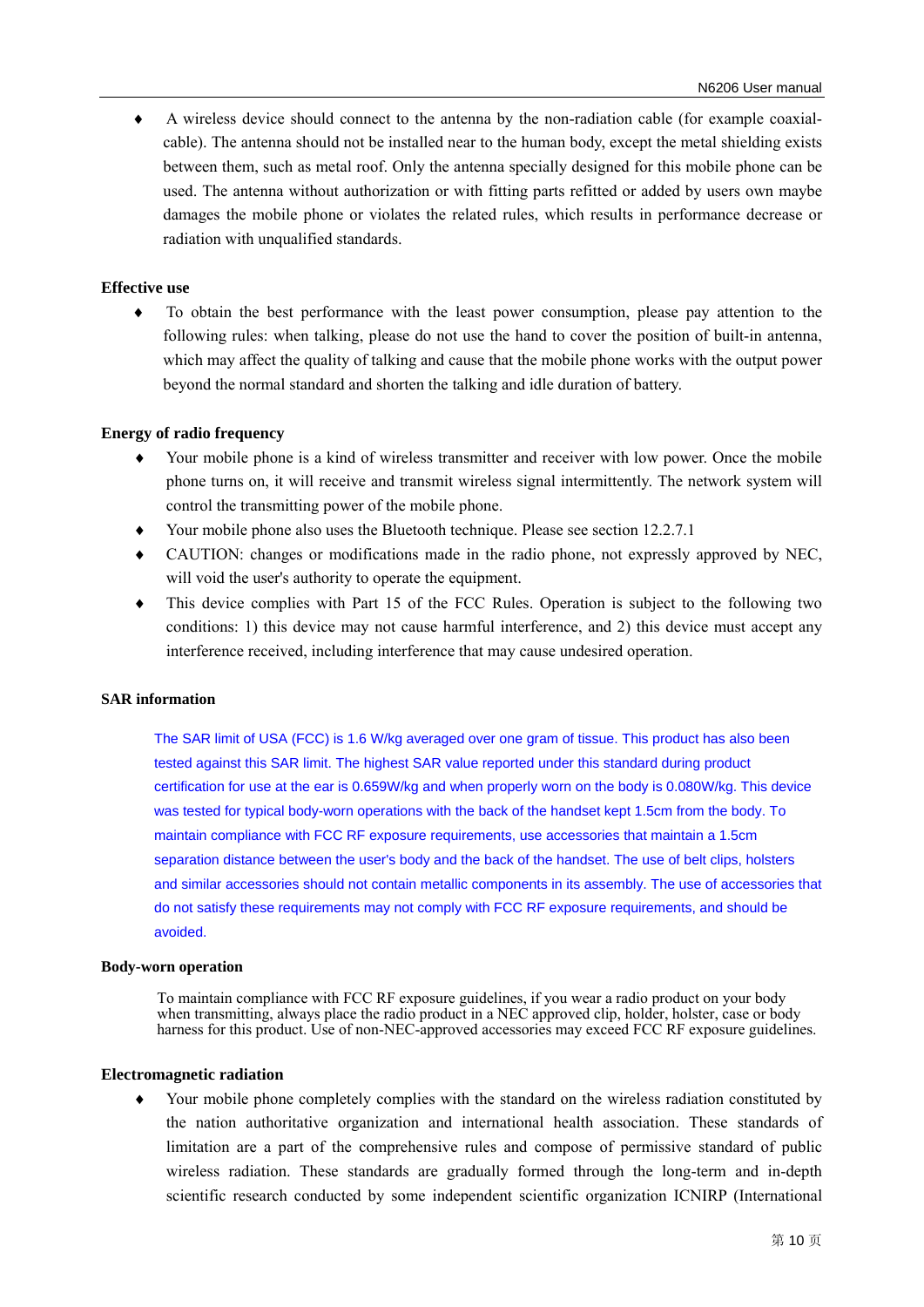Commission on Non-ionizing Radiation Protection). These limit standards contain lots of security capacity so as to keep person safe, whatever the age or health status, and also consider the changeable factors of various kinds of measure condition.

**If the content described in this manual does not conform to your mobile phone, please take yours as the standard. NEC possesses the right of the final explanation for this instruction manual.** 

**NEC reserves the right to modify the technical specification without the pre-notification.** 

**NEC reserves the right to modify this manual without the pre-notification.** 

**The manufacturer reserves the right to modify the product technical specification without the prenotification.**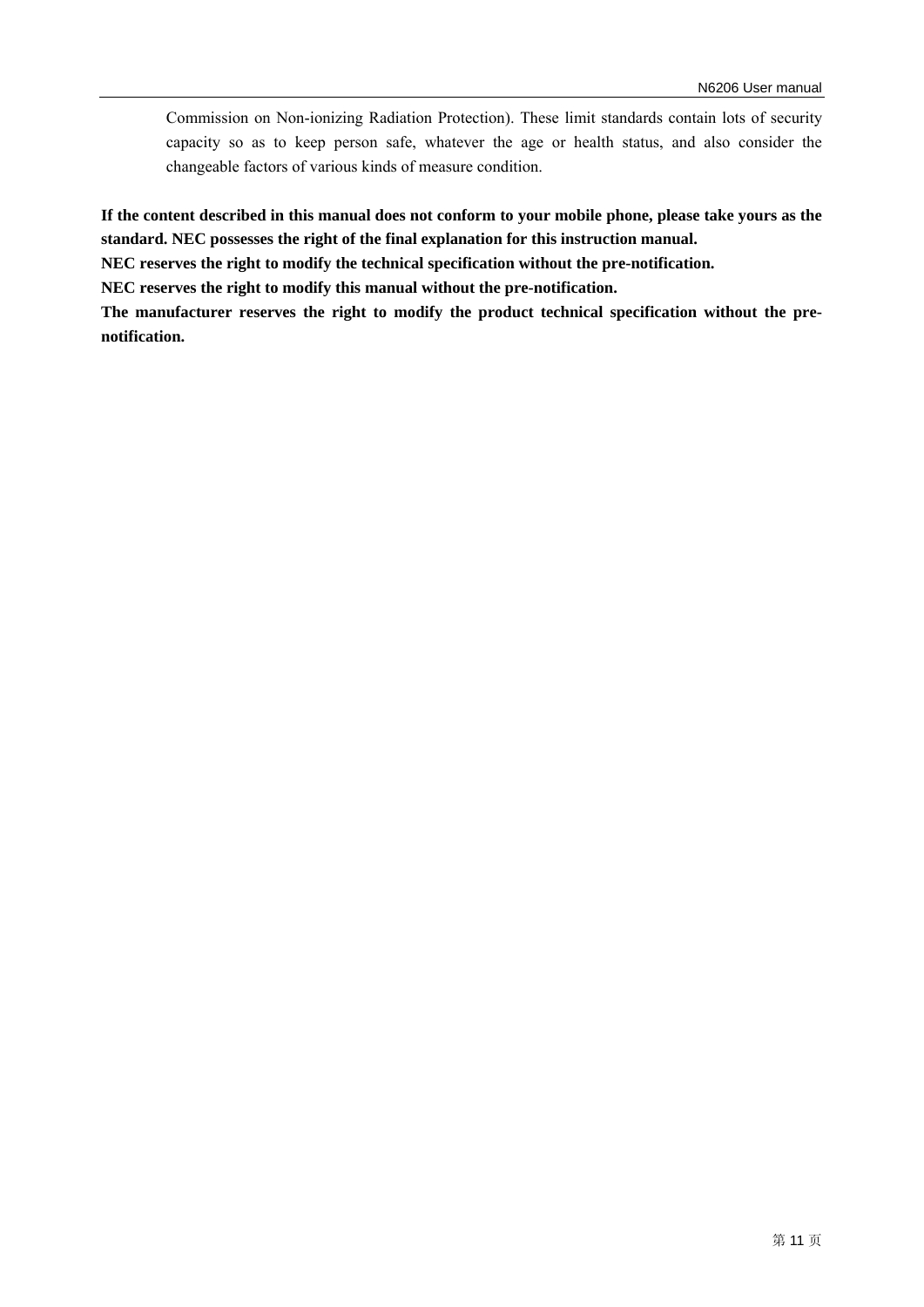## **1 Start to use**

Before using the mobile phone, please read this section. The section will tell you how to install charge and maintain your mobile phone's battery. It also tells you the information about the digital GSM network and instructs you how to insert and unlock SIM card. The detailed information about it will be also stated in the section.

## **1.1 Battery**

■ The mobile phone contains one battery. When purchasing, the battery is not charged, but maybe supports to turn on the phone. A new battery should be charged for at least 16 hours, after the battery is used up for the first time, then it is charged fully for use; same as the second and third time, then the battery will easily reach the best status for use.

## **1.1.1 The disassembly and installation of battery**

- When dissembling, make the mobile phone back face upward, and press down the button on the top of mobile phone, then take out the back cover. Lift the top of the battery upward and take it out.
- When installing, insert the clip at the top of the battery into the corresponding clamping slot in the phone and press the battery downward, then install the phone's back cover.

#### **1.1.2 Battery charging**

- $\blacksquare$  Insert the adapter of the charger into the plughole of mobile phone;
- **EXECONOOF CONNECT CONNECT** Connect the charger with the power. At this moment, a sign of battery will sparkle indicating the battery is charging;
- When the charging sign is static (and a sound), which means the charging is completed. During the charging, the battery, mobile phone and charger will become heated, which is normal phenomena;
- After the charging completed, disconnect the power and pull off the charger.

**Warning:** When charging, the phone must be placed at the site with the temperature between  $-5^{\circ}$ C and 55 °C and use the charger from the provider. When using the charger without permission, it is possible to result in danger, moreover violate the permission and terms of warranty for mobile phone.

## **1.1.3 Use of battery**

The phone idle duration provided by the manufacturer is based on the ideal work environment. In the practice, the work duration of battery will vary with the different network state, work environment and use mode. Please deal with the battery according to local regulations; do not take it as the life waste.

## **1.1.4 Indication of battery capacity**

When the mobile phone powers on, the level of battery capacity displays on the top left corner of the screen. The residual power capacity is represented by indication bars from one to four levels.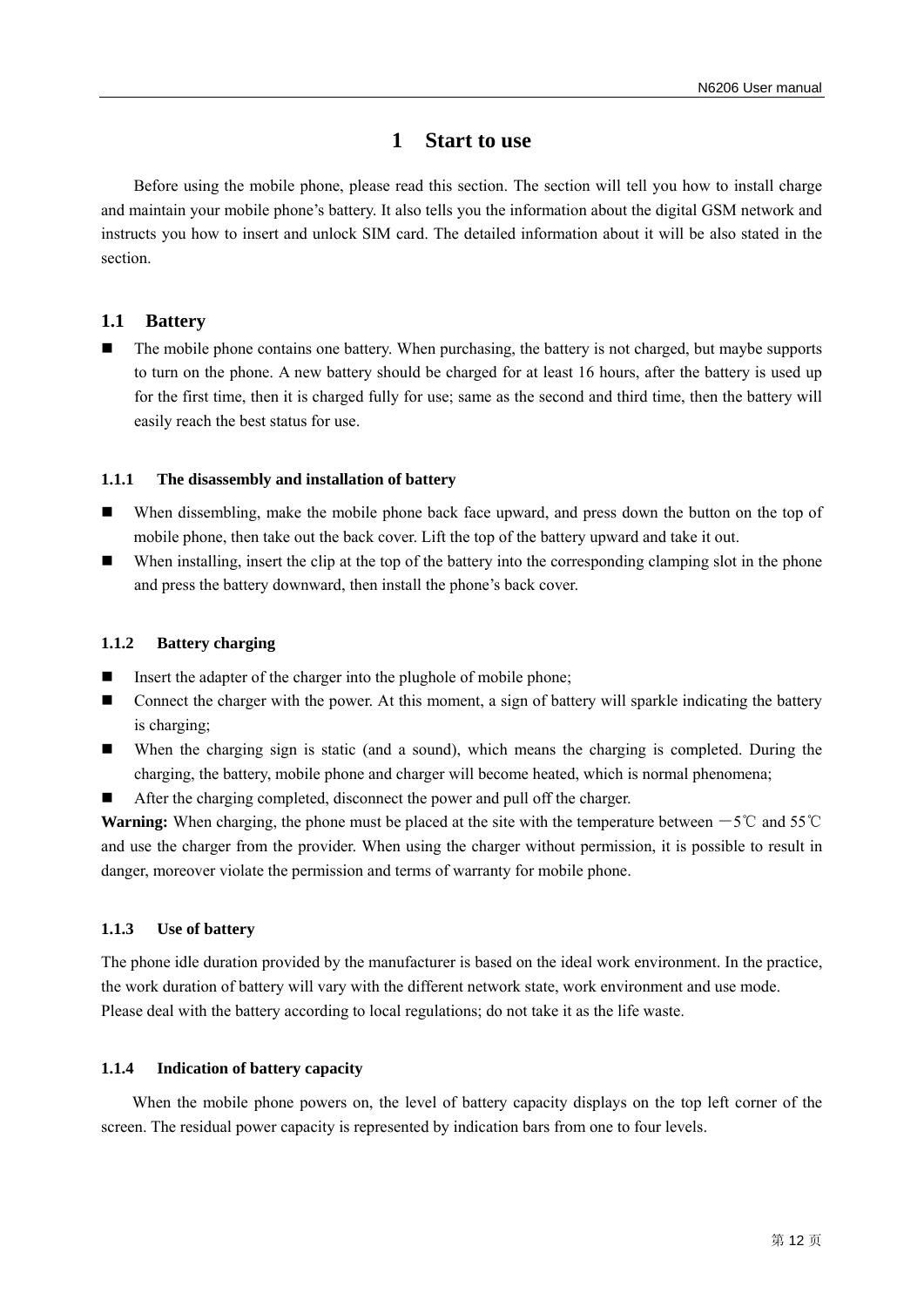## **1.2 Connection of network**

#### **1.2.1 SIM card**

Your network provider will provide you with a plug-in type of SIM card (user identification card). SIM card is the key for you to enter the digital GSM network. **Before using the mobile phone, you must insert valid SIM card into the mobile phone.** 

All information related with network connection records in the SIM card, also including name, telephone number and short message. SIM card can also be taken out from your mobile phone and insert into any GSM mobile phone for use (new mobile phone automatically identifies SIM card.).

To prevent from loss and damage on the information in the card, please avoid touching the metal plat area and keep the SIM far from electric and magnetic field. You can not enter the GSM network as the SIM card damages.

**Warning:** Before taking out SIM card, the mobile phone must be turned off. It is absolutely prohibited to insert into or take out SIM card when the phone is connecting to external power, otherwise SIM card may be damaged.

#### **1.2.2 Insertion of SIM card**

Generally SIM card is put into a card, and it must be taken out carefully before installation.

- Turn off the mobile phone and remove the battery and other external power.
- Insert SIM card into the bottom of lugs and ensure the metal plane area is downward and the position of its corner is the same as which of clamping slot's corner;
- Push SIM card , lock SIM card and install the battery;
- If you need take out SIM card, please first turn off mobile phone and take out the battery, then remove SIM card.

#### **1.2.3 Unlocking of SIM card**

To prevent from illegal use, SIM card adopts PIN (personal identification number) code to encrypt for protection. When this function is selected (refer to section 4.5.1), each time you turn on the mobile phone, you must input PIN code to unlock SIM card for sending or answering calls. A user can also relieve SIM card protection (refer to section 4.5.1). In this case, SIM card is not prevented from illegal use.

- **Long press Pwr** to turn on the mobile phone;
- Input PIN code, tap  $\overline{OK}$  or press camera key to confirm. For example: if PIN is set as 1234, then input as following: **1 2 3 4 OK**. If you continue inputting wrong code for three times, then your SIM card will be locked. The mobile phone will query PUK code. (Please refer to the instruction of SIM card.)

**Note:** Your network operator will set a standard PIN number (from 4 bits to 8 bits) you're your SIM card; you should change it to your private password as rapidly as possible. Please refer to section 4.5.2.

#### **1.2.4 Connection to network**

After SIM card is decrypted successfully, the mobile phone will search your registered network or local available network automatically (It will display "network is connecting, please wait for a while" in the screen).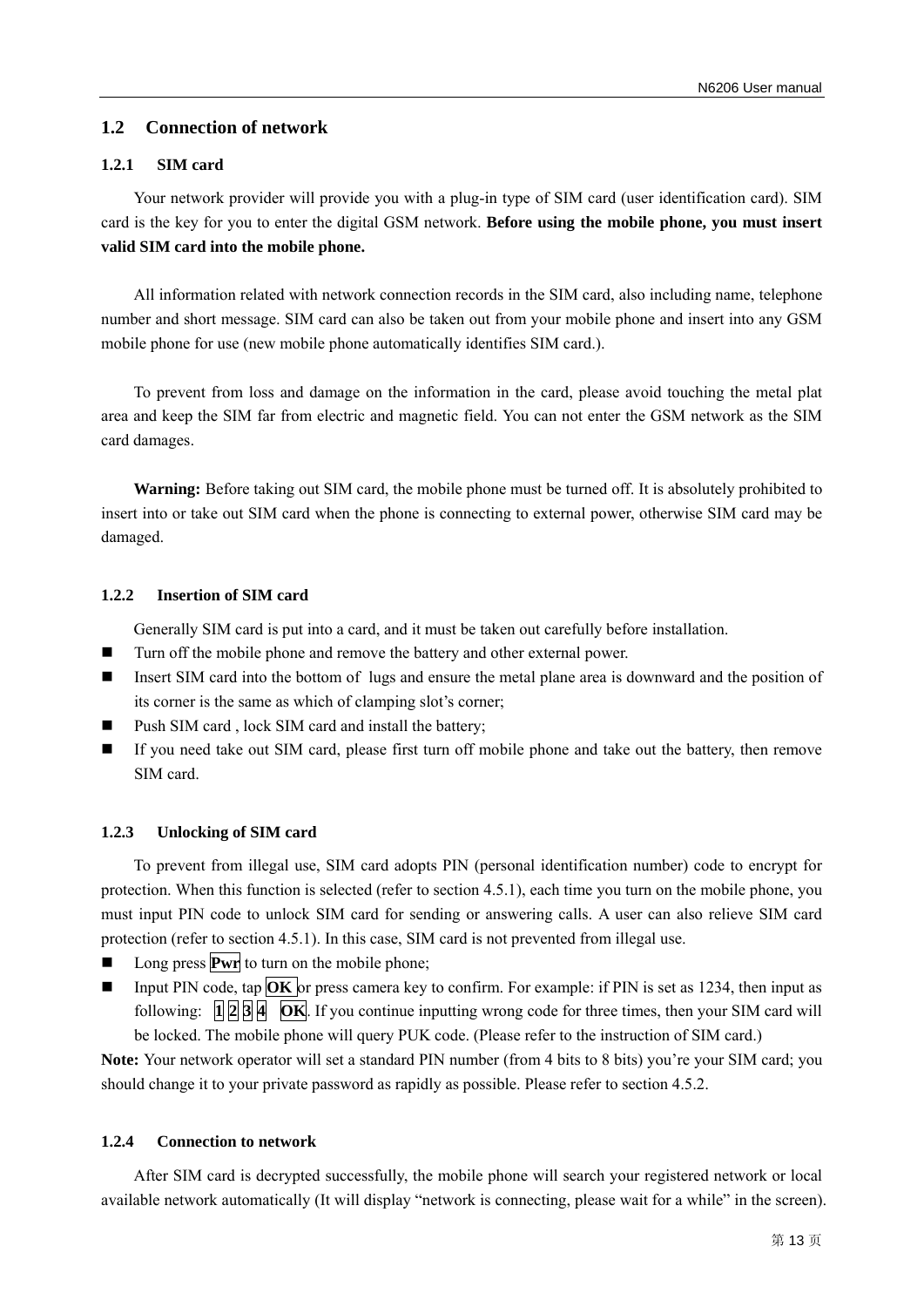Once the connection is successful, the network sign for the network operator will appear on the top of the screen. At present, your mobile phone is in idle status; you can send or answer calls.

## **1.3 Idle screen and content**

You can get the information needed via the indication and sign on the idle display screen.



| Yul  | Current signal intensity                 |  |
|------|------------------------------------------|--|
|      | GPRS applied (related with SIM card)     |  |
| Z    | Unread messages in indicate bar          |  |
| ∾    | Unread WAP PUSH messages in indicate bar |  |
| Z,   | Messages memory full                     |  |
| B.   | Phone memory full                        |  |
| ۵E   | SIM card memory full                     |  |
| V6   | WAP push messages full                   |  |
| Œ    | Insert T-flash card                      |  |
|      | Meeting mode                             |  |
| ò.   | Car mode                                 |  |
| ⊣₩   | Pocket mode                              |  |
| A    | Personal                                 |  |
| 으    | Call filter activated                    |  |
|      | Missed calls in indicate bar             |  |
| ₩    | Call diversion                           |  |
| CSD. | Set CSD connection                       |  |
|      | Schedule is time out.                    |  |
|      | Alarm is time out.                       |  |
|      | Alarm been set                           |  |
|      | Missed calls in idle                     |  |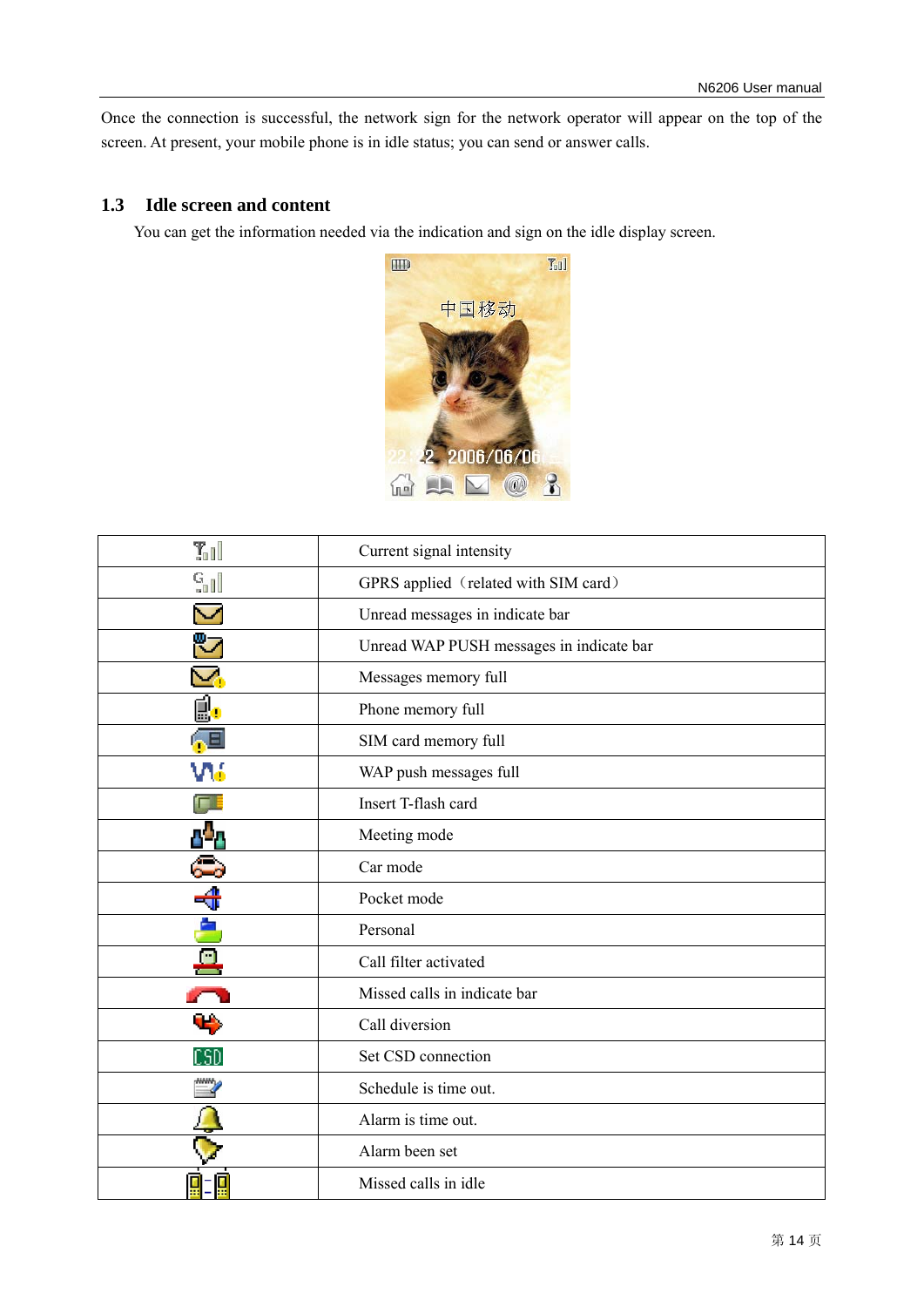|                | Unread messages in idle         |  |
|----------------|---------------------------------|--|
|                | Current battery capability left |  |
| 2005/03/22 (四) | Current date                    |  |
| 18:09          | Current time                    |  |
| 中国移动           | Network operator                |  |

Note:

- 1. Use the touchpen to tap the screen for entering the interface of dial plate, input number to make a call, etc;
- 2. Use the touchpen to tap the date on screen for entering the window of schedule to operate correspondingly;
- 3. Use the touchpen to tap the time on screen for entering the window of date to operate the date, time, alarm and world clock.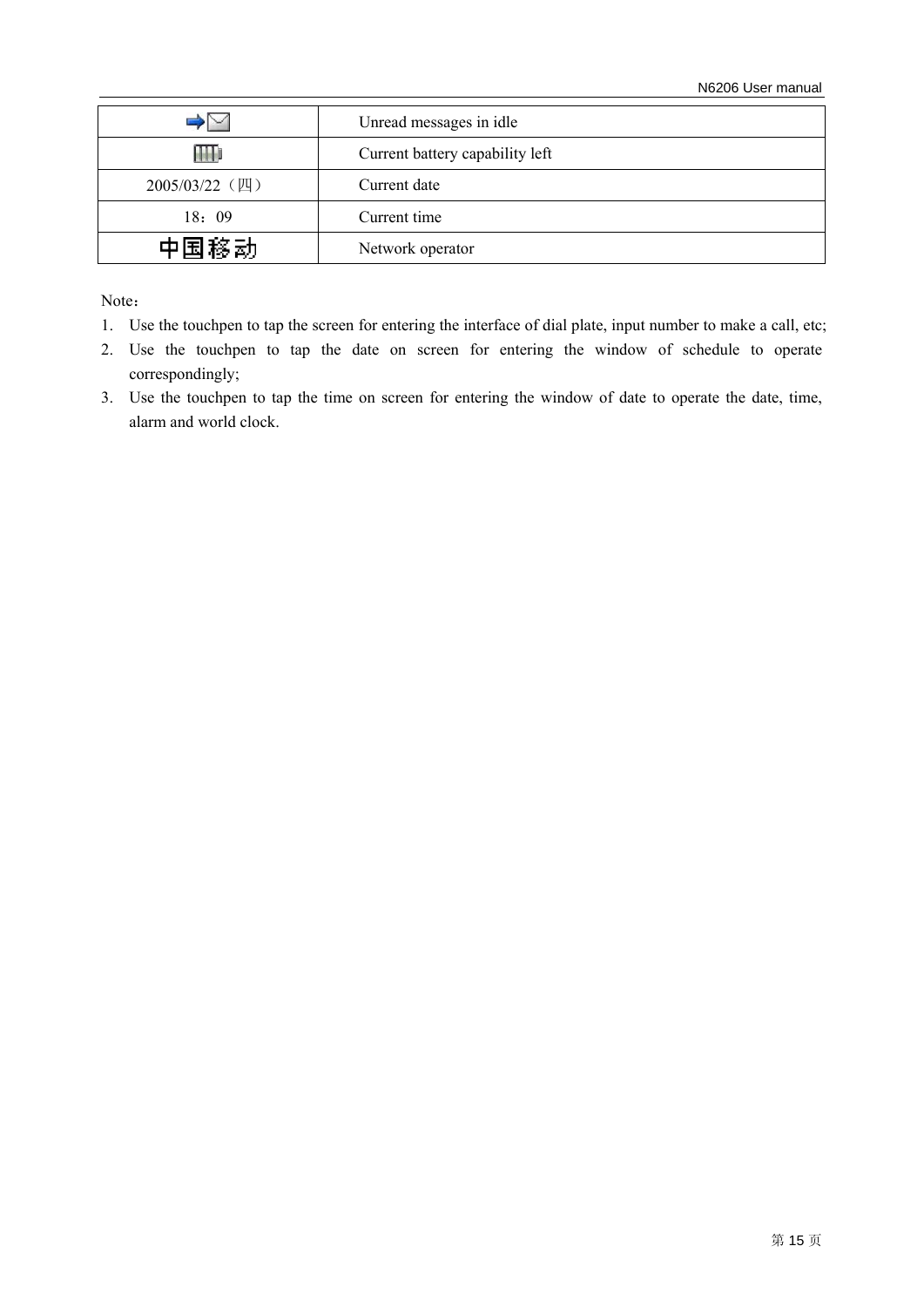## **1.4 Keys**

The index of function for keys is illustrated as following:

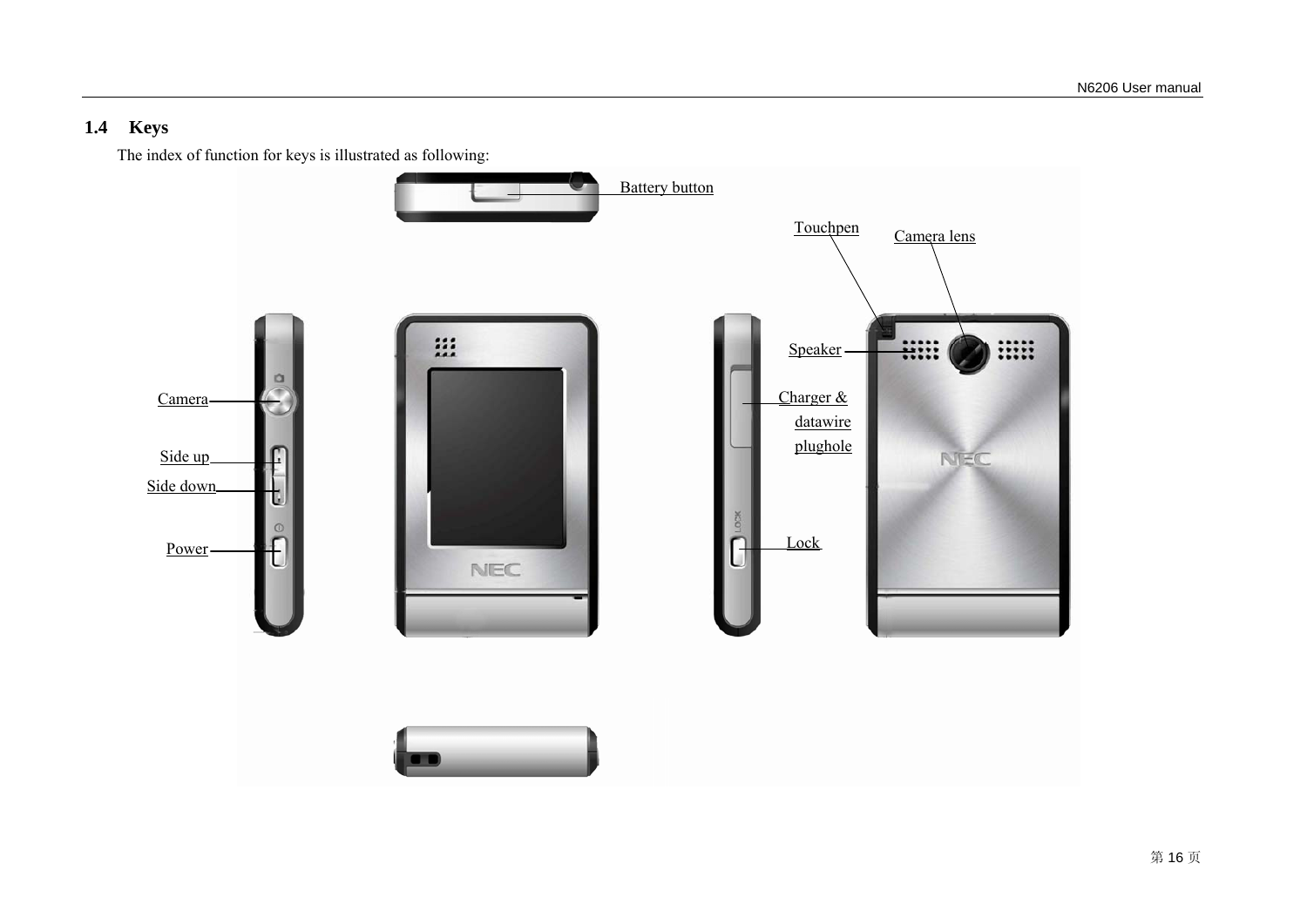| Camera key        | Confirm, select, dial, answer the phone; enter the camera screen         |  |  |
|-------------------|--------------------------------------------------------------------------|--|--|
|                   | in main menu                                                             |  |  |
| Side up key       | Short press to quickly mute the ring tone of incoming calls and alarm;   |  |  |
|                   | short press to increase the volume of receiver; short press to enter the |  |  |
|                   | screen of adjusting the volume of ring tone in the idle                  |  |  |
| Side down key     | Short press to quickly mute the ring tone of incoming calls and alarm;   |  |  |
|                   | short press to decrease the volume of receiver; short press to enter the |  |  |
|                   | screen of adjusting the volume of ring tone in the idle                  |  |  |
| Power key (Pwr)   | Power on /off, hang up calls, terminate (return to idle screen)          |  |  |
| LOCK key          | Long press LOCK key to activate/relieve the phone lock                   |  |  |
| $*$ key           | Input * in dial screen                                                   |  |  |
| $# \, \text{key}$ | Input $\#$ in dial screen; long tap to input P in dial screen            |  |  |
| 0                 | Long tap to input $+$ in dial screen                                     |  |  |
|                   | Long tap to enter the voice mail in dial screen                          |  |  |
| $2 - 9$           | Input number; long tap $(2-9)$ to enter the quick dial (need to set)     |  |  |

When the alarm and schedule times out or missed call and unread messages (including WAP PUSH messages) prompt in the idle, the idle will display the corresponding icon (refer to section 1.3), use the touchpen to tap the corresponding icon to view the content directly. Tap the icon of My menu to enter the window of it, and the item in My menu can be set in Settings→My menu。When there is no message in the idle, short press the camera key to enter the camera.

Note: In this user manual, "tap" means to tap the screen down then release, while "long tap" means to tap the screen for more than 1.5 seconds then release.

## **1.5 Input message**

In order to make it convenient to input the characters in the phone, input methods as handwriting are specially built in N6206 mobile telephone, which makes you look up the relevant characters with less times of key-tapping.

## **1.5.1 Input method of handwriting**

#### **1. Input method of handwriting**

Input method of handwriting is the main method to input character for this mobile phone, which adopts the advanced technology of character identification, so as to make you input Chinese and English in full screen conveniently and quickly.

Tap the icons of corresponding input methods to switch proper input method among Pinyin, Stoke, Symbol and Handwriting.

♦ Handwriting Chinese

Before use input handwriting Chinese, confirm the type of character first. Tap  $\mathbb{Z}$ , and the cursor

will display the current input position. Use the touchpen to write in the input area, pause for a while and the screen will automatically display the character identified, and spare character will display in the selected area. If the character displayed on the screen is not you required, tap the character in selected area to replace。This mobile phone has the function of intelligent Chinese, in detail that tap the spear character on the screen, it will display the second character formed with the first one usually. Tapping the second character directly will input it.

♦ Handwriting English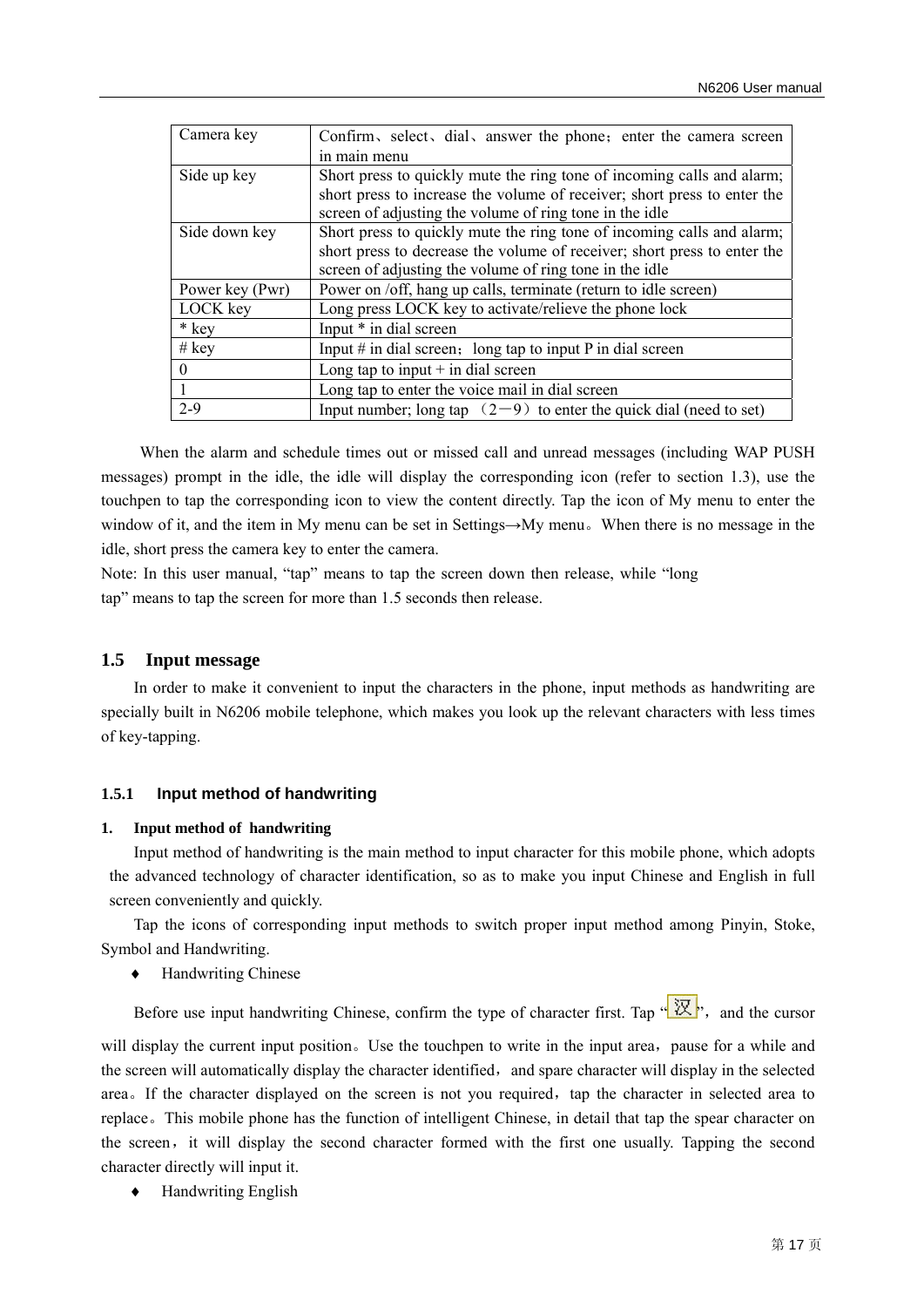Except Handwriting Chinese, you can use Handwriting English to input English Tap " $\frac{\dot{\mathbf{\mathcal{F}}}}{\mathbf{\mathcal{F}}}\right)$ " to complete the input。

♦ Handwriting number

Except Handwriting Chinese, you can use Handwriting number to input number. Tap " $\frac{1}{2}$ " to complete the input。

#### **2. Input of Pinyin**

When edit, tap  $\mathbb{C}$  is  $\mathbb{C}$  is to select input Pinyin, and use the touchpen to input Pinyin, then choose from the selected area, it will display in the input area; If the character displayed in the selected area is not you required, tap the arrow on the right side to flip pages for select other characters, then tap the character selected, it will display in the input area. Pinyin has the intelligent function as Handwriting Chinese. After select the handwriting character, the character that can usually form the words will display the selected area, which quickens the input speed with selecting the related characters. When write on the screen again, the character in the selected area will renew automatically.

#### **3. Input of Stroke**

When edit, tap "<sup>2</sup> to select input Stroke. During the process of inputting, tap "?" to input "? "for substituting the unknown strokes. Take " $\sharp f$ " as an example, if you do not know how to input the first stroke " $\langle$ ", you can tap "?"for substituting. At this moment, Stroke prompts the question mark, then tap the number of rest strokes as their order, you will see the character "好" displays in the selected area, and tap "好" to complete the input。

#### **4. Input of English and number**

When edit, tap "  $\mathbb{R}$   $\mathbb{R}$   $\cdot$  to activate the input panel of English and number. Directly tap to complete the input. Tap cap to switch between capital letter and small letter. Directly tap the number in the display area to complete the input.

#### **5. Input of Symbol**

When edit, tap  $\mathbb{G}$  is  $\mathbb{G}$  is to select input Symbol. During the process of inputting, use the touchpen to tap

the symbol in the table, it will appear the position of cursor. Tap  $\overline{\bullet}$  and  $\overline{\bullet}$  m for more symbols; tap  $\overline{\bullet}$  m to lock/unlock the input screen. When locked, you can input more than one symbol in this screen, or only can input one symbol.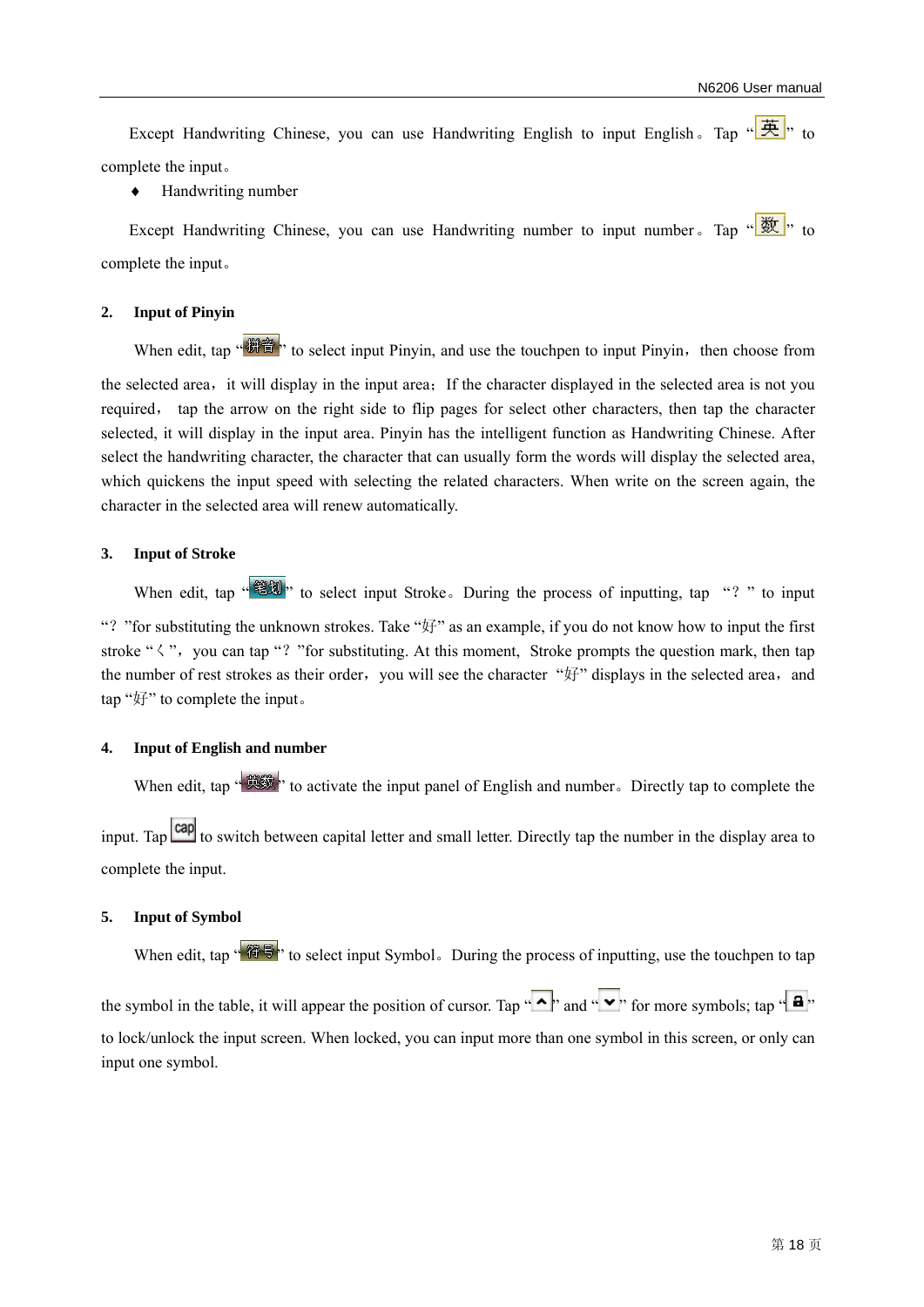## **2 Dial and answer the phone**

After the setting of mobile phone is completed, you can dial or answer phone. This section will provide all basic information you needed.

## **2.1 Turn on/off phone**

- 1. Under the status of phone power off, long press **Pwr** key to turn on phone, then the starting animation appears.
- 2. If PIN code is required, please refer to section 1.2.3.
- 3. In the status of power on, long press **Pwr** key to turn off phone.

#### **2.2 Make a phone call**

When the sign of network operator appears on the display screen, the phone enters the idle screen, and then you can dial or answer calls. The indication bar on top right corner of screen displays the intensity of network signal (Four level bars mean the strongest signal). The barrier has great influence on the quality of talking, so moving in a small range can enhance the intensity of signal effectively.

There are multiple dialing modes from idle screen, namely: direct dial, phone book dial, quick dial and SIM card dial.

#### **2.2.1 Direct dial**

#### **Dial the domestic phone**

The simplest way to make a call is to tap number on the dial panel to input the phone number (If it is

domestic long-distance call, the area code is needed.) then tap  $\sigma$  or press camera key to call. While dialing, the screen will display the name and number. After the call connected, it displays the call time, phone number of the other side or the phone number and name of the other side (If the number has been saved.).

After inputting the phone number via tapping the number, directly tap  $\sim$  or press camera key to call;

tap **Option** to activate the menu as following:

Select *IP dial* to insert IP number in the front of the phone number then dial out (The function is needed to set before use, and refer to section 4.4.8);

Select *Save* to save the telephone number (Refer to section 9.3 for detailed operation);

Select *Start countdown* to start the countdown (Refer to section 12.1.6.6 for detailed operation);

Select *Send SMS* to enter short message edit screen and complete the corresponding operation (Refer to section 8.2.1 for operation on function of short message);

Select *Send MMS* to enter MMS edit screen and complete the corresponding operation (Refer to section 8.2.2 for operation on function of short message).

After talking, press **Pwr** key to hang up the phone. The phone will display the call duration for this time. **Dial the fixed extension telephone** 

Some fixed extension telephone can not directly be dialed. You need to connect the main line first then dial the extension number. If you insert symbol "P" between the main number and the extension number when inputting the number, the phone will make the call for you and dial the extension number automatically.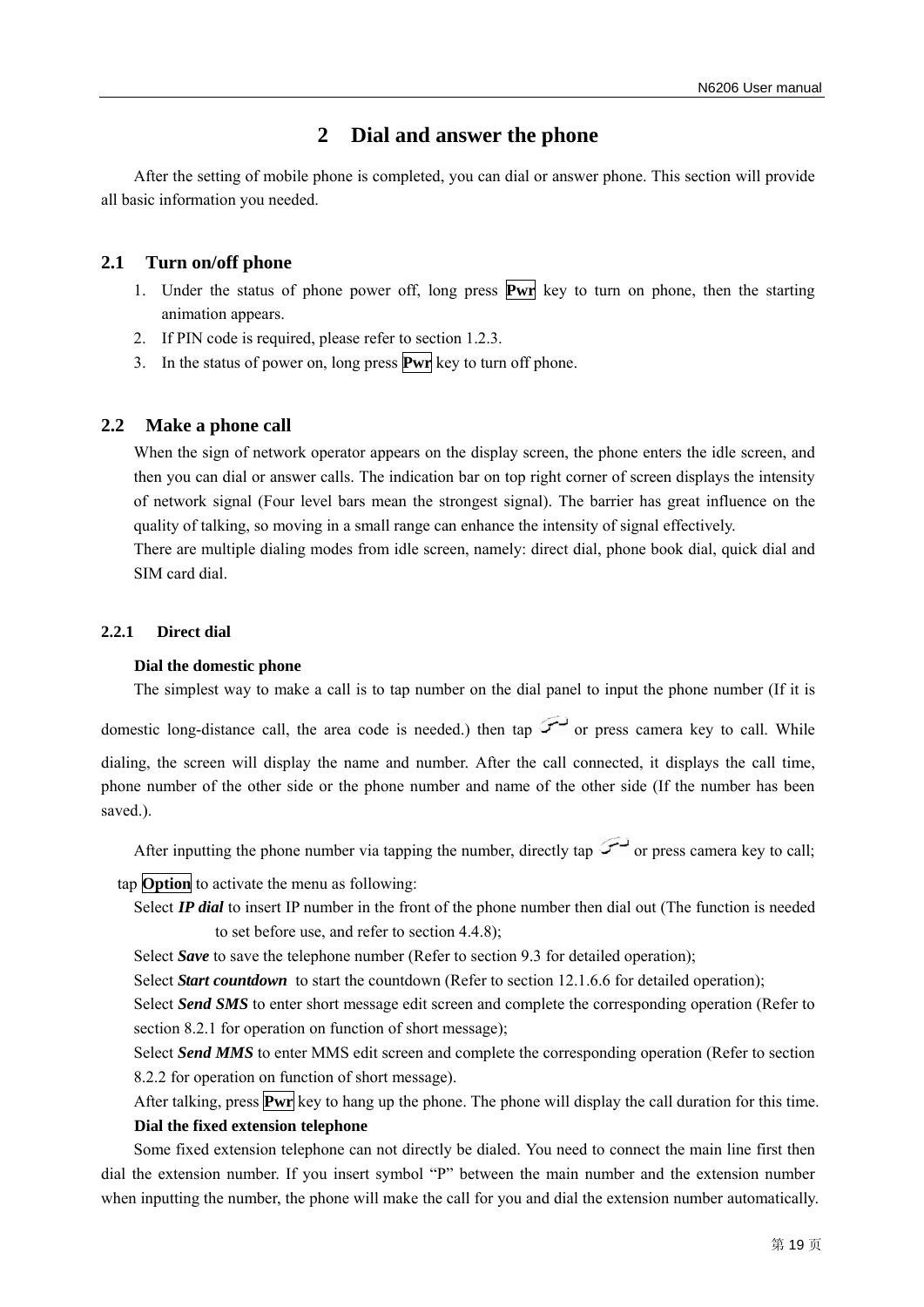The method to input "P" is: long tap  $\#$  (which will be displayed on your screen). You can input more than one "p" to increase the duration of inputting the extension number.

#### **Dial international phone call**

When dialing international phone call, you only need input the symbol "+" (Long tap  $\overline{0}$  key until the symbol "+" displays on the display screen.), then input the country code and whole telephone number.

For example: if making a phone call to France, you need long tap  $\overline{0}$  key until the symbol "+" appears, then input the country code of France "33" and whole telephone number.

#### **2.2.2 Make a phone call from phonebook**

After entering phonebook, activate **Option** to select "find", find corresponding person and select corresponding phone, then tap  $\sim$  or press camera key to dial out phone.

#### **2.2.3 Quick dial**

Quick dialing is also called abbreviated dial, you can respectively set 8 number keys as telephone number (refer to section 4.4.4 on setting).

In idle screen, long tap the number keys from 2 to 9 which are set as quick dial to automatically dial corresponding set phone number. If the selected number key is not set as quick dial, the mobile phone will prompt "Phone number is empty".

#### **2.2.4 SIM card dial**

In dial panel screen, tap number and  $\#$  in turn to dial from SIM card. That is the phone number stored at the corresponding position in SIM card will display automatically. Directly tap  $\widehat{\mathcal{P}}$  or press camere key to dial out phone.

#### **2.2.5 Unsuccessful calls**

The phenomena of unsuccessful calls may appear during the dialing, for example: the line is busy, reject the call, the phone of other side is not within service area or the phone of other side is power off, etc. the phone will prompt "Call failed". At this time if you set auto redial (refer to section 4.4.3), the phone will automatically redial, and the system will prompt. Tap  $\sim$  or press camera key to redial or redial without operation, and tap **Stop** to cancel it.

#### **2.3 Answer the call**

When a new call comes, tap **Answer** to answer the call.

After talking is over, press **Pwr** key or tap **Reject** to hang up the phone.

During the talking, the phone will prompt new call by short sound. At this time you can tap **Answer** to answer new call; moreover the previous call will become hold status. Please refer to section 7.2.3; if do not want to answer, you can press **Pwr** key or tap **Reject** key to reject the call.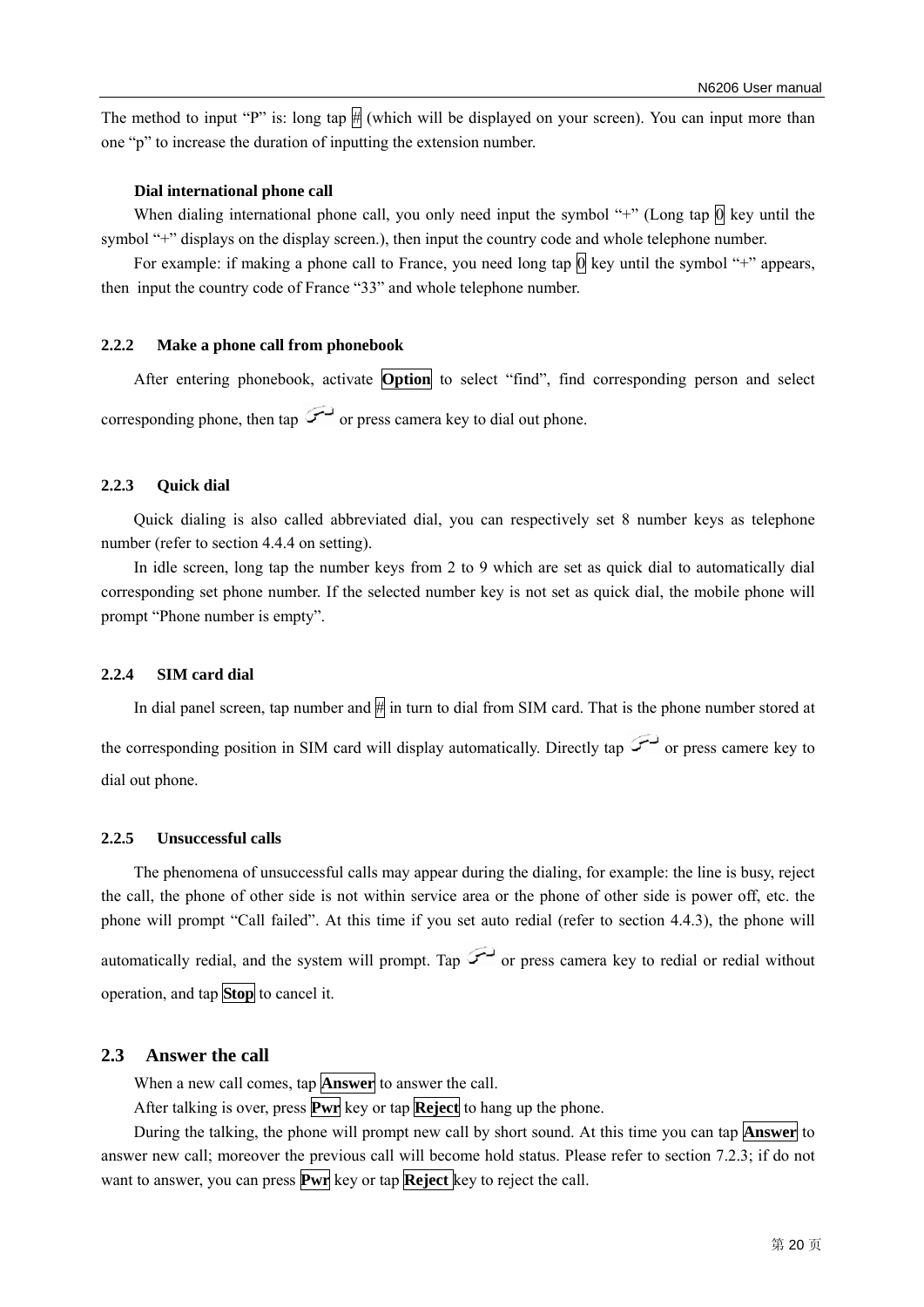#### **2.4 During the talking**

During the talking, directly tap **Hold** to hold the current talk (related with SIM card), at this time both parties can not hear the voice, meanwhile the menu changes to **Active**, select this menu to return to normal talking.; tap **Option** to activate the menu, which may complete the following functions: Mute, New call, Phonebook and Create SMS.

Select *Mute* to pause voice of current talking, at this time you can hear the voice of other side, but it can not hear your voice, which facilitates you to talk with other local person to during the talking. The menu changes to **Unmute**, select this menu to return to normal talking;

Select *New call* to make the second phone call, or press number keys to make a new call during the talking, then tap  $\overline{OK}$  or press camera key to dial out phone;

Select *Phonebook* to enter phone book screen, and implement the corresponding operation, which facilitates to search a phone number during the dialing;

Select *Create SMS* to enter new short message screen and complete the corresponding operation (refer to section 8.2).

When dialing the extension, after hearing the prompt voice of the other side, tap  $\sim$  or press camera key to dial panel for dialing the extension number, and only extension number displays on the screen. When extension dialing completed, tap **Back** to display the number of switchboard.

#### **2.4.1 Adjust volume**

Press side up/down key to increase or decrease the receiver volume. The key position refers to the picture within section 1.4。

#### **2.4.2 Reject the call**

Press **Pwr** key or tap **Reject** to end the call. After the rejection, the duration of talking will display.

#### **2.4.3 New message**

During the dialing phone, if there is new message, the phone will have prompt voice to remind you.

#### **2.4.4 Answer the new call**

Refer to section 2.3 for the operation and content of answering the call, the different point is that after answering a new call, the previous call will keep hold. The previous talking can be activated by tap **Active**, and the new call will keep hold. Refer to section 2.4.5 for operation about answering two calls simultaneously.

#### **2.4.5 Answering two calls simultaneously**

When answering two calls, the current talking number displays at the first line, the other call will keep hold; two calls can be switched by tapping **Active**.

When the second call is active, activate **Option** and implement the following functions: Drop, Mute, Conference (related with SIM card), Phonebook and Create SMS.

Select *Drop* to reject current talking, so does press **Pwr** key;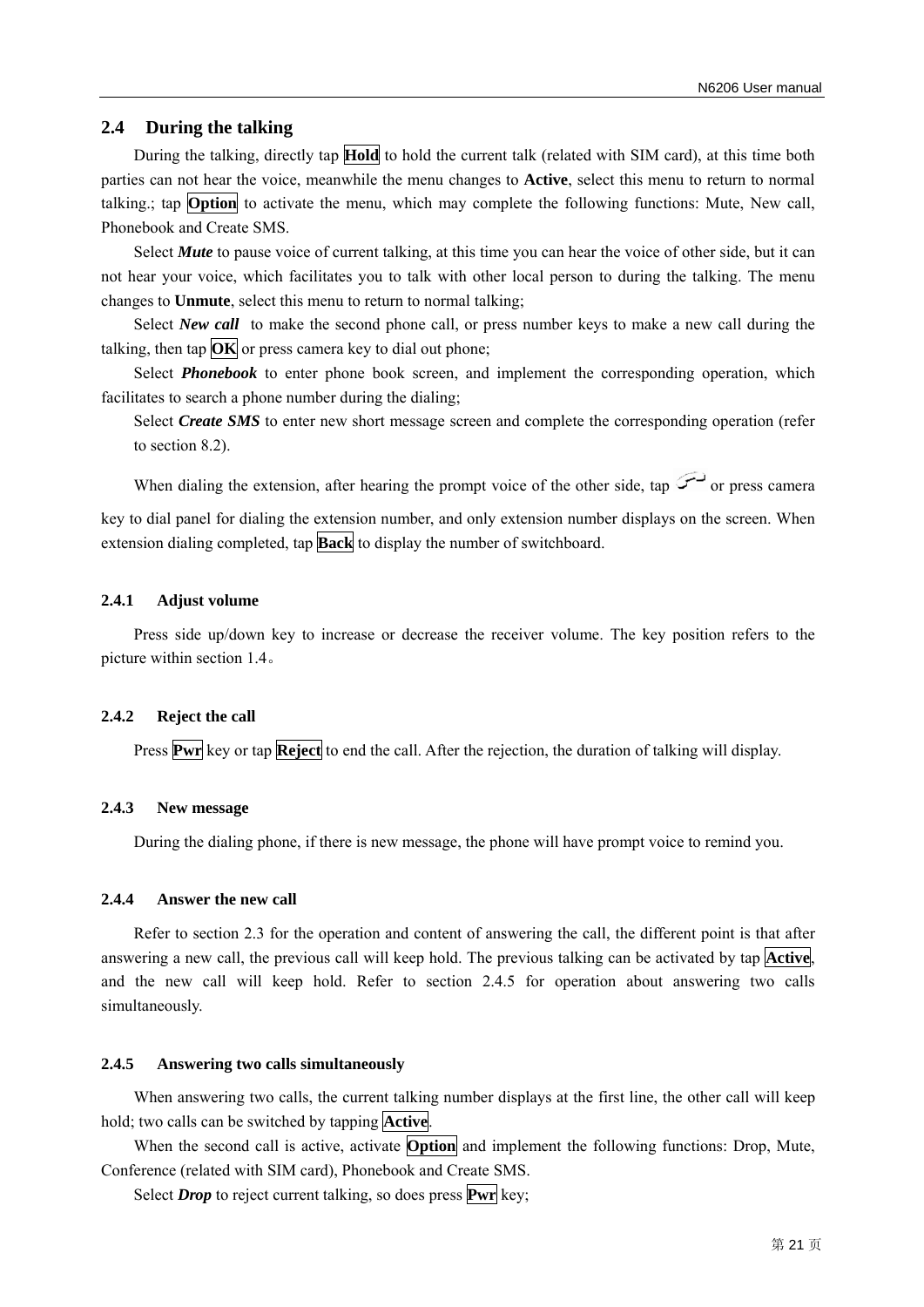Select *Mute* to pause voice of current talking, at this time you can hear the voice of other side, but it can not hear your voice, which facilitates you to talk with other local person to during the talking. The menu changes to **Unmute**, select this menu to return to normal talking.

Select *Conference* to hold conference call or talk with the specified participant separately;

Select **Phonebook** to enter phone book screen, and implement the corresponding operation, which facilitates to search a phone number during the dialing;

Select *Create SMS* to enter new short message screen and complete the corresponding operation (refer to section 8.2).

#### **2.4.6 Conference**

During the conference talking, conference call can be held or talk with the specified participant separately. Tap **Option** to complete: Hold, Mute, New call, Conference list, Phonebook and Create SMS.

Select **Hold** to hold the current talk (related with SIM card), at this time both parties can not hear the voice, meanwhile the menu changes to **Active**, select this menu to return to normal talking; or directly tap **Active** or **Hold**;

Select **Mute** to pause voice of current talking, at this time you can hear the voice of other side, but it can not hear your voice, which facilitates you to talk with other local person to during the talking. The menu changes to **Unmute**, select this menu to return to normal talking;

Select **New call** to make the second phone call, or tap  $\mathcal{F}$  to make a new call during the talking, then

 $\tan \mathcal{F}$  or press camera key to dial out phone;

选择 *Conference list* to enter the window of conference list, tap **Option** to activate , which may *End*  and *Split*, select *End*, end the talking with all members; select *Split*, split the member selected from conference talking;

Select **Phonebook** to enter phone book screen, and implement the corresponding operation, which facilitates to search a phone number during the dialing.

Select *Create SMS* to enter new short message screen and complete the corresponding operation (refer to section 8.2.

If a new call comes during the conference talking, please refer to section 2.4.6 for processing.

#### **2.5 Emergency call**

In any country using the digital GSM network, if your phone is within the area covered by network (it can be aware by checking network signal intensity on top right corner of screen.), you can call the emergency service. if your phone is within the area covered by network, you can make an emergency call even you have not SIM card.

**"911" is a standard emergency number of GSM, which can be used in any GSM network of the world.**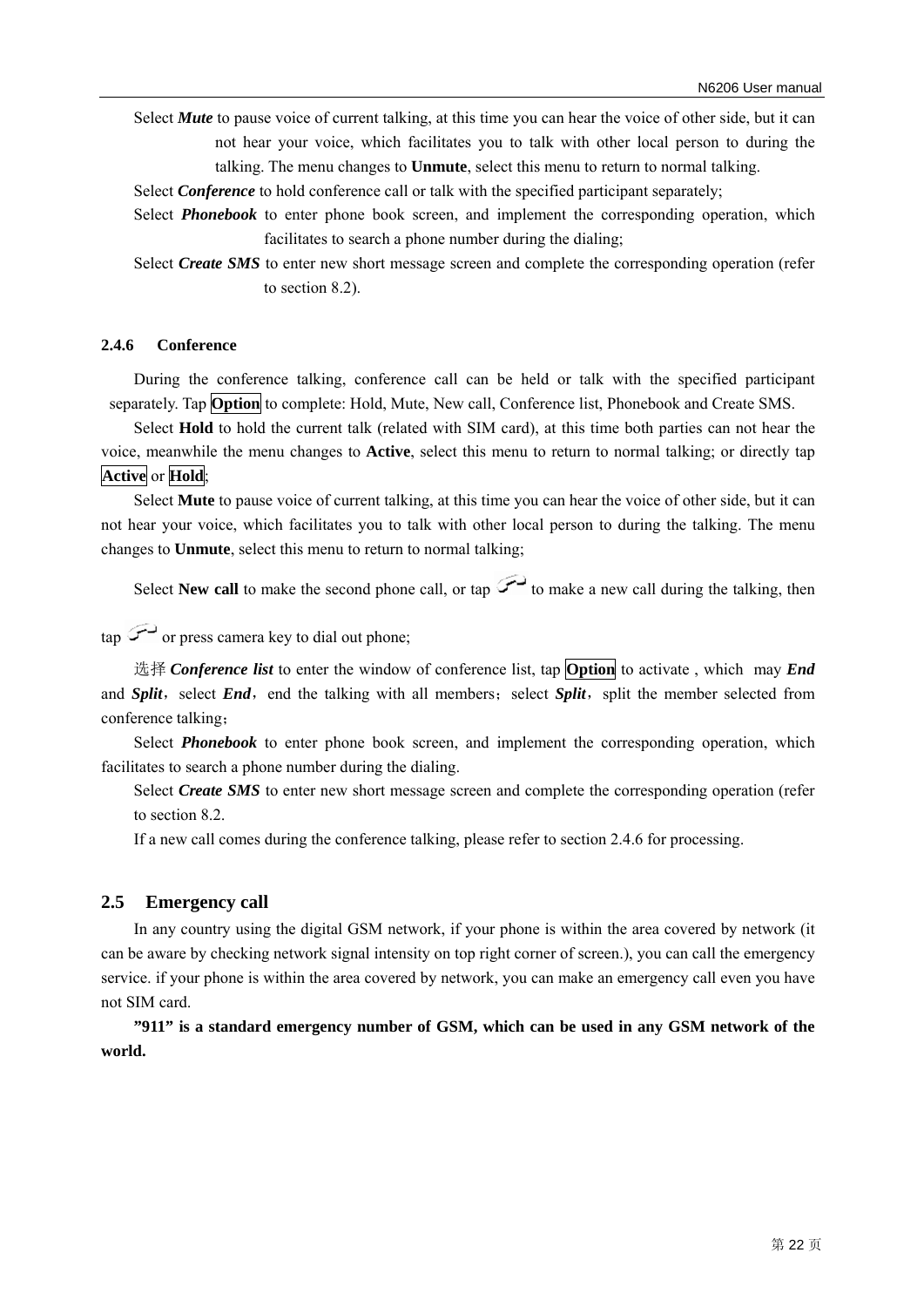## **3 Menu operation**

This section will help you get to know the function and structure of the mobile phone's menu, and in detail explain how to user-define the functions of mobile phone for meeting your needs, moreover represent you how to use basic operation function.

#### **3.1 Structure of main menu**

The function menu of the mobile phone contains: Settings, Camera, WAP, My favorites, Messages, Phonebook, Games, Call history and Accessory.

#### **3.2 Selection of main menu**

In the menu screen, tap the menu icon to enter the corresponding menu.

#### **3.3 Other selection modes**

In the idle screen, all function keys define the special menu function, which facilitates you to directly enter menu function, illustrated as following:

Note: if the phone is locked, unlock it before use.

The default shortcut keys of special function are as follows:

| Function key  | Items of function menu                                                   |  |  |
|---------------|--------------------------------------------------------------------------|--|--|
| Side up key   | Short press: adjust the ring volume;<br>long press : toggle Meeting mode |  |  |
| Side down key | Short press: adjust the ring volume;<br>long press : toggle Meeting mode |  |  |
| Power key     | Short press: Return to idle screen;<br>long press: power on/off          |  |  |
| Camera key    | Short press/long press : enter camera screen                             |  |  |
| LOCK key      | Key lock on/off                                                          |  |  |

## **3.4 Function table of menu**

Settings

Phone Phone modes Display Calls Security Network service My menu Connection profile Calibration Reset

Camera WAP

> Homepage Bookmark Go to URL Go to last page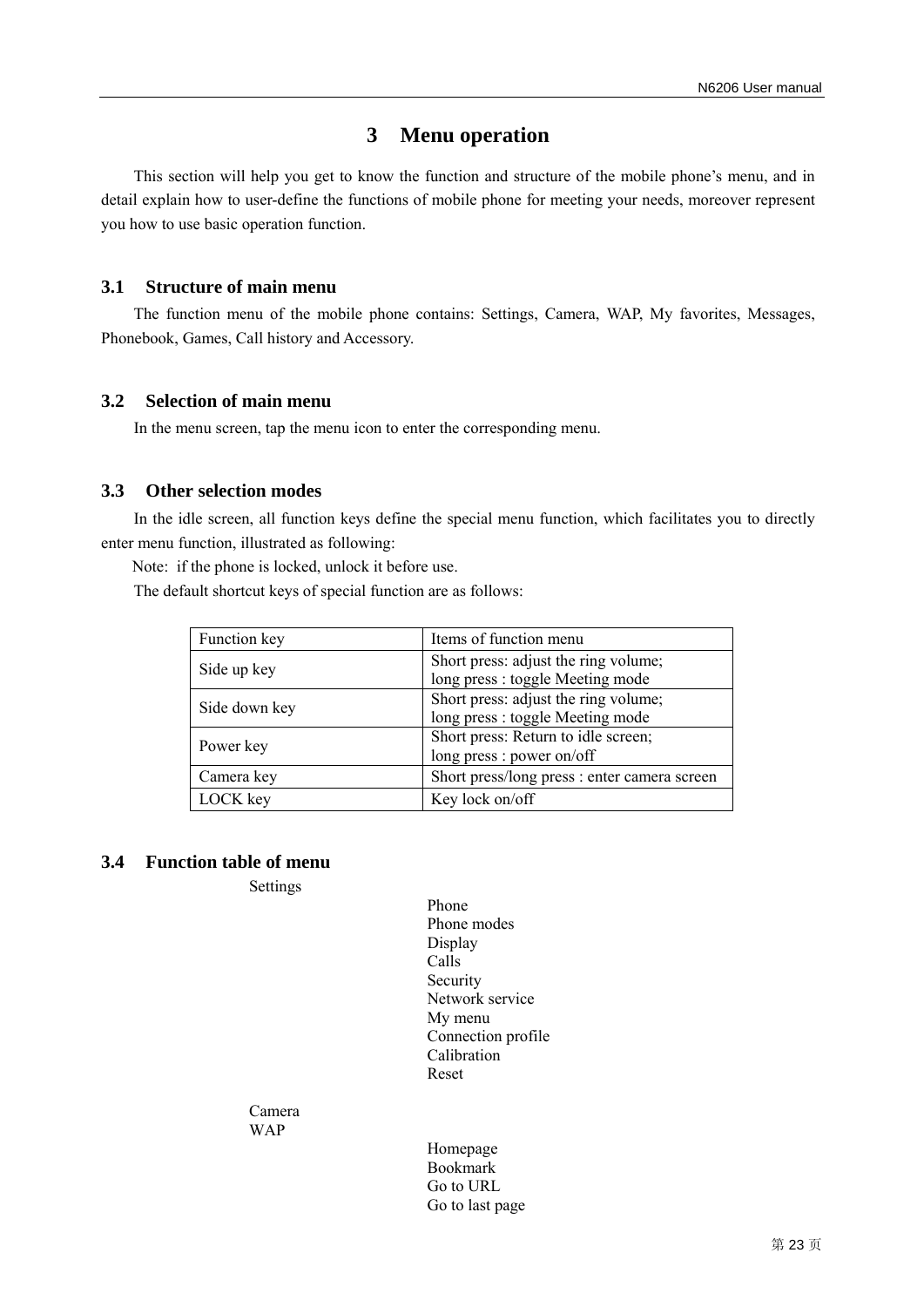|                   | History<br>Offline browse<br>Settings<br>GPRS info                                 |  |
|-------------------|------------------------------------------------------------------------------------|--|
| My favorites      | Videos<br>Sounds<br>Pictures<br>Music<br>Java box<br>Memory card<br>Storage status |  |
| Messages          | Create<br>Inbox<br>Outbox<br>Sent<br>Drafts<br>My folder<br>Email<br>Voice mail    |  |
| Phonebook<br>Game | Boxman<br><b>Bubble</b><br>Balloon                                                 |  |
| Call history      | Outgoing calls<br>Received calls<br>Missed calls<br>Calls duration                 |  |
| Accessory         | Painter<br>Multimedia<br>Alarm<br>Schedule<br>Tools<br>Connection tools            |  |

STK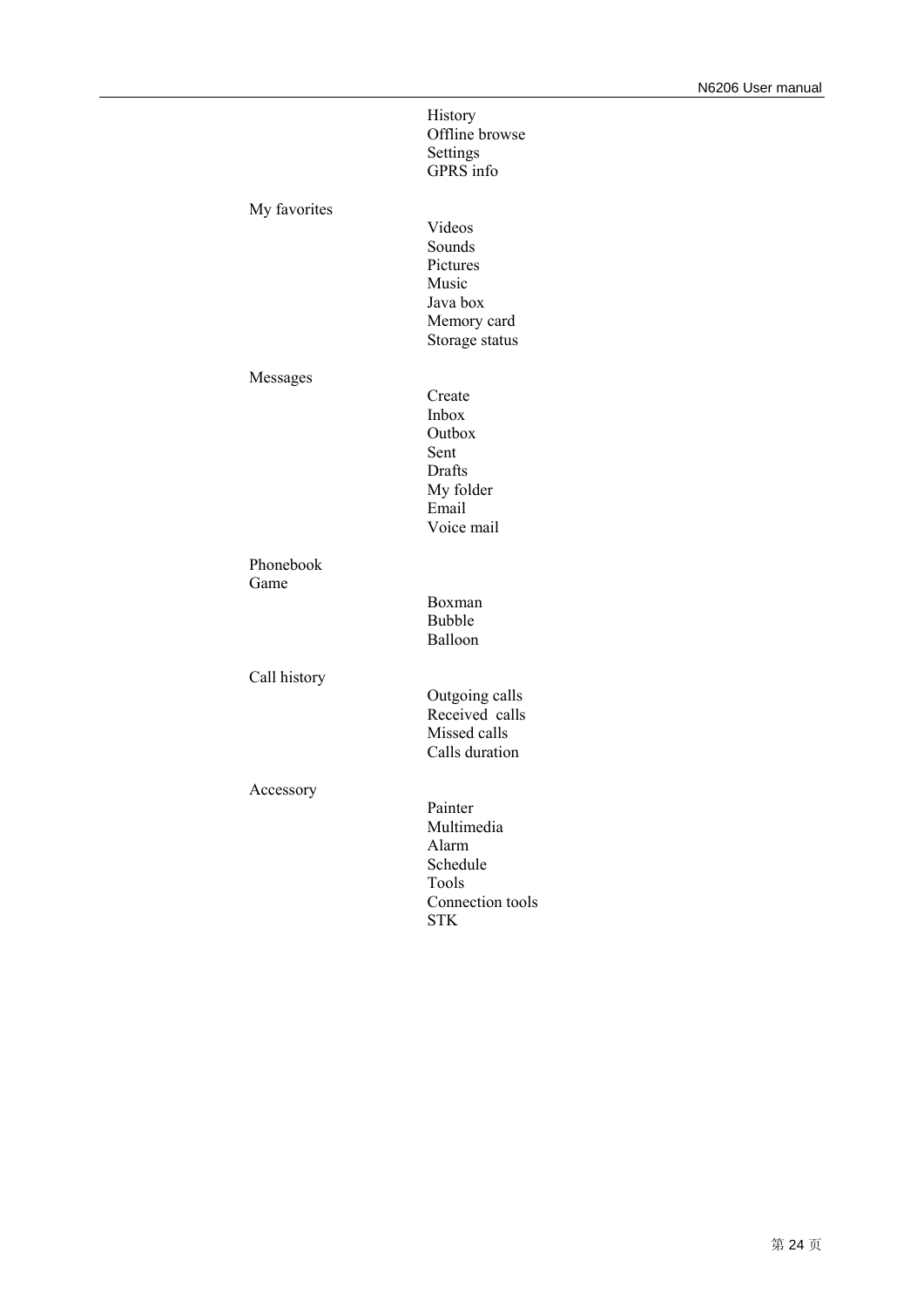## **4 Settings**

#### **4.1 Phone**

"Phone" is to set the service status of mobile phone, which includes Receiver volume, Date & Time, Language, USB mode and Auto key lock.

#### **4.1.1 Receiver volume**

Press side up/down key to increase or decrease the receiver volume. The key position refers to the picture within section 1.4。

## **4.1.2 Date & Time**

To set the time, date and corresponding format, use side up/down key to select the content, or tap the content needed to modify to enter the corresponding window for modification:

**Show clock:** time displays in the idle;

*Local time*: local time displays in the idle;

**Remote time:** remote time displays in the idle;

**Time format:** to adjust the format of the time;

*Date*: to input the correct date;

*Date format:* to set the format of the date.

**Time zone:** enter the window of "World clock" to set the current time zone.

#### **4.1.3 Language**

In the window of "Language", there are two choices namely simplified Chinese and English, use side up/down key to select view the effect when setting, finally tap **Select** or press camera key or tap the corresponding menu, confirm the content needed to modify; tap **Back** to cancel the content selected.

#### **4.1.4 USB mode**

There are two choices: Modem mode and U Disk mode:

*Modem mode*: startup the multifunctional connection mode, or the system only can be used as modem, at the moment, U Disk mode is invalid.

*U Disk mode*: startup U Disk mode, the phone can be used as U Disk, at the moment, Modem mode is invalid;

Note: the setting and power off is needed for mode switch. After the phone resets, the new mode will be valid, and the system will prompt.

#### **4.1.5 Auto key lock**

Using this function, the phone screen and key will lock automatically after each power on.  $On/Off$ : to set Auto key lock on/off; *Auto lock time*: to set the time of Auto key lock among 10 sec, 30 sec, 60 sec。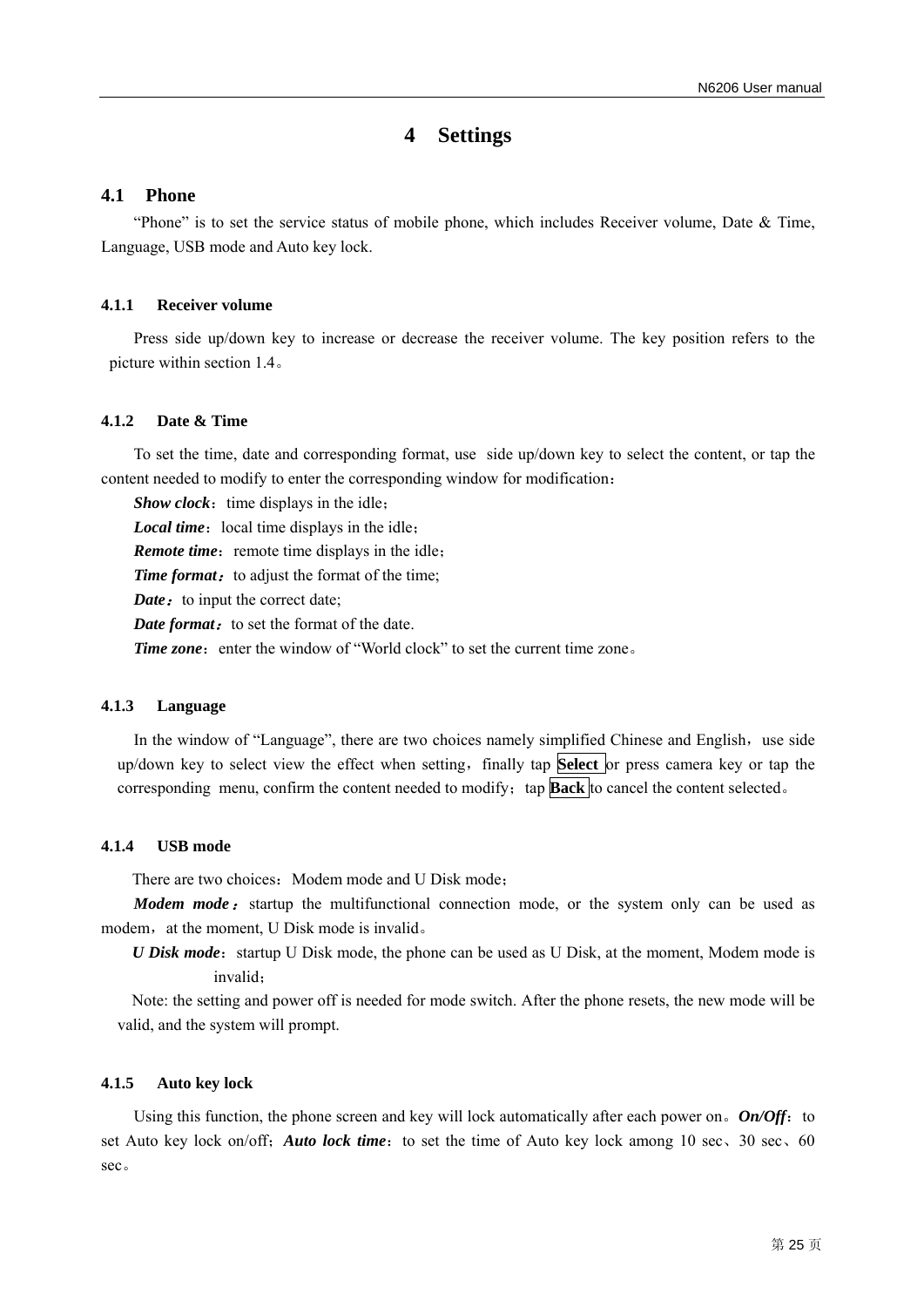#### **4.2 Phone Modes**

Phone modes are a group of preset characteristic definition, which is easy and quick to start. The mobile phone provides a group of default modes including Normal mode、Meeting mode、Car mode、Pocket mode、Personal. Every mode has a set of default value, and the user can change and save the mode according to ones favorite.

#### **4.2.1 Startup the mode**

When select the mode needed, use side up/down to select the content, and tap **Select** or press camera key or directly tap the item to start up, at this moment, the current working mode of mobile phone will set completely according to the selected mode.

#### **4.2.2 Personal Setup**

In the screen of mode, tap **Edit** to enter the Personal Setup, which the user can use it to set the parameter of each mode, including the following items:

*Ring tone* to set the ring tone of incoming calls among Sounds and Music, Enter the screen of sound, tap **Play** to play the ring tone selected, tap **Stop** to stop playing; tap **Set** or tap the name of ring tone or press camera key to set it as ring tone;

*Ring volume* to adjust the volume of incoming calls, use side up/down or tap the volume icon to increase/decrease the volume  $\pm$  tap  $\overrightarrow{OK}$  or press camera key to complete setting, and the phone prompts "Ring tone set";

**Ring type** to set the alert type of incoming calls, for instance: if  $##$  is expected, only use side up/down to select  $##$ , tap  $|OK|$  or press camera key or tap the corresponding menu to confirm the selection, and the phone prompts "Ring tone set!";

**SMS tone** to set the ring tone of SMS among Sounds and Music, Enter the screen of sound, tap **Play** to play the ring tone selected, tap **Stop** to stop playing; tap **Set** or tap the name of ring tone or press camera key to set it as ring tone;

*MMS tone* to set the ring tone of MMS among Sounds and Music, Enter the screen of sound, tap **Play** to play the ring tone selected, tap **Stop** to stop playing; tap **Set** or tap the name of ring tone or press camera key to set it as ring tone;

*Msg volume* to adjust the volume of messages, use side up/down or tap the volume icon to increase/decrease the volume  $\phi$  tap  $\vert$ OK or press camera key to complete setting, and the phone prompts "Ring tone set";

*Key tone* to set the key tone on/off;

*Alarm volume* to adjust the volume of alarm, use side up/down or tap the volume icon to increase/decrease the volume ; tap  $\overline{OK}$  or press camera key to complete setting, and the phone prompts "Ring tone set":

*Power on/off tone* to set the tone of power on/off;

*Vibrator* to set the vibrator of power on/off;

*SHF auto answer* to set SHF auto answer on/off。

#### **4.3 Display**

Display includes: Wallpaper、Color style、Brightness and Backlight time。

*Wallpaper* to choose the favorite pictures as wallpaper from preset、photos、painter、download and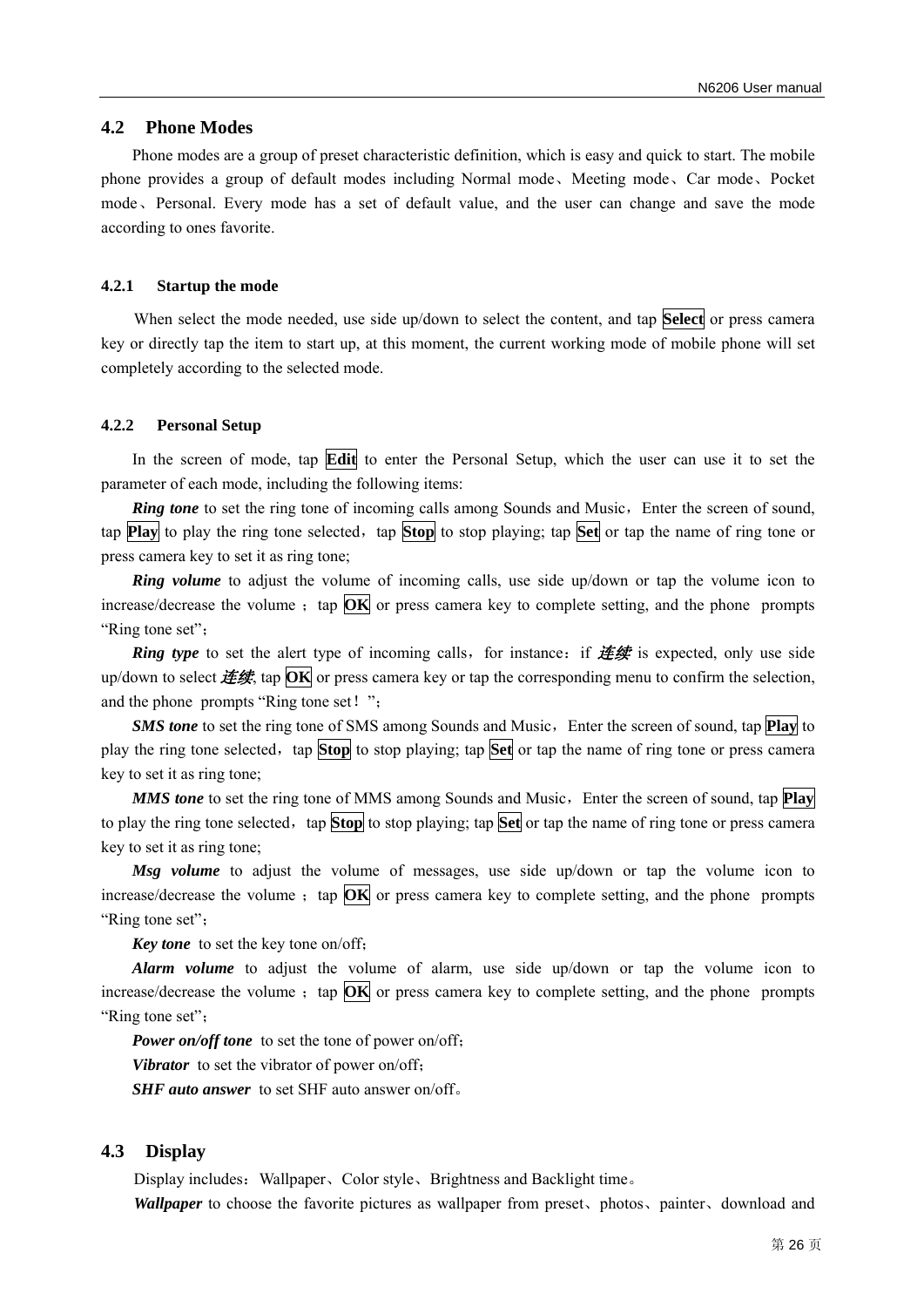picture in card. Tap **Preview** to view the picture, tap **Full** to view the picture in full screen, press side up/down key to view the previous or next picture。Tap **Back** to previous menu。In the screen of picture view,activate **Option** to do the operation of *wallpaper*、*Auto view* and *property*;

Color style there are four choices to select, use side up/down key to select view the effect when setting, finally tap **Select** or press camera key or tap the corresponding menu, confirm the content needed to modify。Tap **Back** to cancel the content selected;

Brightness to set the background brightness among High、Normal、Power saving, after selecting, tap **Select**, tap the corresponding menu, confirm the content needed to modify. Tap **Back** to cancel the content selected;

**Backlight time** to set the background Backlight tine among 5 sec, 15 sec, 30 sec, 60 sec, tap **Select** or press camera key or tap the corresponding menu, confirm the content selected。

#### **4.4 Calls**

"Calls" is to confirm whether to use the call function or not. When entering the function, it will always show the practical setting.

#### **4.4.1 Call diversion**

"Call diversion" is to transfer calls to the specified phone according to your request.

Within the setting of "Call diversion", its success depends on network and SIM card. Mobile phone will prompt the setting properly.

When setting the option, you need to input the correct phone number for correctly transferring the call to the specified phone. If it is failed, please check the transferred number set in the mobile phone is correct or not.

*Unconditional* when the option is set, all calls will be transferred to the specified number;

*Busy* when the option is set, the incoming call will be transferred to the specified number when your mobile phone is busy;

*No Reply* when the option is set, the incoming call will be transferred to the specified number when you do not answer the call;

*Unreachable* when the option is set, the incoming call will be transferred to the specified number when you are not in the service area (For example, when the network signal is not good or the signal environment is very poor);

*Cancel diverts* to select the call diversion which is needed to cancel, press **OK** key to cancel the diversion, press **Back** key to the return the last menu;

*Status* to view the diversion status of all current calls.

#### **4.4.2 Call waiting**

"Call waiting" is to set whether permitting the call waiting or not. If it is closed, the phone is busy. For example, when the third part is calling and it hears the busy tone.

#### **4.4.3 Auto redial**

"Auto redial" is to set whether permitting to redial automatically or not. Select *On* the system will redial when the dialed call does not get through; select *Off* the system will not redial when the dialed call does not get through.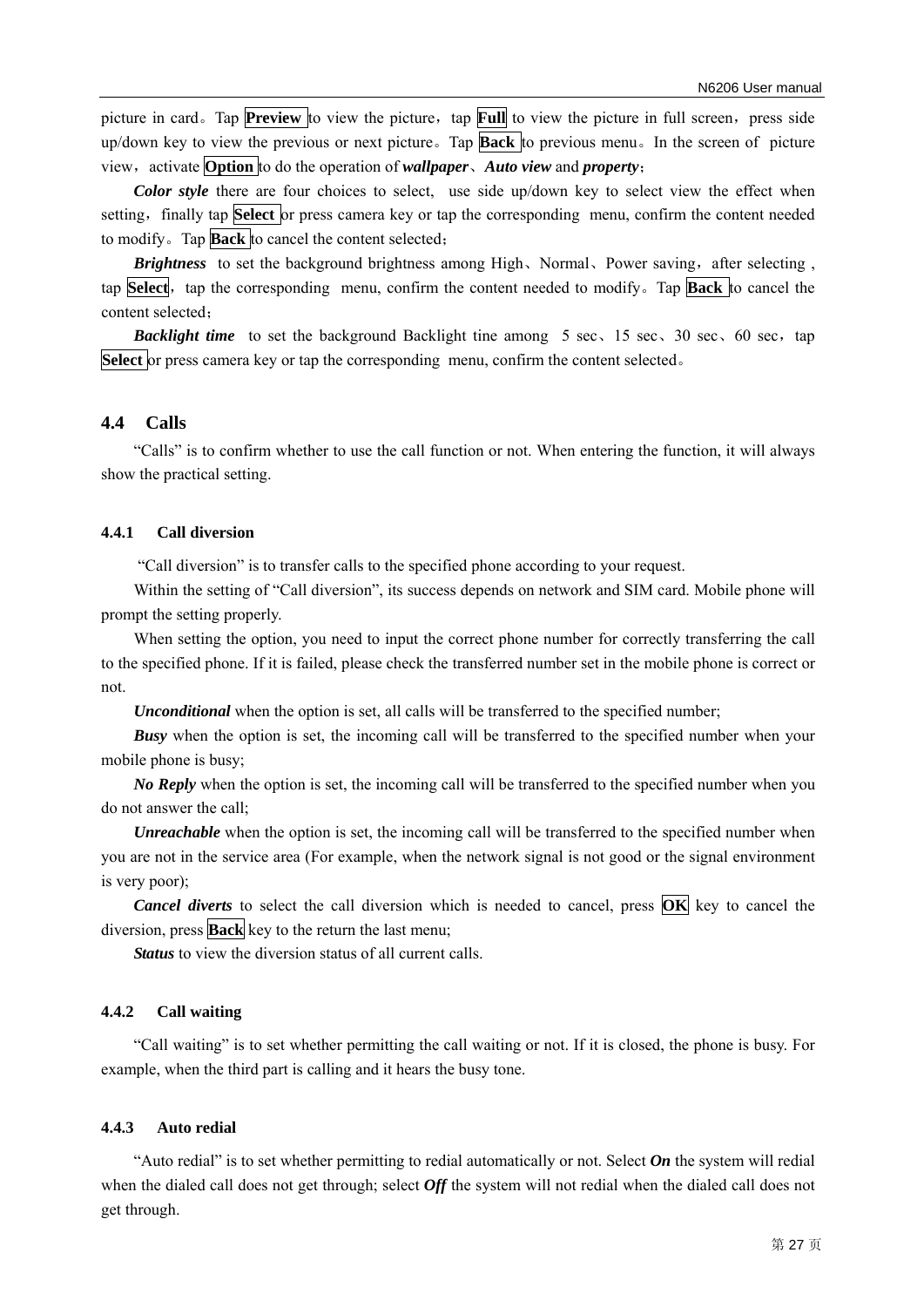#### **4.4.4 Quick dial**

"Quick dial" can be set in the mobile phone. This is to use the number key of  $\mathbb{Z}\rightarrow\{9\}$  to represent different phone number. When using on the idle screen, long press some certain number of  $2\sqrt{9}$  to dial the corresponding number. If the number key is not set with the phone number, the mobile phone will prompt "Phone number is empty".

After enter the screen of setting the quick dial, there is different prompt for various situation of setting quick dial according to the number key selected. If the number key has been set as quick dial, the bottom of mobile phone will display the number and contact person specified; if not, it will display "Not bind".

Select **Delete** to delete the existed number and reset the new number.

When setting the new number, using the way of inputting the numbers manually or browsing the phonebook to obtain the desired number, and put it into the specified number key of quick dial for convenient use. After completing, the mobile phone will automatically determine that the selected number exists in the phone or not. If strange, only the number is displayed to give you the correct prompt as possible.

When the number key with the cursor is set as quick dial, the current icon is  $\bullet$ ; if the cursor does not

exist the specified key of quick dial, the current icon is  $\left( \bullet \right)$ .

#### **4.4.5 Minute tone**

"Minute tone" is to set the minute prompt on off. If it is on, there will be minute prompt in the process of call. If off, then there is no minute prompt at all.

#### **4.4.6 Call filter**

Call filter can provide you with the prevention from disturbed calls, which has "White list" and "Black list"。 "Black list" is to save your undesired calls (30 persons are most)。"White list" is to save your desired calls (30 persons are most)。Only one item can be enabled once.

#### **4.4.7 Send my number**

"Send my number" is to select whether displaying your own phone number on the phone of other side or not. The function needs the support of the network provider.

**Note:** the function needs the support of the network.

#### **4.4.8 IP code**

IP code setting: input IP code needed, the preset code is "17951" without setting, and the effect is same with normal call。

#### **4.5 Security**

The menu of "Security" includes the following settings: PIN、Phone lock、PIM、Change password、 Bar calls。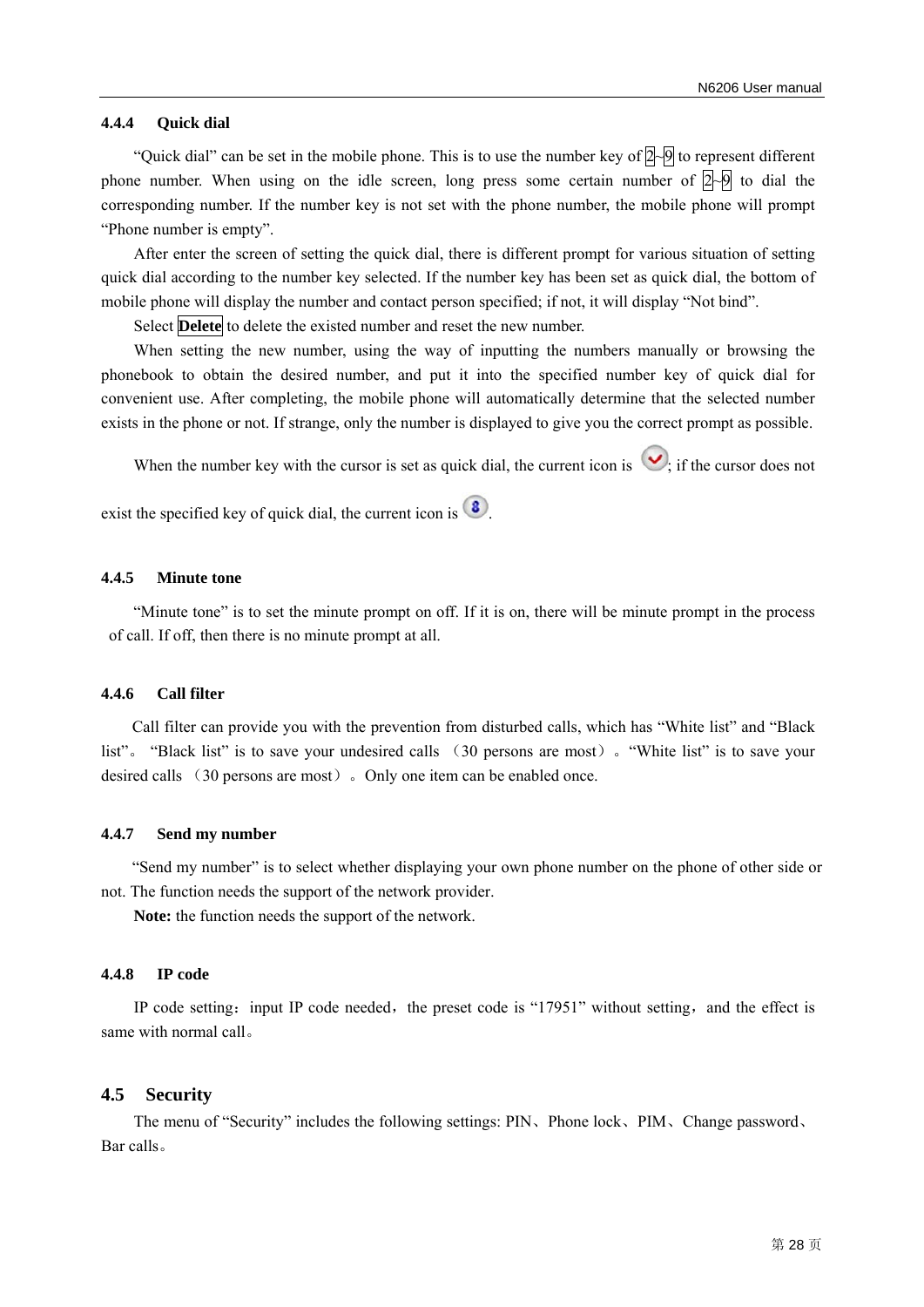#### **4.5.1 PIN**

**On:** enable PIN card of SIM card To power on the phone with inputting PIN code, or dial emergency call 112。

**Off:** disable PIN card of SIM card, To power on the phone without inputting PIN code.

#### **4.5.2 Phone lock**

This function is to prevent other person from using the phone without permission. After lock the phone, the password is needed to unlock it. The default is 1234, and you can change it from *Settings ->Security- >Change password.* 

At once: select this item, and input the correct password to lock the phone at once ;

**Auto:** Input the correct password, the phone will lock automatically;

*Off*: Input the correct password to turn off the phone lock.

#### **4.5.3 PIM**

PIM protect is the Personal Information Manager code. You must enter this code before you access important personal information such as Phonebook, Messages, Call History, My favorites, Schedule and notepad so that it can prevent others from viewing the information without your authorization. The default setting of PIM code is 1234.

*On/Off*: When PIM code is on, you are prompted to enter the code if you want to view any personal information. When PIM code is off, you do not need to enter the code when viewing personal information and the information will not be protected.

*Protected items:* to set the protected items, and the correct password is needed. Enter the screen of protected items, tap the items for protection then tap **OK** to confirm the setting, and the system will prompt.

#### **4.5.4 Change password**

*PIN:* modify PIN password; *Phone/PIM:* modify phone/PIM password.

#### **4.5.5 Bar calls**

The network operators will provide you with a 4-digit password  $(0000)$  to enable or disable this function.

*Incoming calls:*

- *When roaming:* Reject all incoming calls when roaming.
- *All incoming:* Reject all incoming calls.

#### *Outgoing calls:*

- *International:* All outgoing international calls cannot be dialed out;
- *Local calls:* Only local calls can be dialed out;
- *All outgoing:* All calls cannot be dialed out.
- *Cancel all*: Cancel all bar calls. The correct password is needed (The default password is 0000.).

#### *Change password:*

• *Change restriction password of call:* You can change the restriction password provided by the network.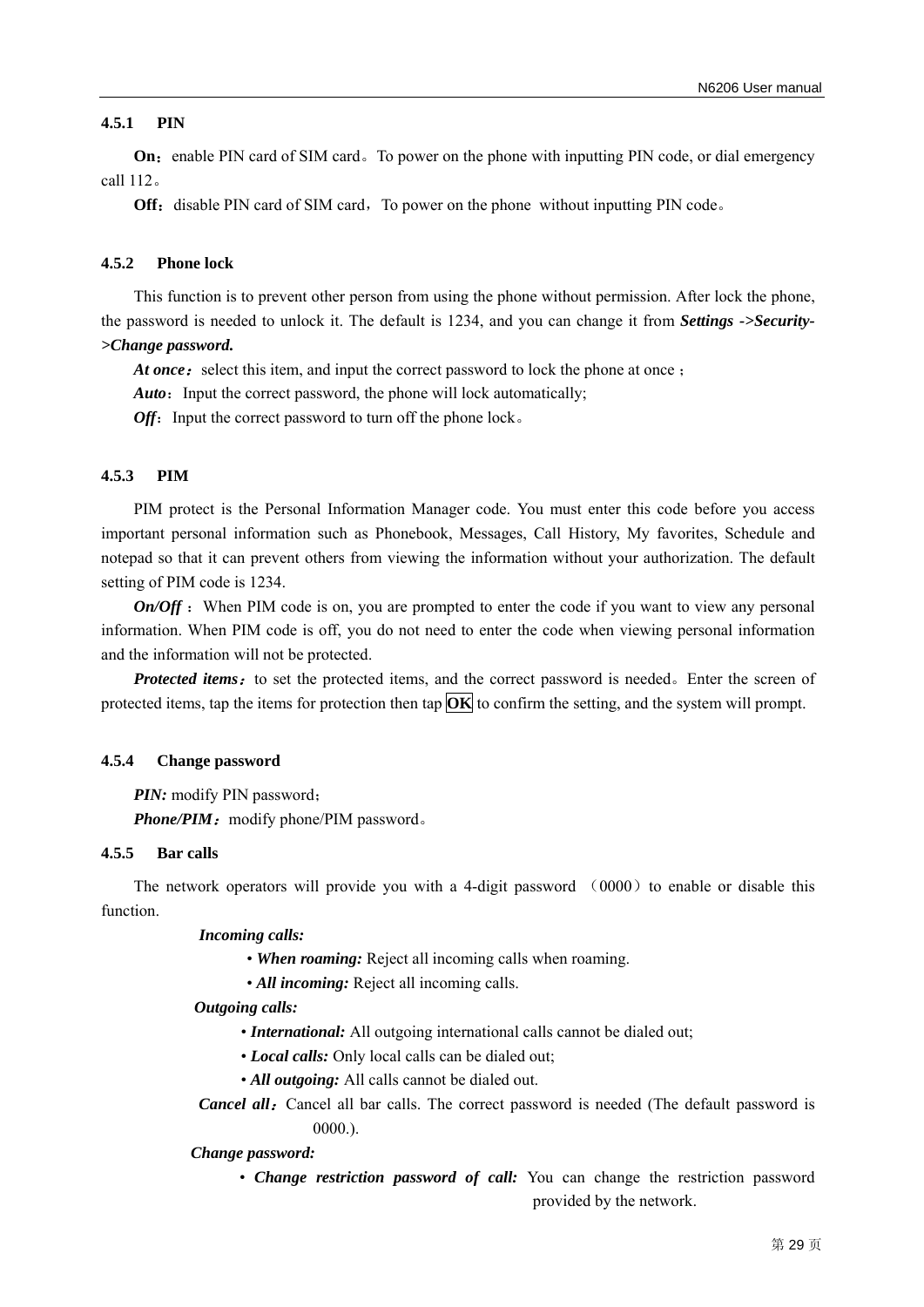#### **4.6 Network service**

When your mobile phone is roaming abroad, you need to select the network for it to connect the international GSM network. Generally, you can select the network mode of auto select (see below), or you also can select to search the available network automatically or manually (see below). If you attempt to connect a network which does not have the valid roaming agreement you local network, the mobile phone will prompt" "Network connection failed".

**Automatic:** Your mobile phone will search the original network first, and then search through the network list in SIM card. If there is no available network, any network which has the valid roaming agreement with your local network will be connected.

*Manual*: Your mobile phone will scan for available network and provide you with the list of current network. You can select the preferred network, and the phone will prompt such information as successful or failed during the connection with network.

*Preferred network:* to view the name and ID of current network, tap **Back** to previous menu; **GPRS attach:** to choose between "Always attach" and "Attach when using".

#### **4.7 My menu**

To enter the window of My menu, and tap **Option**: **Replace**, list the spare items (9 items most), select the item portended to add in My menu, tap **Select** or press camera key to confirm adding (Only *Create* is available when My menu is empty.); after adding, tap **Option** to *Insert before* insert before the item selected; *Insert after* insert after the item selected; *Replace*: replace the current item to another one: *Delete*: delete the item selected: *Delete all*: delete all items.

#### **4.8 Connection profile**

To set the connection method to visit network, activate **Option**:

- *Save as*: to save the changed connection setting of network as other setting. The system setting will not be covered, and it will prompt;
- *Profile*: to select the connection method to visit network among WAP, MMS and Java;

*View*: to view the name, homepage and bearer type and so on of current connection;

Tap the connection of non-system setting, and then tap **Edit** to enter the window of connection setting to complete the following operations:

*Profile title*: to view or edit the name of profile;

*Homepage*: to view or change the address of homepage;

- *Gateway*: include *IP address* (for example 010.000.000.172 for CMCC); *Port number* (for example 9201 for CMCC); *Connect type*: to select between HTTP and WSP。
- *Bearer type*: to select the bearer type of network visited, use side up/ down key to highlight the type you wanted, tap **Select** to activate it:
	- $\triangleleft$  GPRS only: only use GPRS network;
	- $\triangle$  CSD only: only use CSD network.
- *GPRS settings*: to change the connection setting of GPRS, select the setting needed to change, tap **Select** to enter corresponding window:
	- $\triangle$  APN: to set the name of network;
	- User name: user name of network service:
	- Password: password of network service.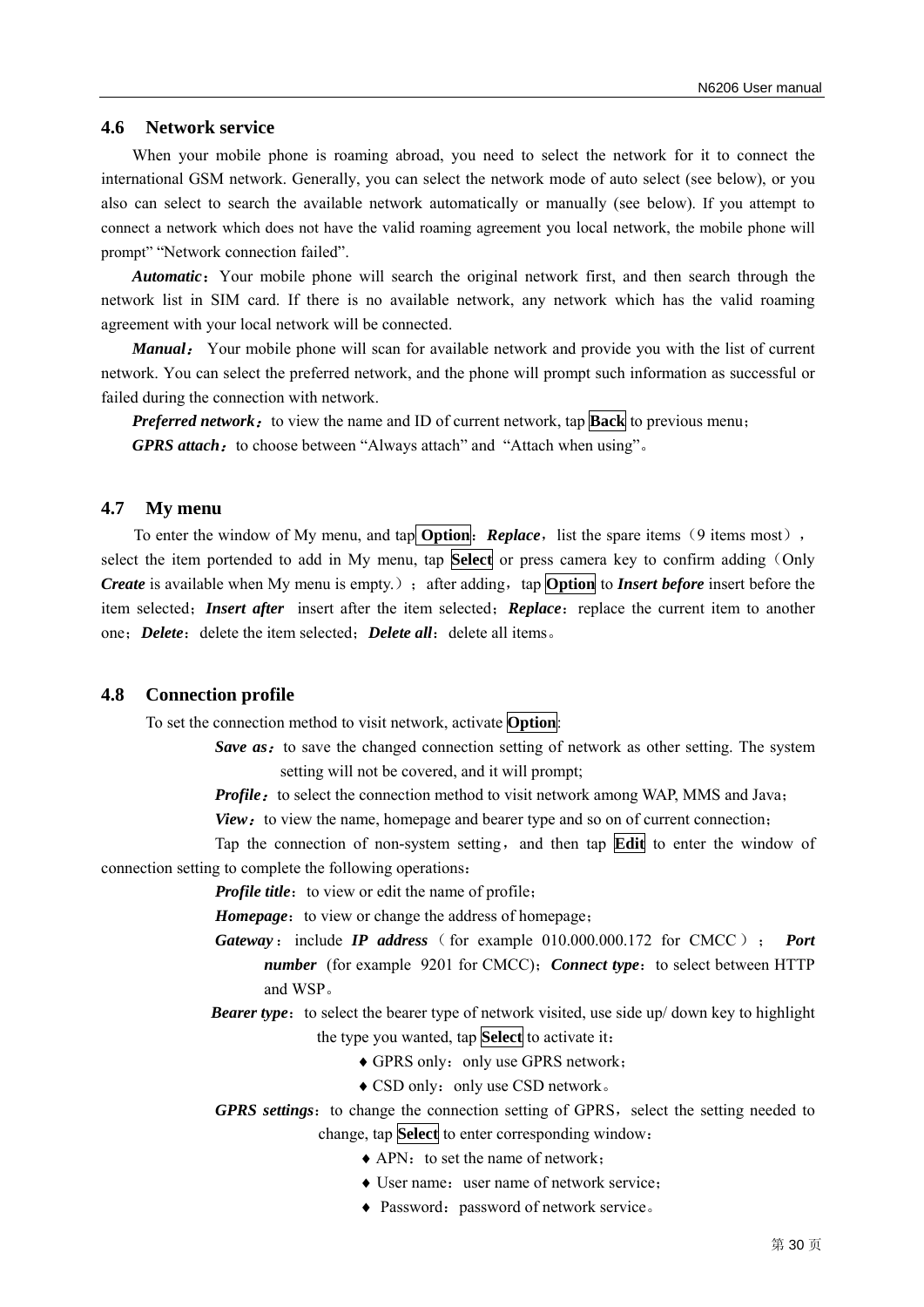**CSD settings:** to change the connation setting of CS, select the setting needed to change, tap **Select** to enter corresponding window:

- $\bullet$  Dial-up number: dial-up number for network service;
- Call type: to set the call type between ISDN and Analogue;
- $\triangle$  User name: user name of network service:
- $\triangle$  Password: password of network service.

**DNS settings:** input DNS address 1 and DNS address 2.

#### **4.9 Calibration**

When you feel the phone cannot react inaccurately after you use the touchpen to tap some place on the screen, calibration is needed, which ensures the touch screen of phone can react correctly for tapping action.

- 1. on the screen of "Settings", tap "Calibration" to enter the calibration screen;
- 2. use the touchpen to tap the center of cross according to the hint. After threw times, the screen displays "Calibration OK"。

## **4.10 Reset**

#### **4.10.1 Reset settings**

 "Reset settings" is to resume all original default value. After selecting, the system will prompt "Input security code", then input correct password to reset, and it will prompt "Master Reset". After confirming, the system resumes the default value and prompts "Master resetting". Using this function will not clear the data of phonebook and message saved by you own. It only changes the setting of the working environment, such as the selection of ring tone and phone modes, etc.

#### **4.10.2 Reset all**

"Reset all" is to resume all original default value. After selecting, the system will prompt "Input security code", then input correct password to reset, and it will prompt "Reset all?". After confirming, the system will prompt "Deleting all files". Using this function will clear the data of phonebook and message saved by you own. It only changes the setting of the working environment, such as the selection of ring tone and phone modes, etc. After completion, the phone will power off automatically, and it is needed to restart.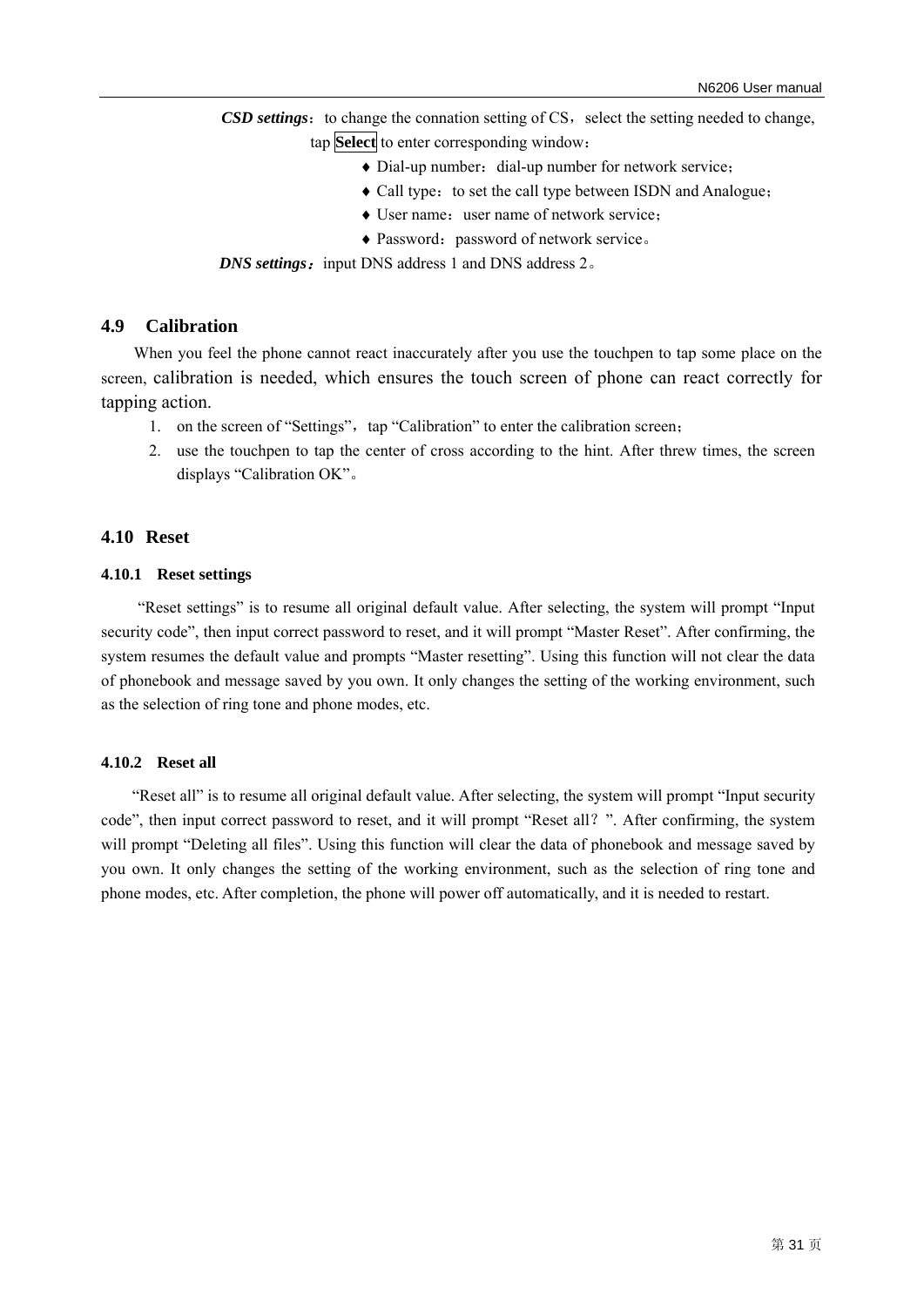## **5 Camera**

The use of application program "Camera" may allow you to take photos for the people or event around you at any time, and the changing mode could be made easily across different modes. Photos is saved in the application program of "Photos" within "My favorites", which could be renamed under the same application, and all photos by Camera are in JPG format.

In case that the remaining storage capacity in mobile phone is insufficient to take new photos, the deletion of old ones is required to release space. For this purpose, you may check the storage state via capacity inquiry.

Note: The preview and the shooting at the place where light is insufficient might decrease the image quality.

Enter the camera shooting screen the image portended to be taken will display on the screen of mobile phone, and tap  $\Box$  to take the photo; tap  $\bigcap$  to activate the menu.

Select *Modes*: to set the shoot mode among Single mode, Burst mode and Video mode;

Select *Environment*: to set the shoot environment between Normal, Darkness;

Select *Effect*: to set the shoot effect among Normal, Sepia and Monochrome;

Select *Save place*: to set the save place of photo between Phone and Memory card;

Select *Size*: to set the photo size among  $64\times64$ ,  $176\times144$ ,  $240\times320$ ,  $320\times240$ ,  $640\times480$ ,  $1280\times1024$ ; (only available for Single mode)

Select *Image quality*: to set the image quality among Normal, Fine, Super fine; (not available for Video mode)

Select **Brightness**: to set the shoot brightness among  $-2$ ,  $-1$ ,  $0$ ,  $+1$ ,  $+2$ ;

Select *Zoom*: to set the shoot zoom among Level 1, Level 2, Level 3, Level 4, Level 5, Level 6;

Select **Frame:** to set the frame of photo among 5 choices; (only available for Single mode)

Select **Shutter sound**: to set the shutter sound among 3 choices and directly tap to confirm the selection;

Select **Show icon:** to set the show icon on/off;

Select *Self timer*: to set the self timer among 5 sec, 10 sec, 15 sec, 20 sec or Off;

Select *Video*: to enter the video list for corresponding operation;

Select *Video file size*: to set the file size of video among Normal size and Mail size; (only available for Video mode)

Select **Burst number**: to set the burst number of photo (only available for Burst mode);

Select **Burst interval**: to set the burst interval of photo (only available for Burst mode);

During the process of shooting, use side up/down to change the shoot zoom for viewing the part of image in detail。

The icons on the shoot screen are:



Select the single mode, and complete the shoot, then tap **Save** to save the photo, activate **Option**: *Send as MMS*: to send the photo as MMS;

*Send as MMS*: to send the photo as Email;

*Send via Bluetooth:* to send the photo via Bluetooth (refer to section 12.1.7.1);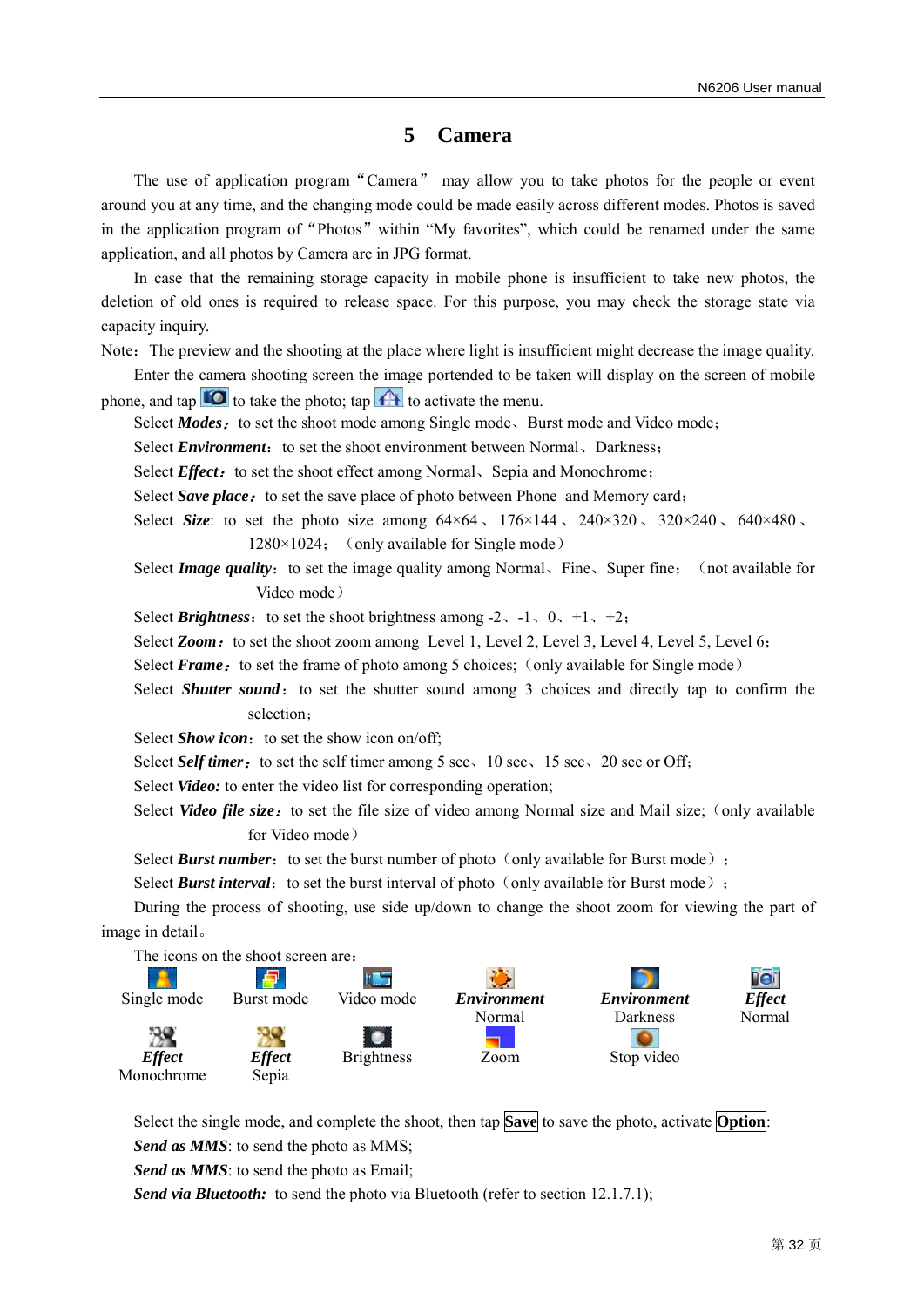*Save*: to save the photo as CLS;

*Wallpaper:* to set the photo as wallpaper;

Select the burst mode, and complete the shoot, activate **Option**:

*Save current*: to save the current photo;

*Save all*: to save all the photos taken;

*Auto show*: to show the photos as slides;

*Thumbnail*: to view the photos as thumbnail;

*Single*: to view the photos as single.

Tap **Back** the system will prompt "Discard?". Tap **Cancel** to return the preview screen, tap **OK** or press camera key to discard the operation.

Select the video mode, the characteristics of this mobile phone is to record the sound same as video. After the shoot, tap **Play** to play the video; tap **Save** to save the video.

#### NOTE:

This equipment has been tested and found to comply with the limits for a Class B digital device, pursuant to part 15 of the FCC Rules. These limits are designed to provide reasonable protection against harmful interference in a residential installation. This equipment generates, uses and can radiate radio frequency energy and, if not installed and used in accordance with the instructions, may cause harmful interference to radio communications. However, there is no guarantee that interference will not occur in a particular installation. If this equipment does cause harmful interference to radio or television reception, which can be determined by turning the equipment off and on, the user is encouraged to try to correct the interference by one or more of the following measures:

- Reorient or relocate the receiving antenna.
- Increase the separation between the equipment and receiver.
- Connect the equipment into an outlet on a circuit different from that to which the receiver is connected.
- Consult the dealer or an experienced radio/ TV technician for help.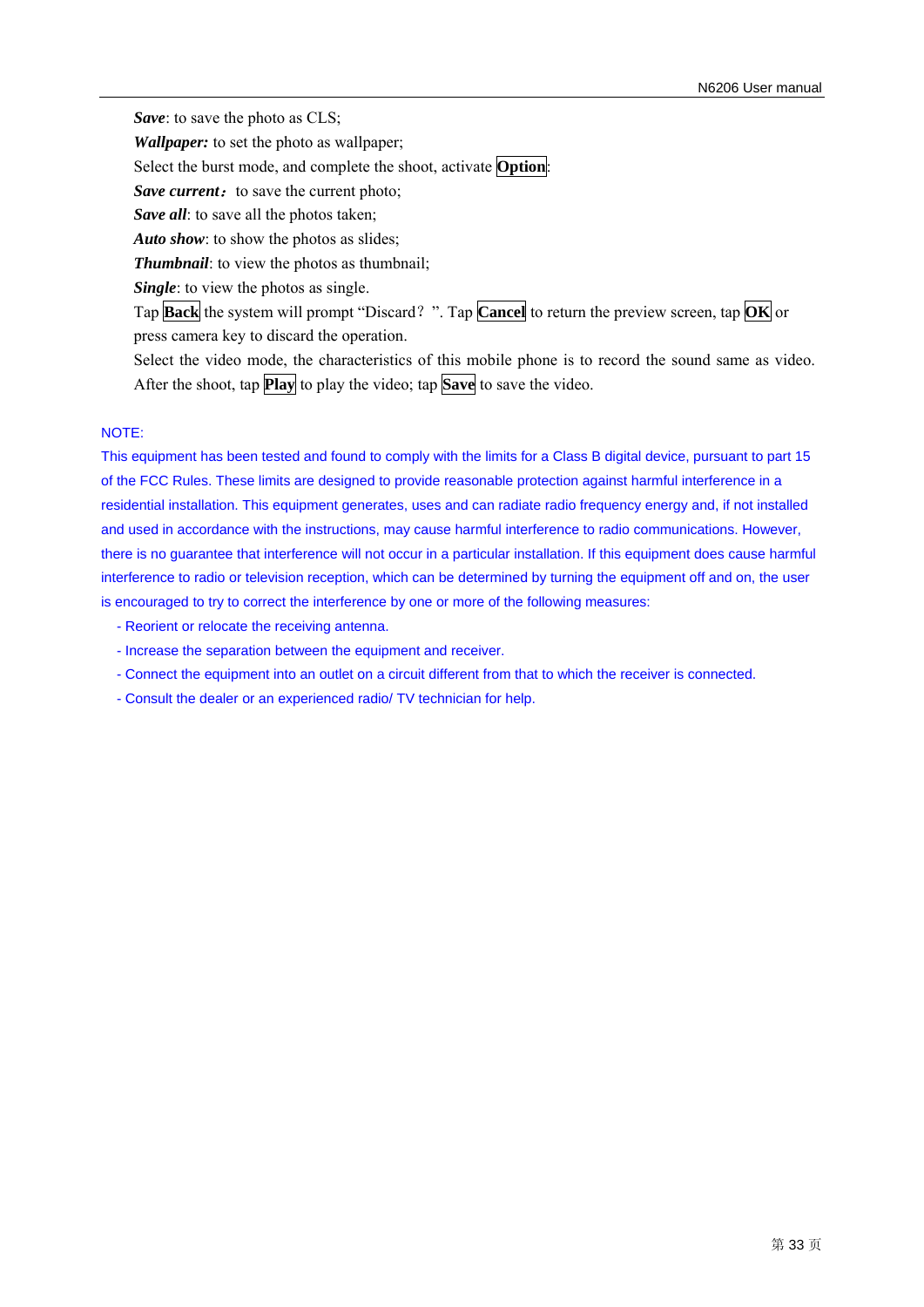## **6 WAP**

The phone has WAP function, which can be used to view Wireless Mark-Up Language (WML) used in webpage, and make you keep close touch with the whole world and provide more convenience to access the web.

To use WAP, you need:

- 1. Please consult your network operator and service provider whether they provide the service and related information of price and how to use the service;
- 2. Set WAP explorer correctly on your phone
- 3. Use WAP explorer to view webpage and make other operations.

The phone has GPRS function which can be used to access webpage by the way of both normal data calling and GPRS based on GSM network.

Note: Using GPRS function to access webpage depends on whether network operator provides the function and whether you apply for it.

#### **6.1 Menu of WAP explorer when offline browse**

#### **6.1.1 Homepage**

Homepage can make user access internet easily and directly. Scroll to *Homepage* and tap **Select** or press camera key to access homepage.

#### **6.1.2 Bookmark**

Bookmark is used to save desired websites and set them by names for easily to remember. You can view websites stored in bookmark, and scroll to **Bookmark**, tap **OK** or press camera key to enter the window of bookmark; tap **Option** to select *Go to URL* view websites in bookmark, press **Pwr** key to cancel logging on; select *View* to view the title of current bookmark selected and the information of URL; select *Edit* to edit the bookmark; select *Rest* to reset the bookmark as initial content. If the bookmark is not set, only *Edit* is available.

#### **6.1.3 Go to URL**

Input desired website, then tap  $\overline{OK}$  to view it.

#### **6.1.4 Go to last page**

To view the webpage visited for the last time, scroll to *Last page* tap **OK** or press camera key to browse this webpage, or directly tap *Last page* to log on the website.

#### **6.1.5 History**

To view the history of websites address browsed, tap **Option** to select **Delete**: delete the histry selected; select *Delete all*: delete all history.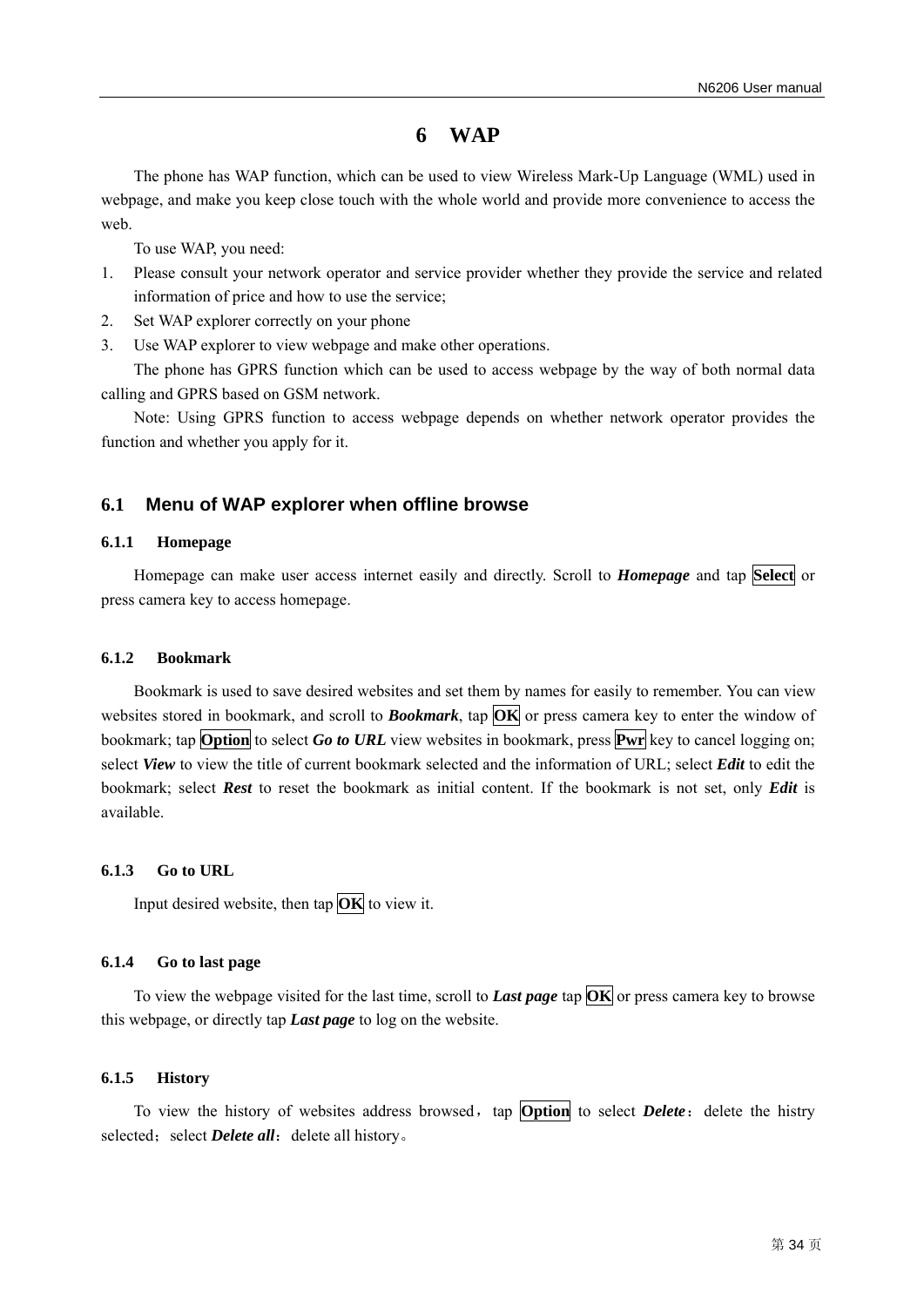#### **6.1.6 Offline browse**

During the browse, tap **Option** to select *Save snapshot*, to save the current webpage you browse. When offline browse, tap **Option** to select *browse* to browse the webpage saved; select *Delete* to delete the webpage saved; select *Delete all to d*elete all WebPages saved.

## **6.1.7 Settings**

To set Connection profile、Clear cache、Image download、Background music and Security:

- 1. Connection profile: enter the window of Connection profile, tap **Active** or press camera key to activate the profile;
- 2. Clear cache: to clear the cache of browse;
- 3. Image download: to set the download of images on/off;
- 4. Background music: to set the background music on/off;
- 5. Security: to set the function of security on/off.

## **6.1.8 GPRS info**

To view the information of GPRS, scroll to *GPRS info*, tap  $\overline{OK}$  or press camera key to enter the window for viewing GPRS info of sent and received, as well as clearing the history.

## **6.2 Menu of WAP explorer when online browse**

When online browse, tap **Option**:

Add to bookmark: add the current URL as bookmark;

*Homepage:* browse the homepage which ha been set;

**Bookmark:** enter the bookmark menu to do the corresponding operation;

*Go to URL*: input the website desired to browse, tap  $\overline{OK}$  to browse the webpage;

*Refresh:* to refresh the webpage for linking again;

*Stop*: to stop browsing;

Activate *Option*, select *Show URL* display the URL of current webpage, tap **Option** to select *Add to* **bookmark** add the current URL as bookmark; select *Send URL* send the current URL as message。

select *Save snapshot* save the current webpage for offline browse。

- select *Save picture* save the current picture to "My favorites" (It is available only when the cursor is on the picture.)
- select *Save music* save the current music to "My favorites" (It is available only when the music is playing.)。

*Offline browse:* to browse the webpage saved offline;

*History:* to view the history:

**Settings:** to set the operations including. Image download and Background music;

*GPRS info:* to view GPRS info。

Select **Back** to enter the previous webpage within history; tap **Back** or press **Pwr** key to exit the browser。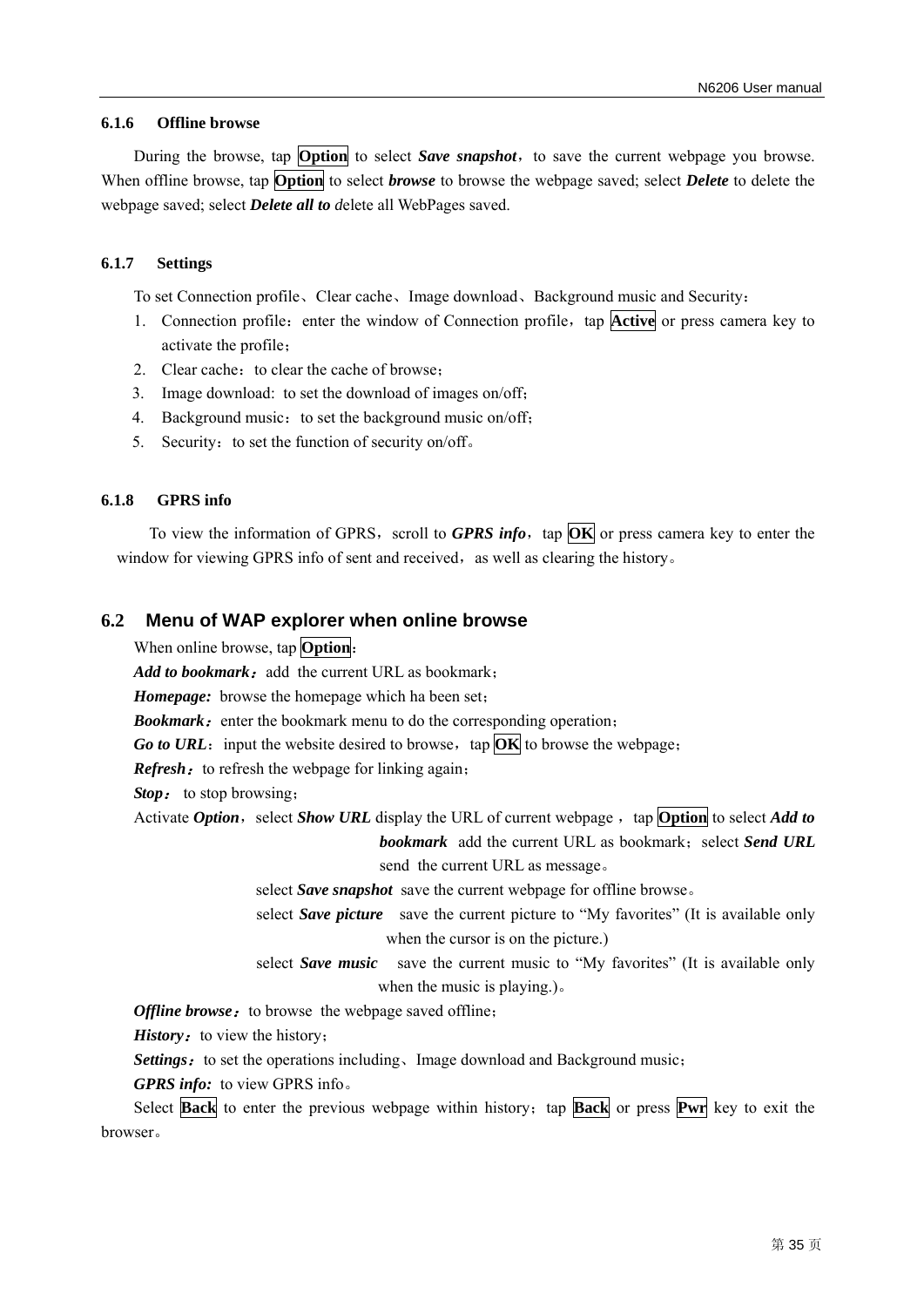## **7 My favorites**

## **7.1 Multimedia resource**

"My favorites" is used to browse, set, and utilize pictures and music resources in the mobile phone, as well as inquire about the capacity. (If PIM security password is set, the correct password is required to enter the window of My Favorite, the detailed content of PIM security password refers to section 4.5.3).

## **7.2 Usages of resource**

The multimedia resource has different usages according to various types.

Picture: used for the background of desktop;

Music: used for all kinds of prompt voices in mobile phone as following:

- $\bullet$  Incoming calls
- $\bullet$  SMS
- $\bullet$  MMS
- $\bullet$  Calendar
- $\bullet$  Alarm

Note: The prompt voice of system does not belong to this scope except the option of on/off, such as minute tone, etc.

## **7.3 Videos**

## **7.3.1 My Videos**

Some videos you shot are saved in My video, tap **Play** to view the effect of videos, the detailed operation refers to section 12.1.2. In the window of play list, tap **Option** to activate the menu:

Select **Rename**: change the name of video selected;

Select *Copy to card*: copy the video to memory card;

Select *Move to card:* move the video to memory card; (The video is not available after moving on the phone.)

Select *Send MMS*: send the video as MMS;

Select *Send Email*: send the video selected as Email:

Select *Send via Bluetooth*: send the video via Bluetooth (refer to section 12.1.7.1);

Select *Delete*: delete the video selected;

Select **Multi-delete**: enter the window of play list, press side up/down key to select the checkbox of item, tap  $\overline{OK}$  or press camera key to confirm the deletion. (During the process of Multi-delete,

tap **Option** to select all or cancel to select all.) :

Select *Delete all*: delete all videos;

Select *Property*: to view the name, date, size, format and DRM of video.

#### **7.3.2 Download**

Some videos you downloaded are saved in Download, tap **Play** to view the effect of videos, tap **Option** to complete the following operations as My videos:*Rename*、*Copy to card*、*Move to card*、*Send MMS*、*Send Email*、*Send via Bluetooth*、*Delete*、*Multi-delete*、*Delete all*、*Property*。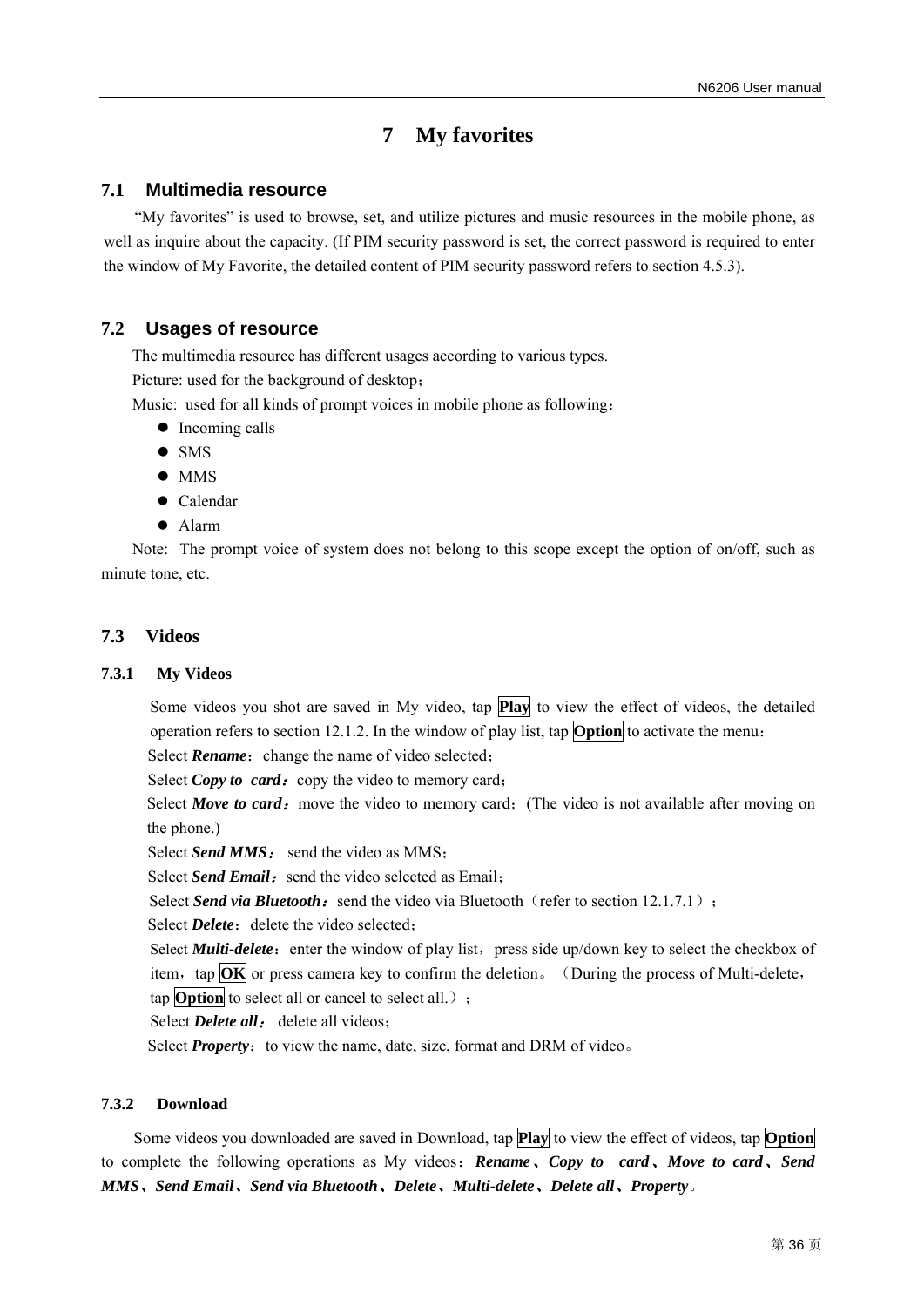## **7.4 Sounds**

#### **7.4.1 Download**

Some sounds you downloaded are saved in Download, enter the window of play list, press side up/down key to select sound, tap to play it. Tap **Stop** to stop it. Tap Option: Select **Rename**: change the name of sound to your own favorite one;

Select *Set as*: after selecting, set the sound as ring tone of incoming calls, SMS and MMS;

Select *Copy to card*: copy the sound to memory card;

Select *Move to card*: move the sound to memory card; (The sound is not available after moving on the phone.)

Select *Send MMS*: send the sound as MMS;

Select **Send Email**: send the sound selected as Email;

Select *Send via Bluetooth*: send the sound via Bluetooth (refer to section 12.1.7.1);

Select *Delete*: delete the sound selected;

Select *Multi-delete*: enter the window of play list, press side up/down to select the checkbox of item, tap OK or press camera key to confirm the deletion. (During the process of Multi-delete, tap Option to select all or cancel to select all.) :

Select *Delete all*: delete all sounds:

Select *Property*: to view the name, date, size, format and DRM of sound.

#### **7.4.2 Preset**

Some preset sounds are saved in Preset, enter the window of play list, press side up/down key to select sound, tap to play it. Tap **Stop** to stop it. Tap **Option**:

Select *Set as*: after selecting, set the sound as ring tone of incoming calls, SMS and MMS;

Select *Property*: to view the name, date, size, format and DRM of sound.

## **7.4.3 Voice memo**

Some voice memo is saved in Voice memo, activate **Option**:

Select **Rename**: change the name of voice memo to your own favorite one;

Select *Set as*: after selecting, set the voice memo as ring tone of incoming calls, SMS and MMS;

Select *Copy to card*: copy the voice memo to memory card;

Select *Move to card*: move the voice memo to memory card; (The voice memo is not available after moving on the phone.)

Select *Send MMS*: send the voice memo as MMS:

Select *Send Email*: send the voice memo selected as Email;

Select *Send via Bluetooth*: send the voice memo via Bluetooth (refer to section 12.1.7.1);

Select *Delete*: delete the voice memo selected;

Select *Multi-delete*: enter the window of play list the delete the voice memo selectively;

Select *Delete all*: delete all voice memo:

Select *Property*: to view the name, date, size, format and DRM of voice memo.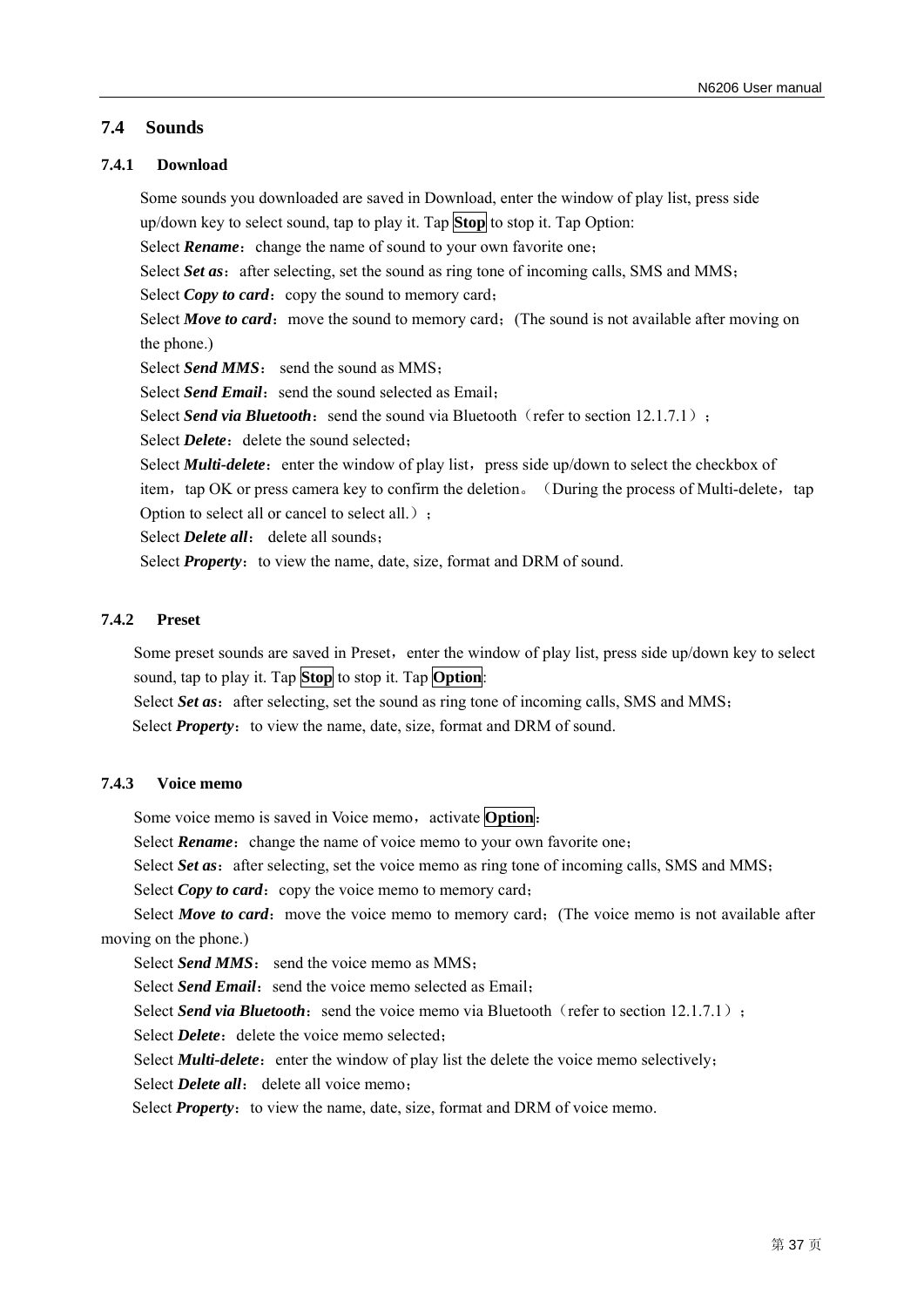## **7.5 Pictures**

## **7.5.1 Photos**

Some photos you taken are saved in Photos and you can view the effect of photo in this window. Press sideup/down key to select the photo which you want to view, tap **Option**:

Select **Rename**: change the name of photo to your own favorite one;

Select *Copy to card*: copy the photo to memory card;

Select *Move to card*: move the photo to memory card; (The sound is not available after moving on the phone.)

Select *Delete*: delete the selected photo;

Select *Multi-delete*: enter the window of play list, press side up/down to select the checkbox of

item, tap OK or press camera key to confirm the deletion. (During the process of Multi-delete, tap Option to select all or cancel to select all.);

Select *Delete all*: delete all photos;

Select *Property*: to view the name, date, size, format and DRM of photo.

Tap **Preview** to view the effect of photo, tap **Full** to view the photo in full screen, enter the display window, activate **Option**:

Select *Edit*: edit the selected photo;

Select *Set as wallpaper*: set the selected photo as wallpaper;

Select *Save as CLI*: save the selected photo as CLI;

Select *Send MMS*: send the photo as MMS;

Select *Send Email*: send the photo selected as Email;

Select *Send via Bluetooth*: send the photo via Bluetooth (refer to section 12.1.7.1);

Select *Auto view*: view the photo automatically;

Select *Delete*: delete the selected photo.

## **7.5.2 Download**

Some photos you downloaded are saved in Download and you can view the effect of photo in this window. Press side up/down key to select the photo which you want to view, tap **Option**:

Select **Rename**: change the name of photo to your own favorite one;

Select *Copy to card*: copy the photo to memory card;

Select *Move to card*: move the photo to memory card; (The sound is not available after moving on the phone.)

Select *Delete*: delete the selected photo;

Select *Multi-delete*: enter the window of play list, press side up/down to select the checkbox of item, tap OK or press camera key to confirm the deletion. (During the process of Multi-delete, tap Option to select all or cancel to select all.);

Select *Delete all*: delete all photos;

Select *Property*: to view the name, date, size, format and DRM of photo.

Tap **Preview** to view the effect of photo, tap **Full** to view the photo in full screen, enter the display window, activate **Option**:

Select *Edit*: edit the selected photo;

Select *Set as wallpaper*: set the selected photo as wallpaper;

Select *Save as CLI*: save the selected photo as CLI;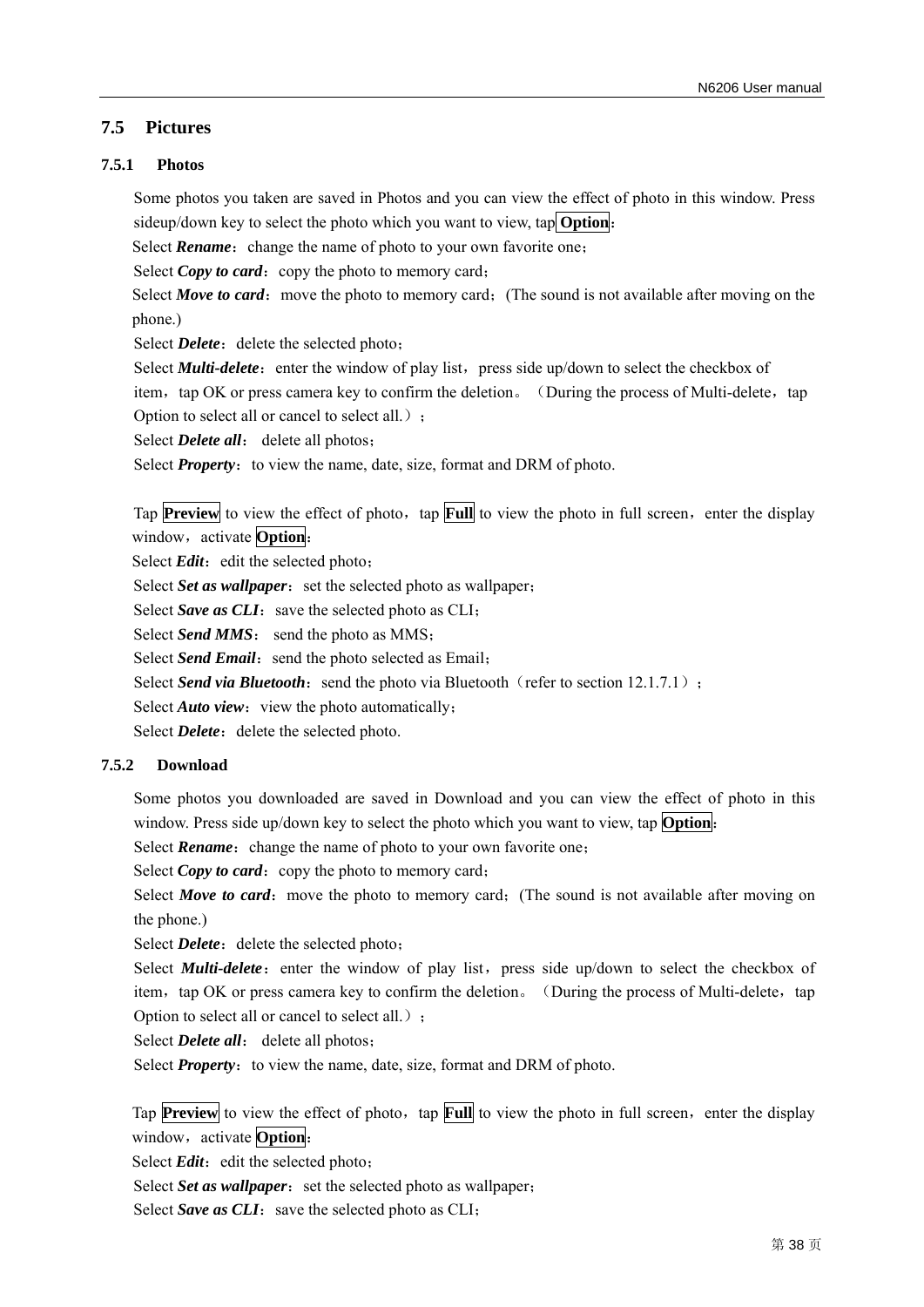Select *Send MMS*: send the photo as MMS; Select *Send Email*: send the photo selected as Email; Select *Send via Bluetooth*: send the photo via Bluetooth (refer to section 12.1.7.1); Select *Auto view*: view the photo automatically; Select *Delete*: delete the selected photo.

#### **7.5.3 Preset**

Some preset photos are saved in Preset, enter the window of photo list, press side up/down key to select photo, tap **Option**:

Select *Property*: to view the name, date, size, format and DRM of photo.

Tap **Preview** to view the effect of photo, tap **Full** to view the photo in full screen, enter the display window, activate **Option**:

Select *Set as wallpaper*: set the selected photo as wallpaper;

Select *Auto view*: view the photo automatically.

#### **7.5.4 Painter**

Some photos you drawn are saved in Preset, enter the window of photo list, press side up/down key to select photo, tap **Option**:

Select *Rename*: change the name of photo to your own favorite one;

Select *Copy to card*: copy the photo to memory card;

Select *Move to card*: move the photo to memory card; (The sound is not available after moving on the phone.)

Select *Delete*: delete the selected photo;

Select *Multi-delete*: enter the window of play list, press side up/down to select the checkbox of item, tap OK or press camera key to confirm the deletion. (During the process of Multi-delete, tap Option to select all or cancel to select all.) ;

Select *Delete all*: delete all photos;

Select *Property*: to view the name, date, size, format and DRM of photo.

Tap **Preview** to view the effect of photo, tap **Full** to view the photo in full screen, enter the display window, activate **Option**:

Select *Edit*: edit the selected photo;

Select *Set as wallpaper*: set the selected photo as wallpaper;

Select *Save as CLI*: save the selected photo as CLI;

Select *Send MMS*: send the photo as MMS;

Select *Send Email*: send the photo selected as Email;

Select **Send via Bluetooth**: send the photo via Bluetooth (refer to section 12.1.7.1);

Select *Auto view*: view the photo automatically;

Select *Delete*: delete the selected photo.

#### **7.6 Music**

Some music you downloaded is saved in Music, tap **Play** to view the effect of videos, the detailed operation refers to section 12.1.1. In the window of play list, tap **Option**: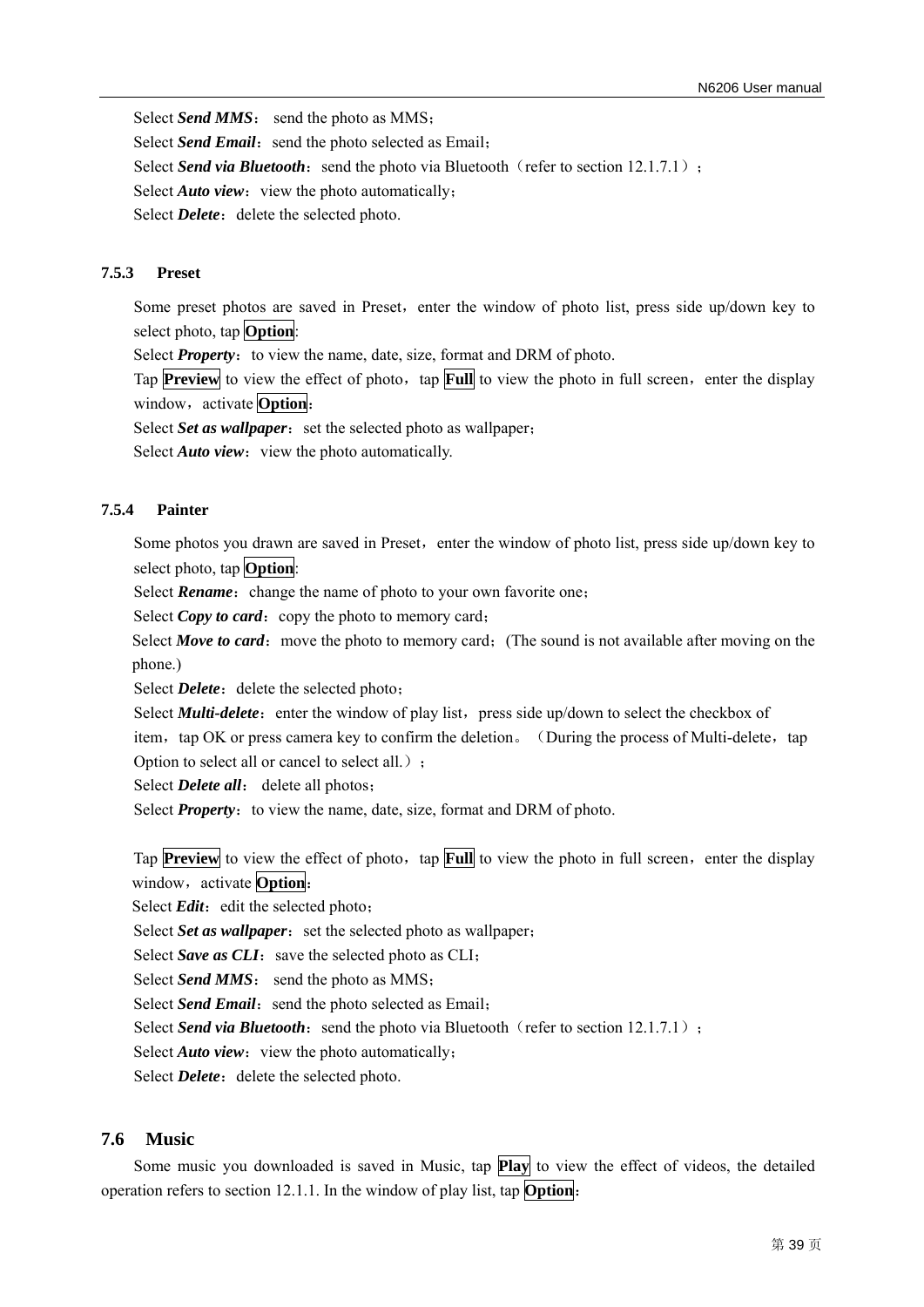Select **Rename**: change the name of music selected;

Select *Set as*: after selecting, set the music as ring tone of incoming calls, SMS and MMS;

Select *Copy to card*: copy the music to memory card;

Select *Move to card:* move the music to memory card; (The video is not available after moving on the phone.)

Select *Send MMS*: send the music as MMS;

Select **Send Email**: send the selected music as Email;

Select *Send via Bluetooth*: send the music via Bluetooth (refer to section 12.1.7.1);

Select *Delete*: delete the selected music;

Select *Multi-delete*: enter the window of play list, press side up/down key to select the checkbox of item, tap  $\overline{OK}$  or press camera key to confirm the deletion. (During the process of Multi-delete, tap **Option** to select all or cancel to select all.);

Select *Delete all*: delete all music;

Select *Property*: to view the name, date, size, format and DRM of music.

## **7.7 Memory card**

To view the video, picture and music saved in the memory card.

## **7.7.1 Videos**

Some videos you shot are saved in My video, tap **Play** to view the effect of videos, the detailed operation refers to section 12.1.2. In the window of play list, tap **Option** to activate the menu:

Select **Rename**: change the name of video selected;

Select *Copy to card:* copy the video to memory card;

Select *Move to card:* move the video to memory card; (The video is not available after moving on the memory card.)

Select *Send MMS*: send the video as MMS;

Select *Send Email*: send the video selected as Email;

Select **Send via Bluetooth:** send the video via Bluetooth (refer to section 12.1.7.1);

Select *Delete*: delete the video selected;

Select **Multi-delete**: enter the window of play list, press side up/down key to select the checkbox of item, tap  $\overline{OK}$  or press camera key to confirm the deletion. (During the process of Multi-delete,

tap **Option** to select all or cancel to select all.);

Select *Delete all*: delete all videos;

Select *Property*: to view the name, date, size, format and DRM of video.

## **7.7.2 Sounds**

Some sounds you downloaded are saved in Download, enter the window of play list, press side up/down key to select sound, tap to play it. Tap **Stop** to stop it. Tap Option:

Select *Rename*: change the name of sound to your own favorite one;

Select *Set as*: after selecting, set the sound as ring tone of incoming calls, SMS and MMS;

Select *Copy to card*: copy the sound to memory card;

Select *Move to card*: move the sound to memory card; (The sound is not available after moving on the memory card.)

Select *Send MMS*: send the sound as MMS;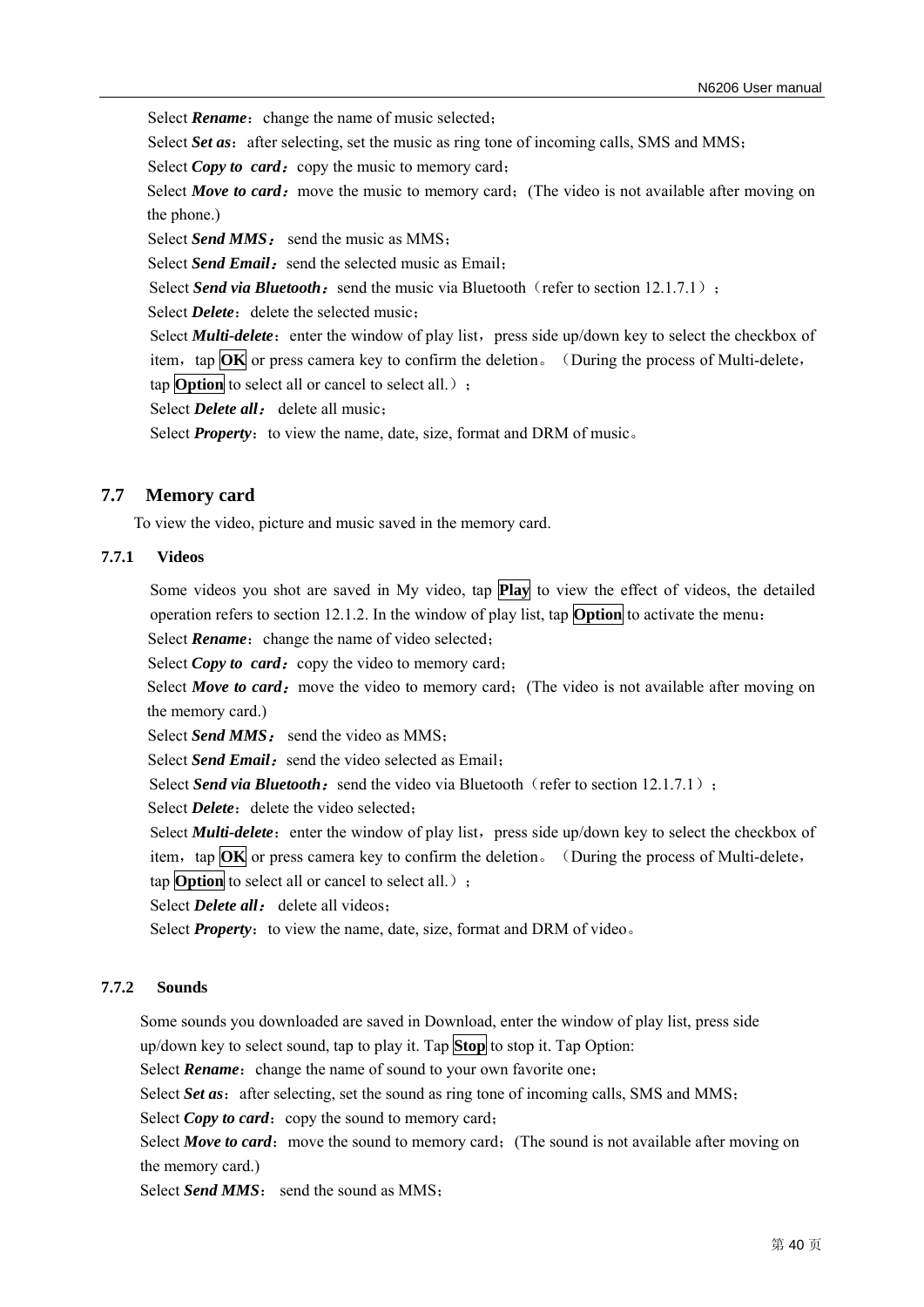Select *Send Email*: send the sound selected as Email:

Select *Send via Bluetooth*: send the sound via Bluetooth (refer to section 12.1.7.1);

Select *Delete*: delete the sound selected:

Select *Multi-delete*: enter the window of play list, press side up/down to select the checkbox of item, tap OK or press camera key to confirm the deletion. (During the process of Multi-delete, tap Option to select all or cancel to select all.) :

Select *Delete all*: delete all sounds;

Select *Property*: to view the name, date, size, format and DRM of sound.

#### **7.8 Pictures**

Some photos you taken are saved in Photos and you can view the effect of photo in this window. Press sideup/down key to select the photo which you want to view, tap **Option**:

Select *Rename*: change the name of photo to your own favorite one;

Select *Copy to card*: copy the photo to memory card;

Select *Move to card*: move the photo to memory card; (The sound is not available after moving on the memory card.)

Select *Delete*: delete the selected photo;

Select *Multi-delete*: enter the window of play list, press side up/down to select the checkbox of item, tap OK or press camera key to confirm the deletion. (During the process of Multi-delete, tap Option to select all or cancel to select all.);

Select *Delete all*: delete all photos;

Select *Property*: to view the name, date, size, format and DRM of photo.

Tap **Preview** to view the effect of photo, tap **Full** to view the photo in full screen, enter the display window, activate **Option**:

Select *Edit*: edit the selected photo;

Select *Set as wallpaper*: set the selected photo as wallpaper;

Select *Save as CLI*: save the selected photo as CLI;

Select *Send MMS*: send the photo as MMS;

Select *Send Email*: send the photo selected as Email;

Select **Send via Bluetooth**: send the photo via Bluetooth (refer to section 12.1.7.1);

Select *Auto view*: view the photo automatically;

Select *Delete*: delete the selected photo.

## **7.8.1 Music**

Some music you downloaded is saved in Music, tap **Play** to view the effect of videos, the detailed operation refers to section 12.1.1. In the window of play list, tap **Option**:

Select *Rename*: change the name of music selected;

Select *Set as*: after selecting, set the music as ring tone of incoming calls, SMS and MMS;

Select *Copy to card:* copy the music to memory card;

Select *Move to card:* move the music to memory card; (The video is not available after moving on the phone.)

Select *Send MMS*: send the music as MMS:

Select **Send Email**: send the selected music as Email;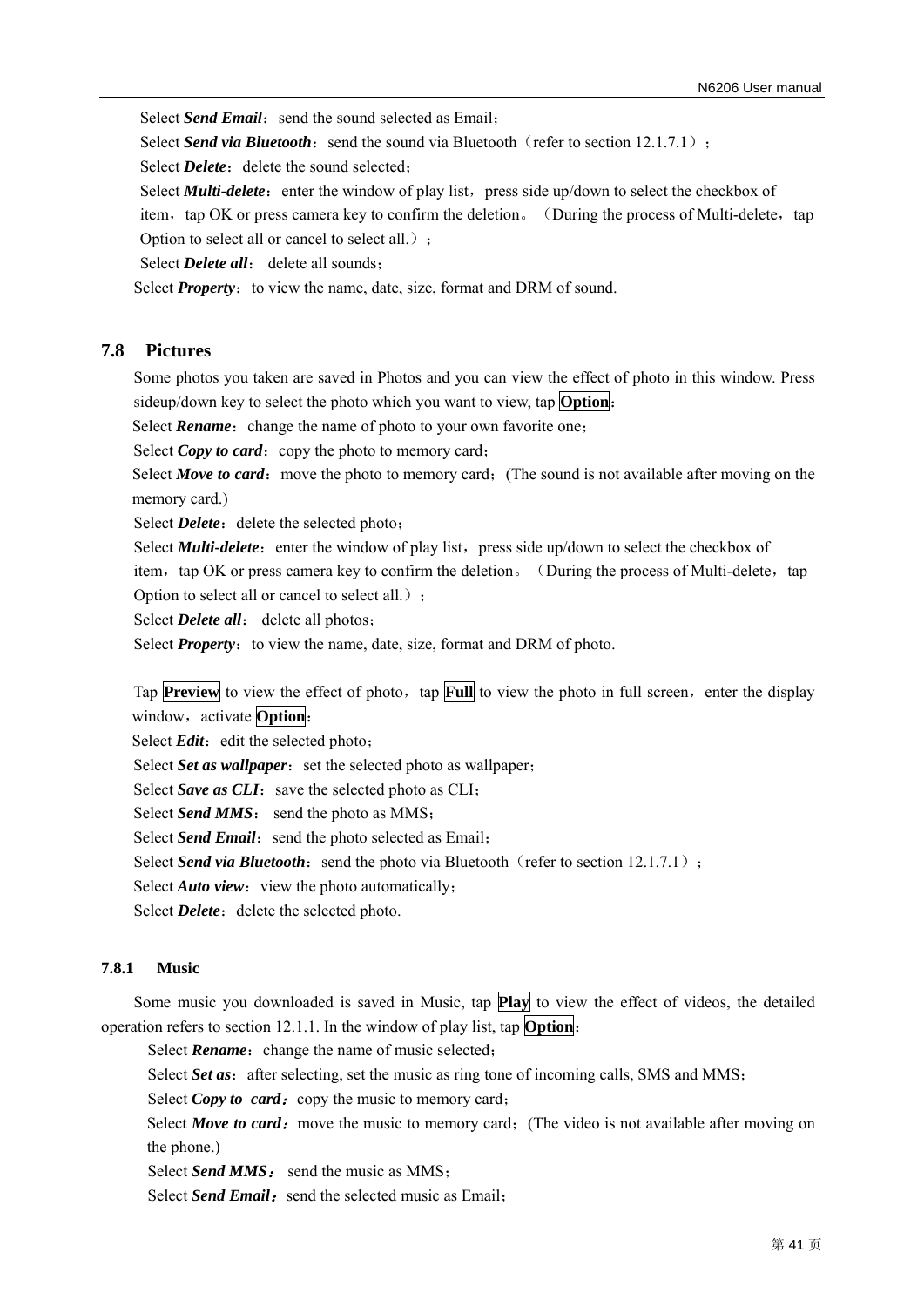Select *Send via Bluetooth*: send the music via Bluetooth (refer to section 12.1.7.1); Select *Delete*: delete the selected music; Select *Multi-delete*: enter the window of play list, press side up/down key to select the checkbox of item, tap  $\overline{OK}$  or press camera key to confirm the deletion. (During the process of Multi-delete, tap **Option** to select all or cancel to select all.) : Select *Delete all*: delete all music; Select *Property*: to view the name, date, size, format and DRM of music.

#### **7.8.2 Format**

To format the memory card via phone, select *My favorites*-*Memory card*-*Format*。 Note: After format, the file saved on the memory card will loss.

#### **7.9 Java box**

The wireless JAVA looks like a jewel box following with mobile phone. You may find all kinds of JAVA software at any time. After downloading them, you may enjoy many services of Internet through mobile phone such as downloading all kinds of games, cartoons, mini-novel, and so on. You may also carry out all kinds of online applications such as network game, receiving or sending email, securities stock, information query, etc. to change it into a game or stock machine.

#### **7.9.1 Applications**

To view the Java application downloaded, if no setting, it will display "No Java applications, use WAP to download"。

## **7.9.2 Preset applications**

The system has preset many Java games, and to operate the application according to the prompt of system.

#### **7.9.3 Download**

To edit the address of bookmark。Select the bookmark needed to edit, press camera key or tap the corresponding bookmark, select *Edit* to enter the edit window, input URL address, and the process of editing refers to section。

#### **7.9.4 Storage status**

To view the current storage status.

#### **7.9.5 Network settings**

The detailed setting of WAP refers to section 4.6。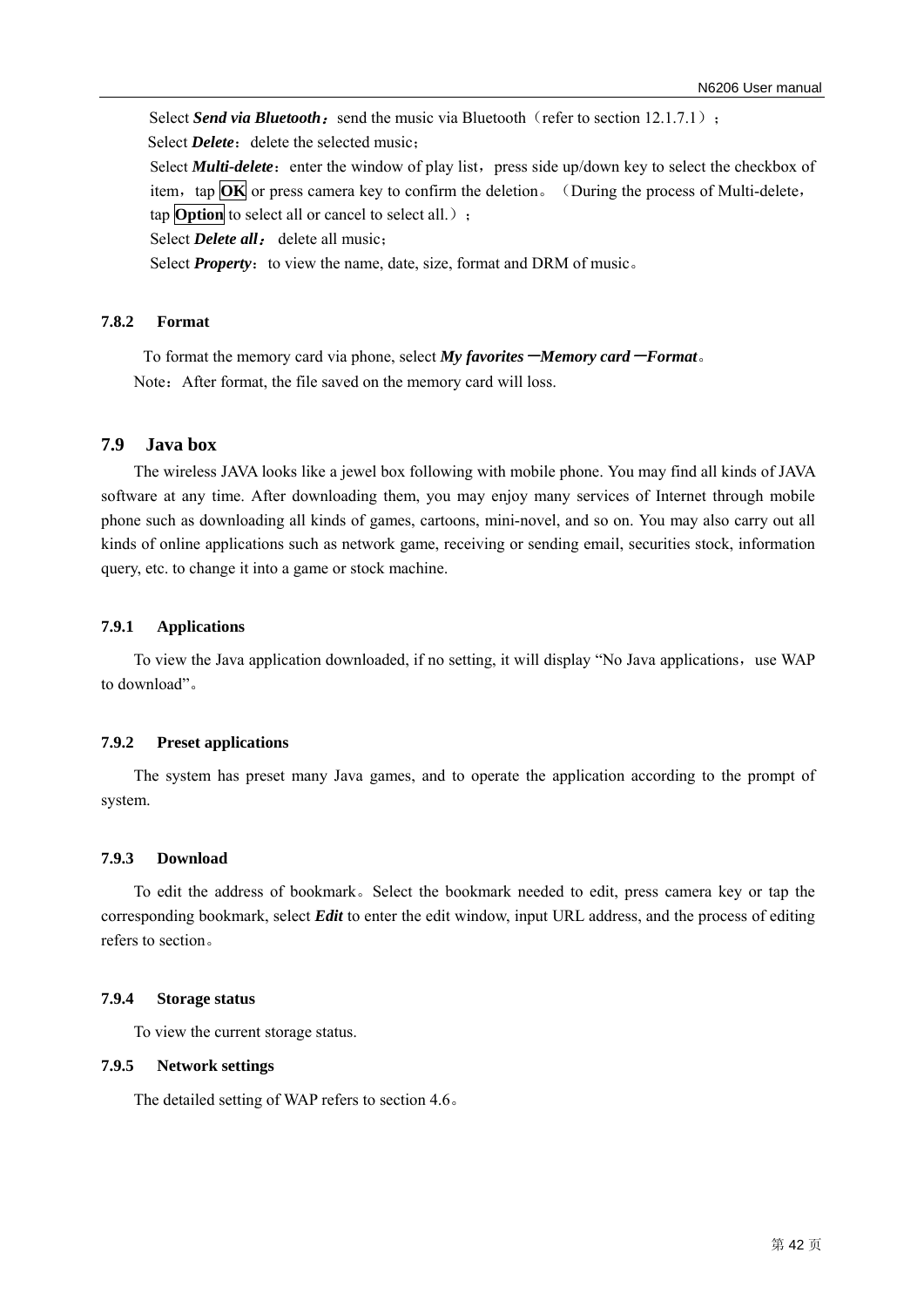## **8 Messages**

This section will introduce message services supported by GSM. Some service may be not supported by local or roaming GSM.

#### **8.1 Messages**

Your phone can receive the edited text message via the service center. You also can send a new message or reply a message (via the service center) if the network supports. If your service provider supports message service, you can receive/send messages optionally. (If PIM security password is set, the correct password is required to enter the window of Messages, the detailed content of PIM security password refers to section 4.5.3).

The functions of messages include: Create, Inbox, Outbox, Sent, Drafts, My folder, Settings, Voice mail, Storage status.

MMS (Multimedia Messaging Service, MMS) contains the content of word, pictures and sounds. You can not only send or receive pictures and word, but also receive the file with sounds. (If PIM security password is set, the correct password is required to enter the window of Messages, the detailed content of PIM security password refers to section 4.5.3).

Note: MMS service needs the support of the network operator or service provider.

The phone only can receive MMS with 100KB most, if beyond this limit, it cannot receive this MMS. At the same time, the phone only can send MMS with 100KB most.

The phone can receive MMS with more than one page, ie. Each page has one picture, one song and word, and MMS contains much this kind of pages. If MMS has pictures, the phone will adjust the size for display normally.

Note: you maybe need to pay fare for each sent MMS to the network operator or service provider.

MMS has the following format:

- z Picture: **JPEG**、**GIF**、**WBMP**。
- z Sound: **MIDI**、**WAV**、**AMR**、**MP3**。

If the messages received contains the nonsupported content, this content will not be displayed or played or there is an error prompt。

Note: Many causes can cause to send MMS sent failed, so please do not use MMS to send the important content.

## **8.2 Create**

#### **8.2.1 SMS**

When create new message, select *Create*, and choose *SMS* within the type, tap **Select** or press camera key to enter the edit screen of creating new message。

#### **A) TO**

Directly tap "To" to enter the screen of inputting the phone number; at this moment, tap **PB** to select the number of contact person or select the contact person within the group from phonebook: **PB** to enter the screen of contact person, press  $\mathbf{U}$  or  $\mathbf{D}$  key to select the receiver, or directly tap the checkbox in front of receiver, tap OK or press camera key to complete the section, then enter the screen of contact list and activate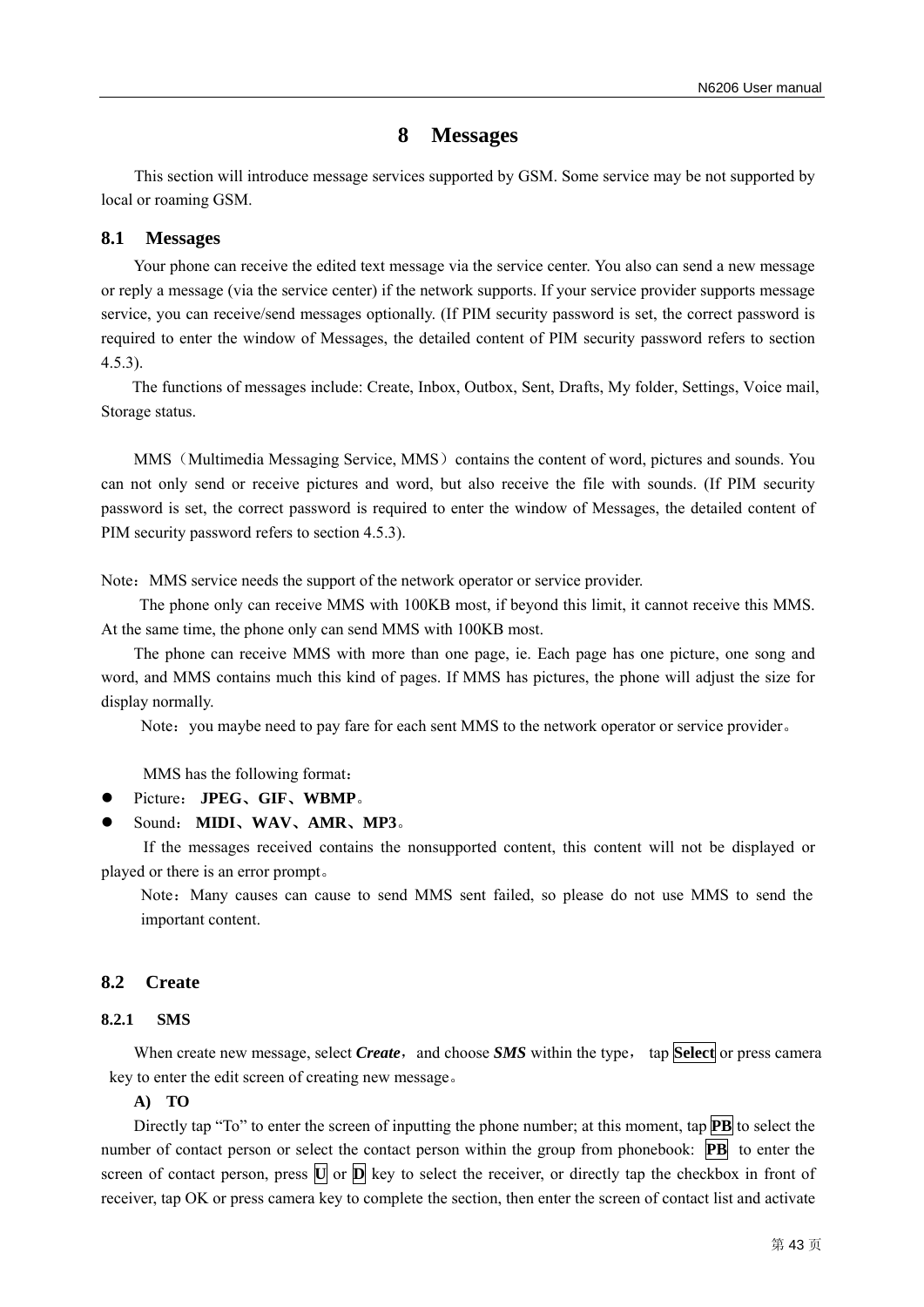**Option**: *Send* to send message; *Create* to add the receiver; *Phonebook* to enter the screen of contact person and add the contact person; *Groups* to send the edited message to the group numbers; *Delete* to delete the selected receiver; *Delete all* to delete all receivers. When receivers are over 20, the phone prompts "Too many selected".

On the screen of "Create", to operate as followings:

Select **Send** to send current message (It will be valid only when the contact person is added.);

Tap **Back** the system prompts "Exit with saving?", which save this message into Drafts for future use to avoid the repeated input。The content of Drafts refers to section 8.7(It is available only when the content is edited. )。

#### **B) Content**

Tap scroll bar to select "Content", activate **Option**:

Select *Insert contact* to insert the contact person and corresponding number;

Select *Insert quick text* to insert frequent word about related subject provided by the phone in present message to avoid the repeated input;

Select *Save as quick text* to save the message as quick text (It is available only when the content is edited. );

Select *Save to drafts* to save the message.

Directly tap the content to enter the edit screen, which refers to section 1.5。

#### **C) Send messages**

Before sending message, you must input the number of SMS center. This step needs to be set only once, please refer to 8.9.

When the message is sending, the phone will prompt "Send to..."; if sending is failed, the phone will prompt "Send failed!" and the message which failed sending or unsent messages will save to "Outbox".

If sending is successful, the phone will prompt "Sending successfully", the sent message will be put into "Sent".

#### **8.2.2 MMS**

MMS (Multimedia Messaging Service, MMS) contains the content of word, pictures and sounds. If MMS is beyond the limit, the phone cannot receive it. The phone only can receive 80 pieces of MMS most. MMS centre will send the user a message for new MMS, and the user can select to receive MMS automatically or manually.

When create new message, select *Create*, and choose *SMS* within the type, tap **Select** or press camera key to enter the edit screen of creating new message。

#### **A) TO**

In the edit screen of MMS, select "To" to enter the edit screen of contact person to input new phone number or email. In the edit screen, activate **Option**: *Send* to send message; *Phonebook* to enter the screen of contact person and add the contact person; *Groups* to send the edited message to the group numbers; *Preview msg* to preview the message; *Information* to view the information of receiver, subject, size, date and time; *Save* to save MMS to Drafts (It is available only when the content is edited.)

#### **Subject**

Select "**Subject**" to enter the edit screen for inputting the subject of MMS.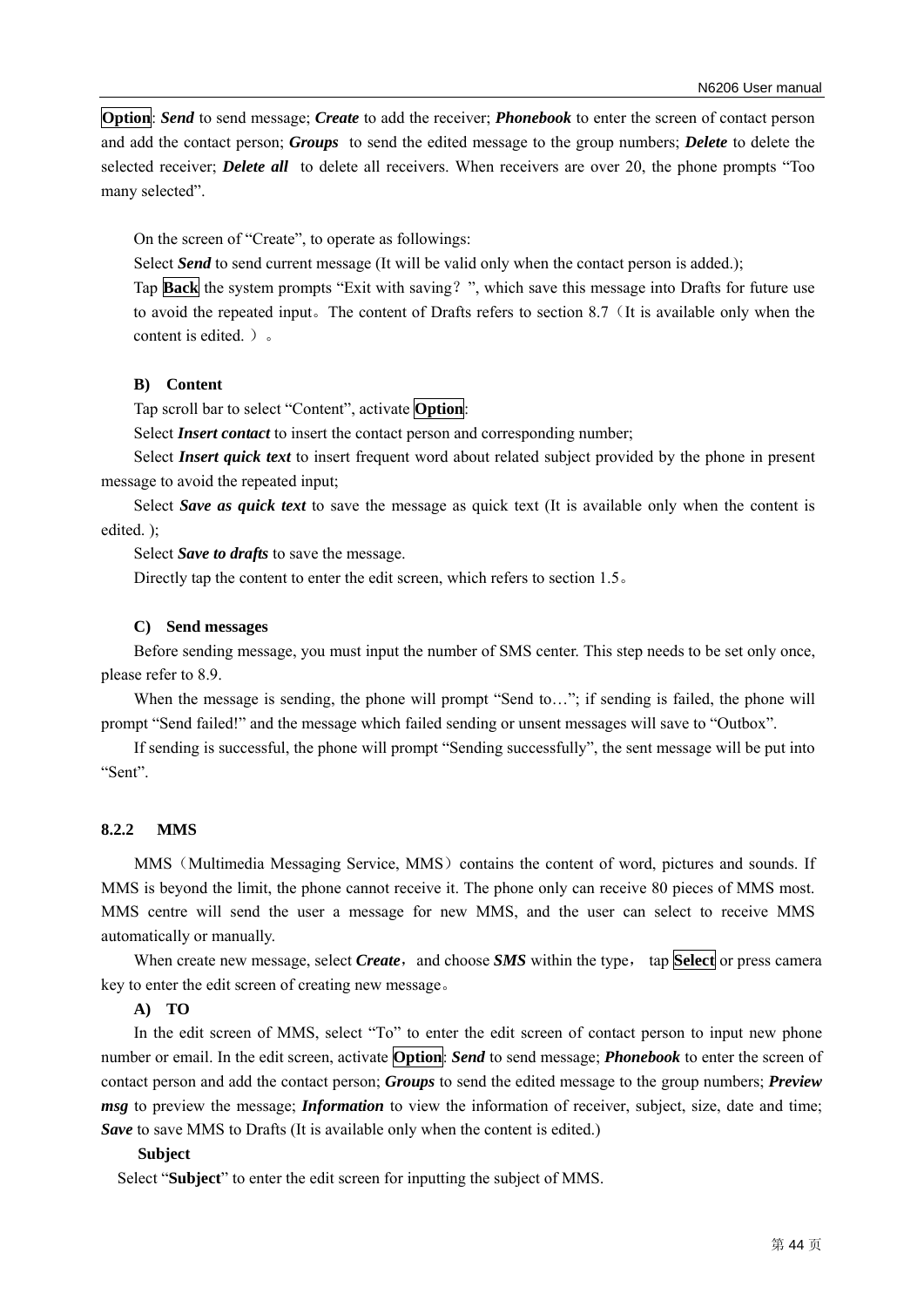#### **B) Content**

Select "**Content**", activate **Option**: *Send* to send message, if no contact person, it will enter the screen of adding contact person;*Preview msg* to preview the message; *Information* to view the information of receiver, subject, size, date and time; *Save*:to save MMS to Drafts(If not contact person, only *Preview msg, Information, Save are available*)。

Directly tap to enter the edit screen of content, activate **Option**: *Preview msg*: to preview the message; *Arrange*: to set the arrange of MMS among *Text first* and *Picture first*; *Insert*: to insert picture, sound, video and text as the content of MMS; *Delete* : to delete the content of MMS; Text editor: to edit the content of MMS; New slide : to insert new page for editing multiage MMS; Clear current slide: to clear the content of MMS: *Delete current slide*: to delete the page of MMS.

#### **C) Send messages**

If contact person is not available, to create it; if it is available, to enter the contact list to view or edit all contact persons. Sending MMS will take more time than SMS. If sending fails, the messages will save to "Outbox" for user to resend.

#### **8.3 Receive message**

When receiving a message, the phone will give a prompt sound (The setting of this character refers to section 4.2.2.) and then the message will be put into Inbox. The screen will display an icon of small envelope to prompt there is a message you have not read yet (refer to section 1.3), and the message will be saved automatically in the phone or SIM card (refer to section 8.10.). The maximum number of messages to be saved (including those to be sent) is dependent on the storage capacity of the phone and SIM card.

#### **8.4 Read message**

 "Inbox" is to store the messages received (including SMS, MMS and WAP PUSH). Each message has an icon to indicate its status.

| áК | Read messages saved on the phone   | Read messages saved on SIM card   |
|----|------------------------------------|-----------------------------------|
| ď  | Unread messages saved on the phone | Unread messages saved on SIM card |
| ēX | Unread WAP PUSH                    | <b>Read WAP PUSH</b>              |
|    | Unread MMS                         | Read MMS                          |

#### **A) Read SMS**

Select the message to read, tap **Reply** to reply the sender as SMS, MMS or call, and tap **Option**: Select *Read* to read the message selected or directly tap the message to read it;

Select *Forward* to edit current message in the edit screen and forward it to the desired number; refer to section 8.2.1:

Select *Save sender number* to save the phone number; refer to section 9.2;

Select *Move to my folder* to move the message to "My folder" (It is invalid for unread message.) in order to reuse it, refer to section 8.8;

Select *Delete* to delete current message and back to "Inbox", (If "Inbox" is empty, it will back to the screen of message.);

Select *Multi-delete* to delete messages optionally, tap the checkbox in front of messages, tap OK or press camera key to confirm the deletion;

Select *Delete all* to delete all messages in "Inbox";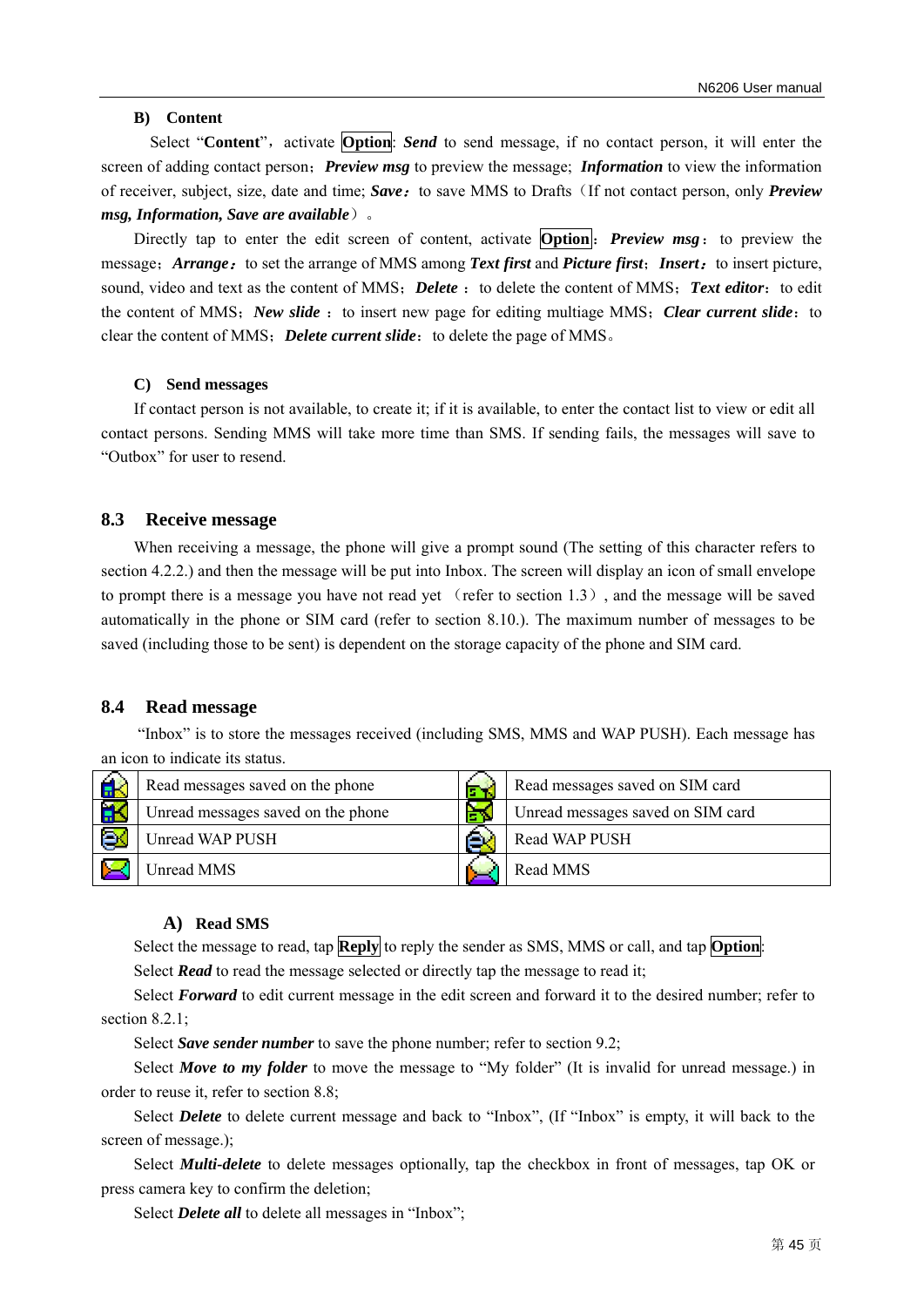Select *Sort* to sort messages in "Inbox" by time or by type.

When reading, tap **Option**:

Select **Forward** to edit current message in the edit screen and forward it to the desired number; refer to section 8.2.1;

Select *Get number* to get the phone number in messages and to save it to phonebook or make a call; refer to section 9.2;

Select *Delete* to delete current message and back to "Inbox", (If "Inbox" is empty, it will back to the screen of message.);

Select *Copy to SIM card (phone)* to copy the information from phone (SIM card) to SIM card (phone); Select *Save as quick text* to save the message as quick text。

#### **B) Read WAP PUSH**

Select the message to read, and tap **Option**:

Select **Read** to read the message selected or directly tap the message to read it;

Select *Move to my folder* to move the message to "My folder" (It is invalid for unread message.) in order to reuse it, refer to section 8.8;

Select *Delete* to delete current message and back to "Inbox", (If "Inbox" is empty, it will back to the screen of message.);

Select *Multi-delete* to delete messages optionally, tap the checkbox in front of messages, tap OK or press camera key to confirm the deletion;

Select *Delete all* to delete all messages in "Inbox";

Select *Sort* to sort messages in "Inbox" by time or by type.

When reading, tap **Option**:

Select *Go to* directly link WAP;

Select *Add to bookmark* : to save the link address in message into bookmark;

Select *Delete* to delete current message;

#### **C) Read MMS**

Select the message to read, and tap **Option**:

Select *Receive* to receive MMS;

Select *Delete* to delete MMS.

After operation, tap **Option**:

Select **Read** to read the message selected or directly tap the message to read it;

Select *Reply* to reply the sender as SMS, MMS or call;

Select *Forward* to edit current message in the edit screen and forward it to the desired number; refer to section 8.2.1:

Select *Move to my folder* to move the message to "My folder" (It is invalid for unread message.) in order to reuse it, refer to section 8.8;

Select *Delete* to delete current message and back to "Inbox", (If "Inbox" is empty, it will back to the screen of message.);

Select *Multi-delete* to delete messages optionally, tap the checkbox in front of messages, tap OK or press camera key to confirm the deletion;

Select *Delete all* to delete all messages in "Inbox";

Select *Sort* to sort messages in "Inbox" by time or by type.

When reading, tap **Option**:

Select *Reply* to reply the sender as SMS, MMS or call;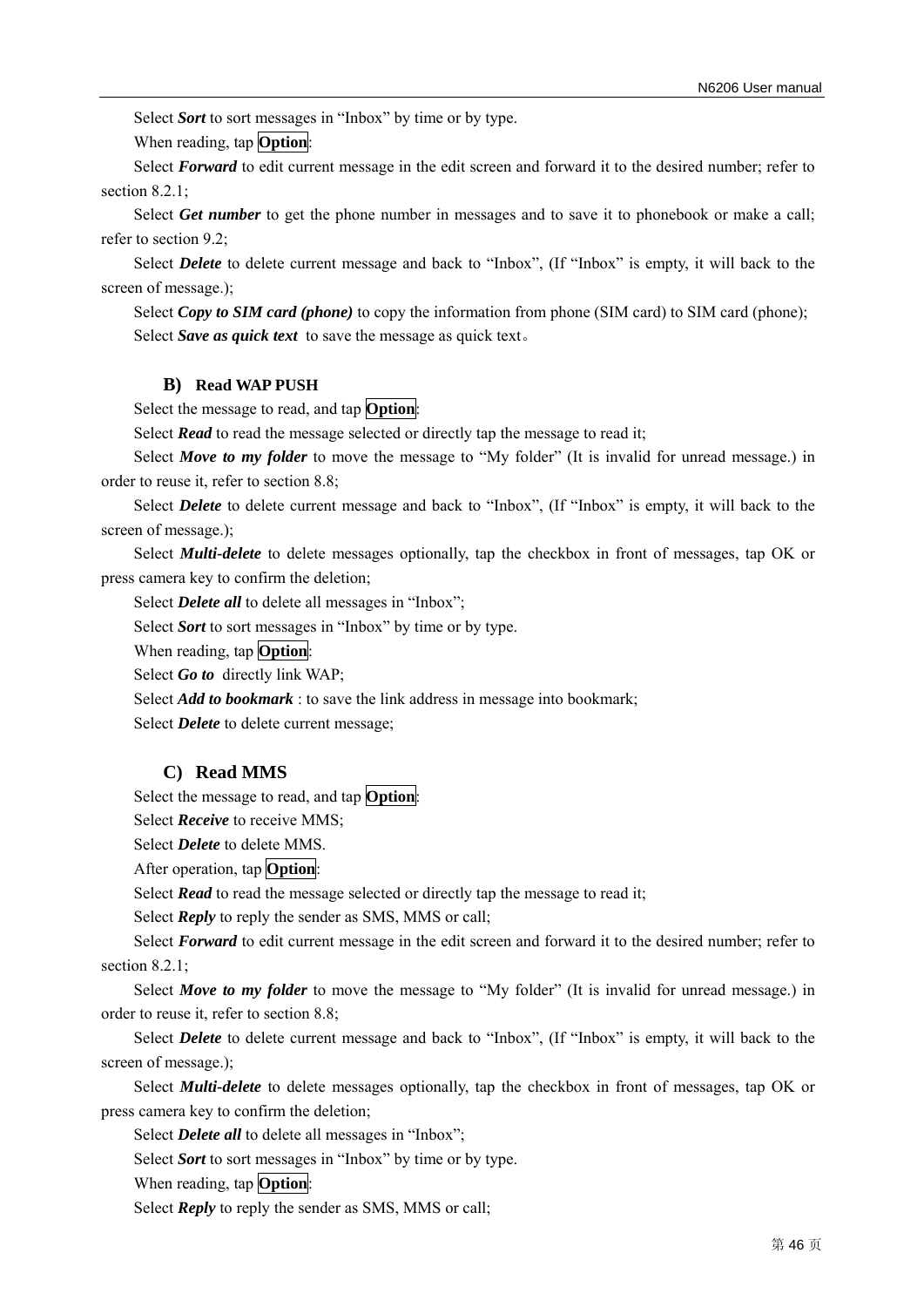Select **Forward** to edit current message in the edit screen and forward it to the desired number; refer to section 8.2.1;

Select *Delete* to delete current message and back to "Inbox", (If "Inbox" is empty, it will back to the screen of message.);

Select *Move to my folder* to move the message to "My folder" (It is invalid for unread message.) in order to reuse it, refer to section 8.8;

Select *Get number* to get the phone number in messages and to save it to phonebook or make a call; refer to section 9.2;

When reading, tap **Play**, then tap **Option**:

Select *Previous slide* to view the previous slide;

Select *Next slide* to view the next slide;

Select *Save image* to save the image in MMS;

Select *Save audio* to save the audio in MMS.

#### **8.5 Outbox**

"Outbox" is to view the details of messages (SMS and MMS) which failed sending, tap **Option**: Select *Resend* to resend the message; refer to section 8.2;

Select *Read* to read the message selected or directly tap the message to read it;

Select *Delete* to delete current message and back to "Inbox", (If "Inbox" is empty, it will back to the screen of message.);

Select *Multi-delete* to delete messages optionally, tap the checkbox in front of messages, tap OK or press camera key to confirm the deletion;

Select *Delete all* to delete all messages in "Outbox";

Select *Sort* to sort messages in "Inbox" by time or by type.

When reading, tap **Option**:

Select *Edit* to access the edit screen of message and edit the message, refer to section 8.2;

Select *Delete* to delete current message and back to "Inbox", (If "Inbox" is empty, it will back to the screen of message.).

As MMS, it has the operation *Previous slide*、*Next slide*、*Save image* and *Save audio* when reading。

#### **8.6 Sent**

"Sent" is to view the details of messages which have been sent, then tap **Option**:

Select *Read* to read the message selected or directly tap the message to read it;

Select *Move to my folder* to move the message to "My folder" (It is invalid for unread message.) in order to reuse it, refer to section 8.8;

Select *Forward* to edit current message in the edit screen and forward it to the desired number; refer to section 8.2.1;

Select *Get number* to get the phone number in messages and to save it to phonebook or make a call; refer to section 9.2;

Select *Delete* to delete current message and back to "Inbox", (If "Inbox" is empty, it will back to the screen of message.);

Select *Multi-delete* to delete messages optionally, tap the checkbox in front of messages, tap OK or press camera key to confirm the deletion;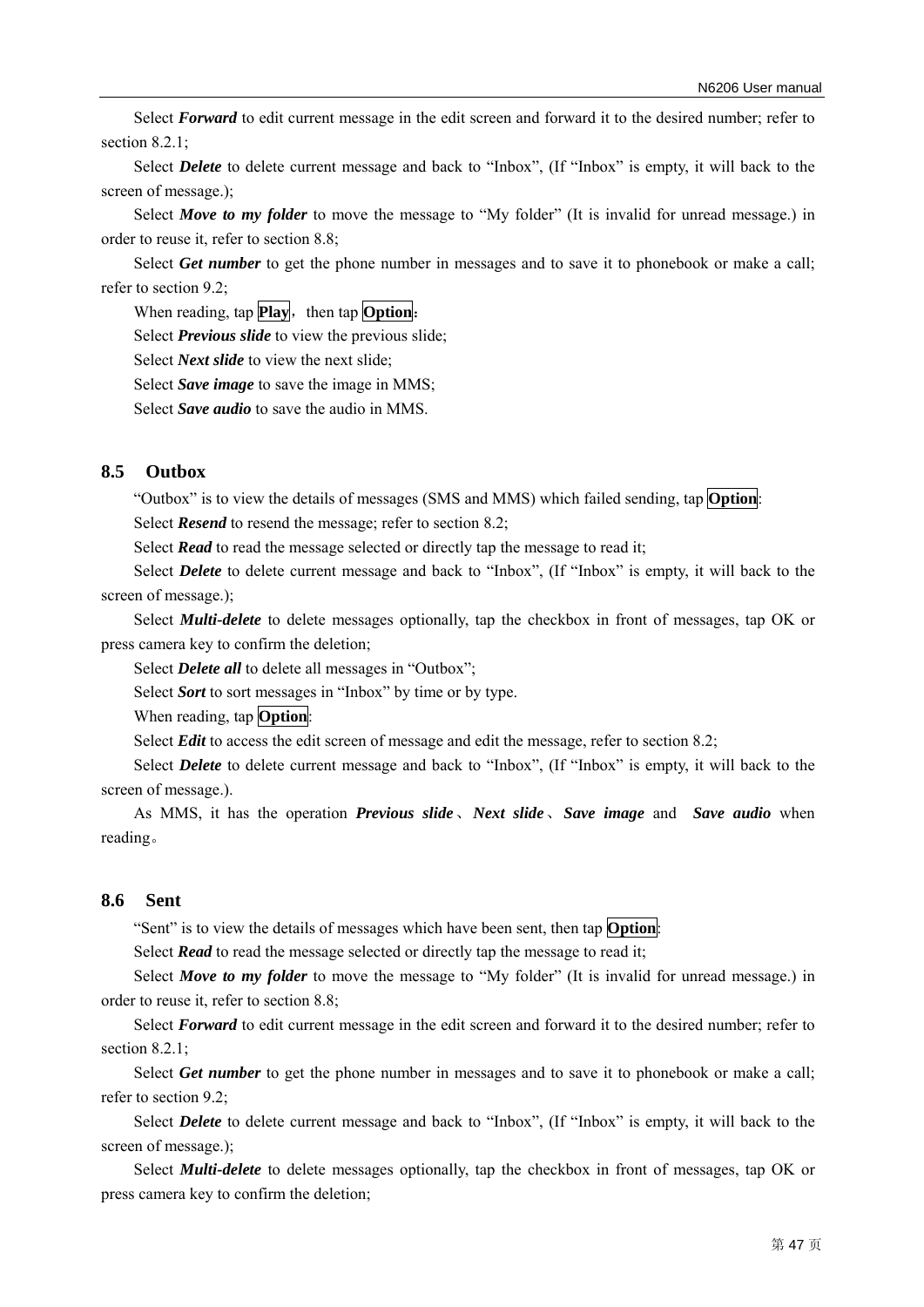Select *Delete all* to delete all messages in "Sent";

Select *Sort* to sort messages in "Inbox" by time or by type.

When reading, tap **Option**:

Select **Forward** to edit current message in the edit screen and forward it to the desired number; refer to section 8.2.1:

Select *Delete* to delete current message and back to "Sent", (If "Sent" is empty, it will back to the screen of message.).

## **8.7 Drafts**

"Drafts" is store the messages which have not been edited or unsent, then tap **Option**:

Select *Delete* to delete current message and back to "Drafts", (If "Drafts" is empty, it will back to the screen of message.);

Select *Multi-delete* to delete messages optionally, tap the checkbox in front of messages, tap OK or press camera key to confirm the deletion;

Select *Delete all* to delete all messages in "Drafts";

Select *Sort* to sort messages in "Inbox" by time or by type.

When reading, tap **Option**:

Select *Edit* to access the edit screen of message and edit the message, refer to section 8.2;

Select *Delete* to delete current message and back to "Drafts", (If "Drafts" is empty, it will back to the screen of message.).

## **8.8 Email**

Note: The email service needs the support of network operator or service provider.

## **8.8.1 Management of email**

The email function of this mobile phone not only is to receive and send the email supported by normal WAP site, but also those supported by usual email server such as POP3、SMTP etc, which makes you receive and send email more conveniently and quickly. Before use this function, you should know the following points:

**Email box:** enter one website to apply a email box of your own, which is "Email box" in this user manual. It does not exist in your phone but in the computer system named "Email server", which is used to transfer your email.

**Email server:** refers to the computer system of network operator which provides service for you. You can consult with network operator which provides service for you to acquire the name of server.

In the screen of email to select "Settings", directly tap **Edit**

1. Name: you can confirm the name when apply the email box;

- 2. SMTP: is used as the server of sending email;
- 3. Port: the port of SMTP;
- 4. POP3: is used as the server of receiving email;
- 5. Port: the port of POP3;
- 6. Address: refers to the address to receive and send email:

7. Password: you can confirm the password of the email box when apply the email box.

then tap **Option** : Set default: set the current setting as default;

**Add:** add the selected item to list;

**Delete:** delete the selected item.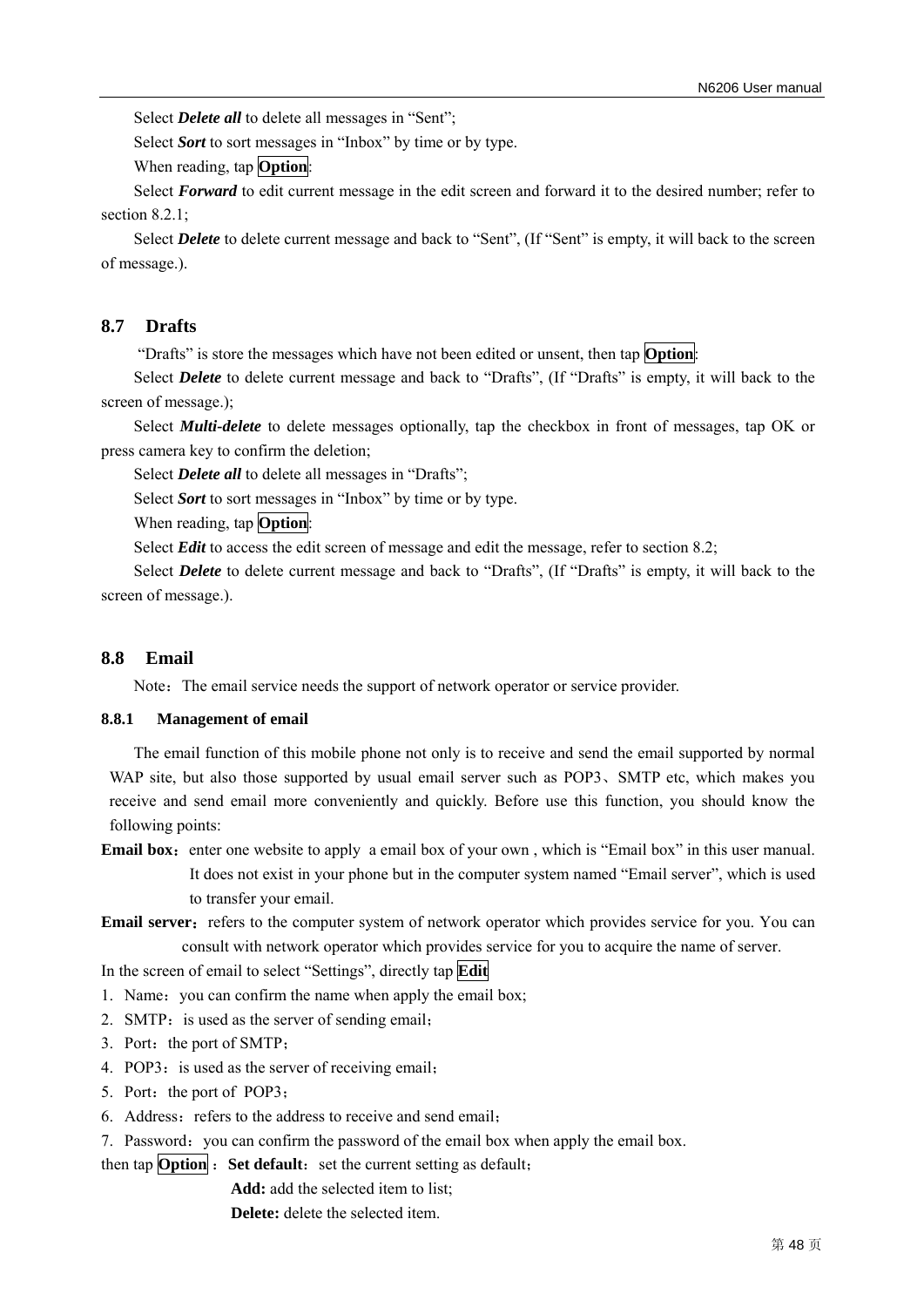Note: the user name and password here are not different from those for you to connect with internet. If you use GPRS to connect with internet, you should set with "Connection profile", refer to section 4.8。

#### **8.8.2 Receive**

Enter the submenu of "Email" to select *Receive*, the phone will connect the internet automatically, and begin to enter your email box, if disconnect, it will prompt and try to reconnect.

If the email is more than, the phone will prompt it can not be downloaded; enter Inbox to view the content of email. Activate **Option**:

**Receive email :** receive the email to Inbox of phone and the system will prompt;

*Previous page:* to view the email list of previous page;

*Next page*: to view the email list of next page;

**View detail:** to view the sender, title, priority and size of selected email.

Note: if you define a default email box within "Settings", the phone will enter it directly.

## **8.8.3 Write Email**

Enter the screen of Email to select "Write Email" for creating new email.

- *1.* Select "TO", tap **Option**: *Phonebook* to select the receiver from list; *Edit* to edit the email address of receiver; Set priority: to set the priority of email among Low, Normal and High; directly tap "TO" to enter the edit screen for inputting the address of contact person, then tap **OK** or press camera key to back to the screen of Receiver list, activate **Option**: *Add*: to add new contact person; **Edit**: to edit the address of contact person; **Delete**: to delete the selected contact person;
- 2. Select "CC", Carbon Copy the email to other receivers, same as step 1;
- 3. Select "BCC", Blind Carbon Copy the email to other receivers, and those receivers of "CC" and "TO" do not know it;
- 4. Select "Subject" to input the subject of email;
- 5. Select "Content" to input the content of email;
- 6. Select "Attachment" to add the attachment of email.

After editing, tap **Send** to send the email.

#### **8.8.4 Inbox**

"Inbox" is to save the email received, and tap **Option**:

Select *Read* to read the selected email, and tap **Option**: select *Forward* to forward current email the other persons; select *Delete* to delete current email;

Select *Reply* to reply current email;

Select *Forward* to forward current email the other persons;

Select *Delete* to delete current email;

 Select *Multi-delete* to delete email optionally, tap the checkbox in front of email, tap OK or press camera key to confirm the deletion;

Select *Delete all* to delete all email in "Inbox".

#### **8.8.5 Outbox**

"Outbox" is to view the details of email which failed sending, tap **Option**: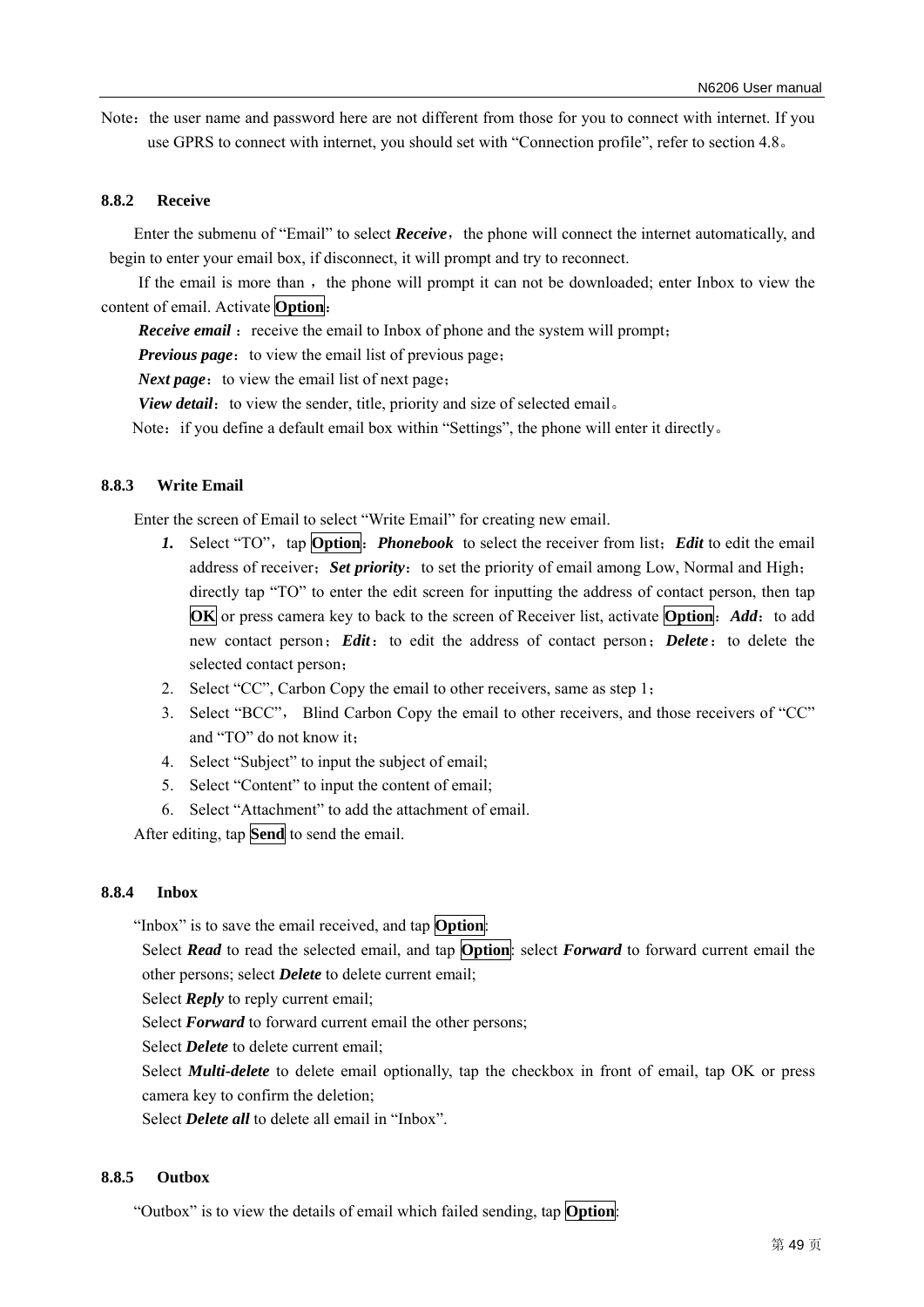Select **Read** to read the selected email;

Select **Resend** to resend the email;

Select *Delete* to delete current email;

 Select *Multi-delete* to delete email optionally, tap the checkbox in front of email, tap OK or press camera key to confirm the deletion;

Select *Delete all* to delete all email in "Outbox".

#### **8.8.6 Drafts**

"Drafts" is to save the messages which have not been edited or unsent, then tap **Option**:

Select *Edit* to edit the selected email;

Select *Delete* to delete current email;

Select *Multi-delete* to delete email optionally, tap the checkbox in front of email, tap OK or press camera key to confirm the deletion;

Select *Delete all* to delete all email in "Drafts".

#### **8.8.7 Sent**

"Sent" is to view the details of messages which have been sent, then tap **Option**:

Select **Read** to read the selected email;

Select *Forward* to forward current email the other persons:

Select *Delete* to delete current email;

Select *Multi-delete* to delete email optionally, tap the checkbox in front of email, tap OK or press camera key to confirm the deletion;

Select *Delete all* to delete all email in "Sent".

## **8.9 Voice mail**

Voice mail service is a kind of network service. You can subscribe this service from your service provider. The Voice mail centre number must be set before using this service. Select the screen of message, highlight up/down the scroll bar to select the Voice mail, tap **Select** or press camera key to enter the screen of Voice mail.

Select *Listen* to enter the screen of dialing, dial the number in the voice mail box and retrieve the voice mails.

Select *Edit* to set the number in the voice mail box (Please contact the service provider for details of number for your voice mail centre).

#### **8.10 My folder**

"My folder" is to store messages delivered from inbox and outbox, activate **Option** key to operate as followings:

Select *Read* to read the message selected or directly tap the message to read it;

Select *Delete* to delete current message and back to "My folder", (If "My folder" is empty, it will back to the screen of message.);

Select *Multi-delete* to delete messages optionally, tap the checkbox in front of messages, tap OK or press camera key to confirm the deletion;

Select *Delete all* to delete all messages in "My folder";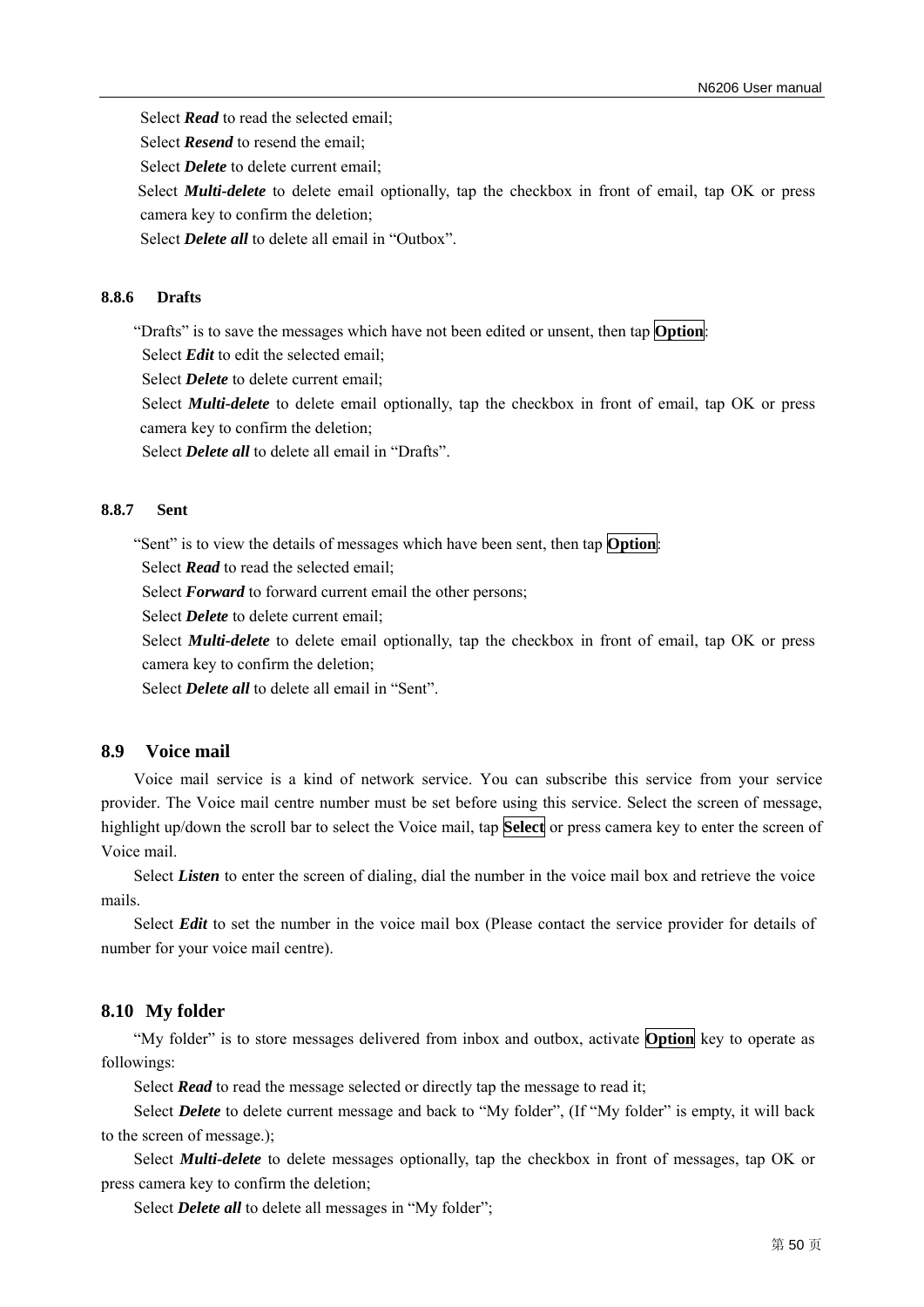Select *Sort* to sort messages in "Inbox" by time or by type.

When reading, tap **Option**:

Select *Edit* to access the edit screen of message and edit the message, refer to section 8.2;

Select *Forward* to edit current message in the edit screen and forward it to the desired number; refer to section  $8.2.1$ 

Select *Get number* to get the phone number in messages and to save it to phonebook or make a call; refer to section 9.2;

Select *Delete* to delete current message and back to "My folder", (If "My folder" is empty, it will back to the screen of message.).

In the message screen, activate **Option**:

## **8.11 SMS settings**

This function is to set parameter related to the operation of message such as Signature、SMS center、 Delivery report、Storage type、Validity period。

#### **Signature**

To set Signature on/off。

#### **SMS center**

f supporting this service, the number of SMS center will be provided by your network operator.

#### **Delivery report**

The function is to confirm whether the other side has received the message. If closing it, the function is invalid.

#### **Storage type**

The save location of messages can be selected including SIM and phone. The storage capacity of SIM card is limited, but when phone fails, the SIM card can be installed into other phone. The storage capacity of phone is comparatively large, but when it fails all information can not be exported.

#### **Validity period**

The maximum time to store messages has 4 options: 12 hours, 1 day, 1 week and maximum.

#### **8.12 MMS settings**

**Profile**: to set the profile of connection;

**Send:** to set Validity period、Read report、Delivery report、Priority。

- Validity period: to select the validity period of storing messages in MMS center among 12 hours, 1 day, 1 week and maximum;
- Read report: to enable the function of read report on/off. When the function is on, the network will inform the user whether the message is read or not;

Delivery report: Two options: ON/OFF, which requires the gateway to send the delivery report; Priority: Three options: Low、Normal and High。

**Receive:** to set the way of receiving and replying MMS.

Auto receive: Two options: Auto and Manual, which is to receive automatically or manually; Reply: to set whether the system reply the other side automatically.

**Filter:** to set a filter list, and storage the number or email of contact person which not want to receive, then the system will not receive MMS from these address. The filter list is most 20 items (phone number or email address). If beyond this limit, the system will prompt "List full Can't add!". Tap **Option**:

*View* to view the selected phone number or email;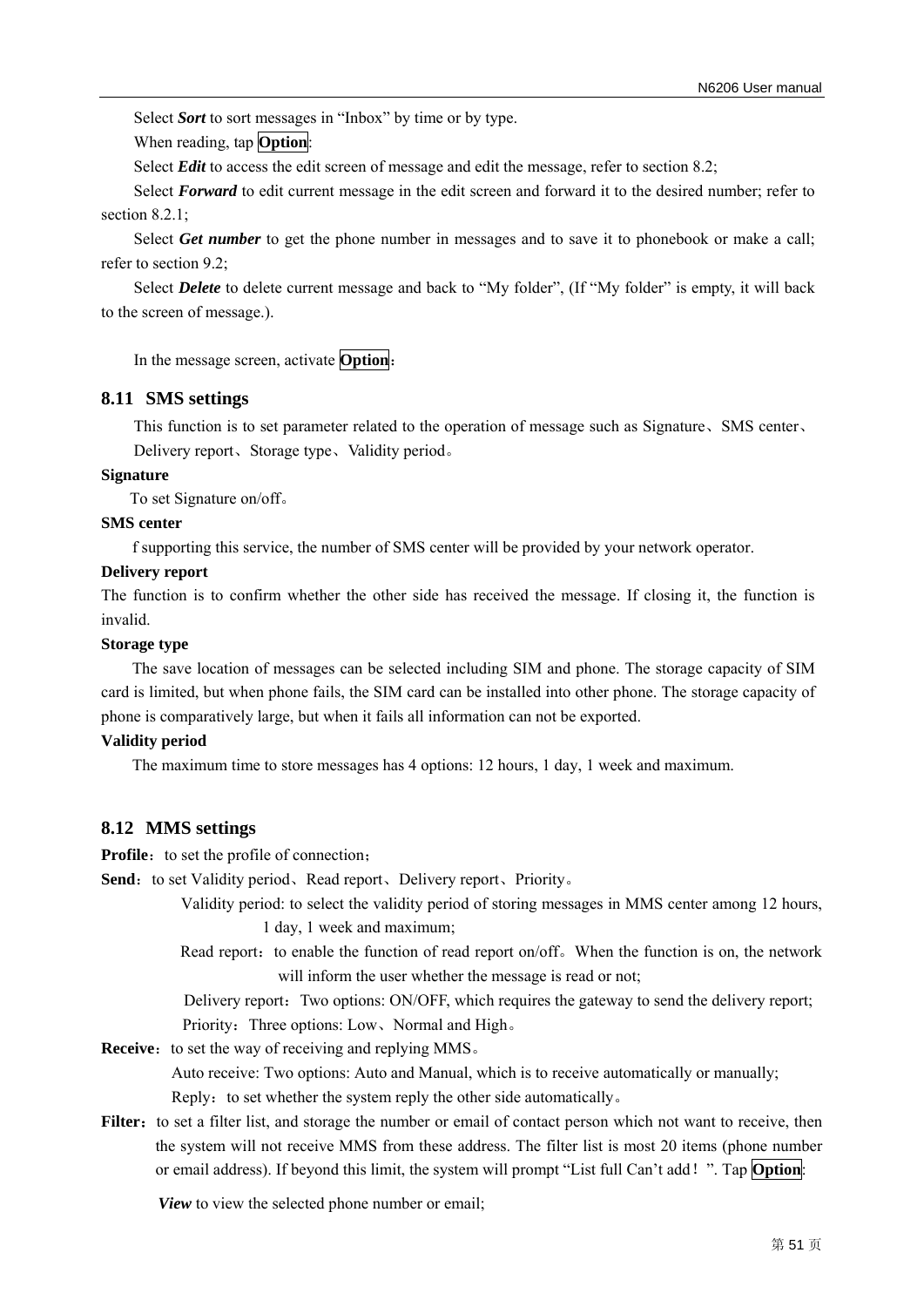*Create* to add new phone number or email; (20 most) *Edit* to edit the selected content; *Delete* to delete the selected content.

## **8.13 Reset setting**

To resume all original default value as the system prompt, if so, the setting of message (SMS and MMS) will resume to original default value。

## **8.14 Quick text**

"Quick text" is to provide the quick text when sending messages, only tiny modification is needed to produce a satisfied text so as to save the edit time. Common phrases can be inserted when editing messages, which refers to section 8.2。

In the message screen, tap **Option** to select *Quick text* for entry.

Tap **Edit** to modify the select phrase。

Tap **Option**:

Select *Create* to edit the new phrases saved on the phone; Select *Delete* to delete the selected phrase。

## **8.15 Storage status**

This function displays storage status for SMS, including phone and SIM card.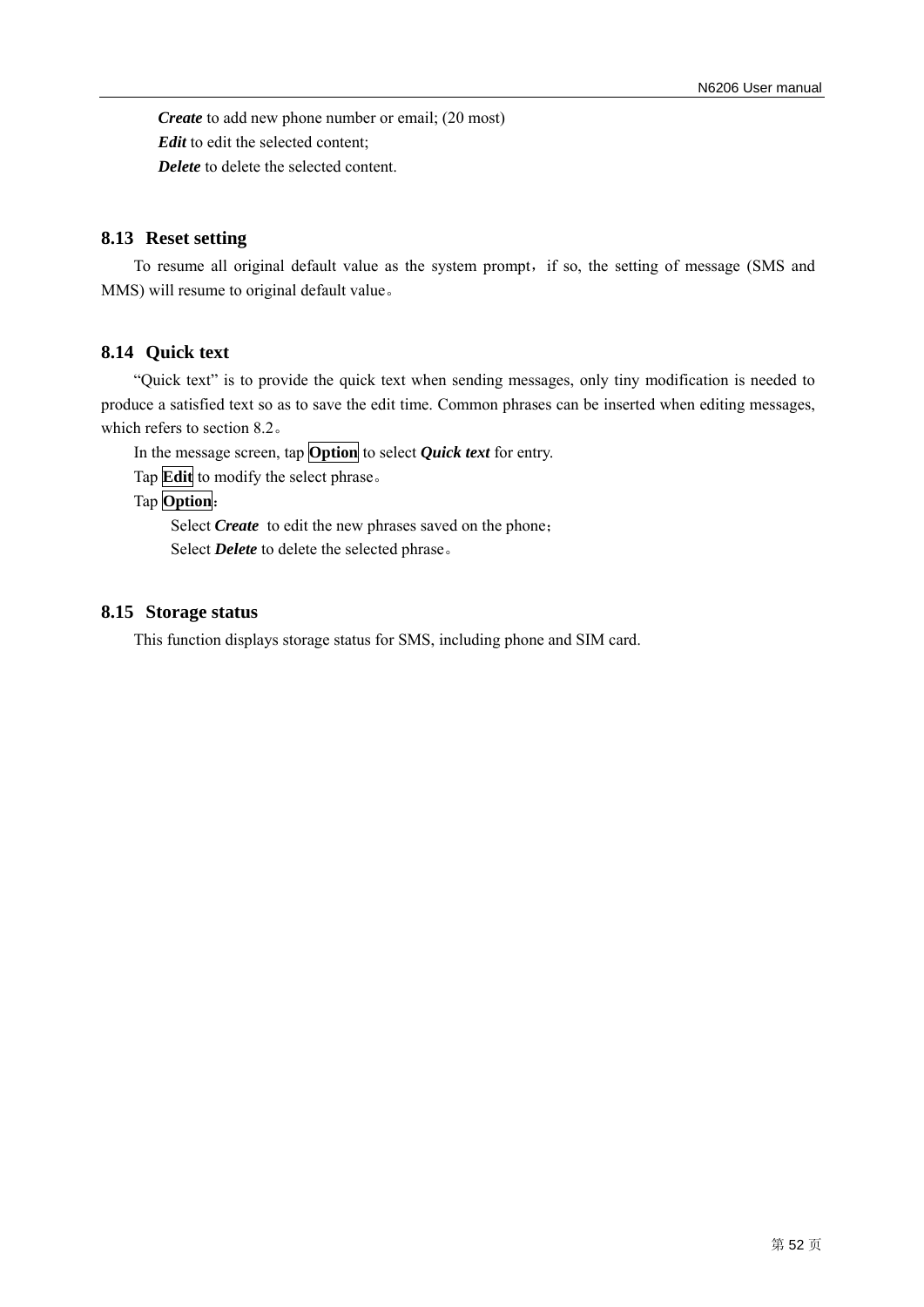## **9 Phonebook**

This section describes various kinds of functions of phonebook. In main menu, press side key the icon of phonebook to select the phonebook for entering the functions of phonebook (If PIM security password is set, the correct password is required to enter the window of Messages, the detailed content of PIM security password refers to section 4.5.3).

#### **9.1 Grouping of phone book**

In the phonebook of this mobile, all contact persons can be grouped. Among them, a special group is SIM card group. The difference between it and other groups is: Its corresponding name can be only stored for a telephone number. SIM card can keep some important telephone numbers at any time, and make you find out the telephone number needed when use it on other mobile telephone. But for SIM card the number of records and the character and figure of each record are limited, which is decided by the capacity of SIM card.

Except SIM card group, other groups consist of many records and the contents of everybody's record include Groups, Name, Mobile, Home, Office, Company, Department, Title, Fax, Address, Birthday, Email, Memo and Portrait。

When creating a new record, it will be put into the default group if not specified.

#### **9.2 Find**

After entering the phonebook, tap **Option** to select *Find*, and the search types for selecting will display as following:

Select *Name:* to input a special word to search the record with the special word within all recorded names;

Select *Number*: to input a special phone number to search the record with the special phone number within all recorded numbers;

#### **9.3 Create**

After entering into the phonebook, activate **Option** key and select the *Create*. Firstly to confirm the storage type, including two options: "SIM" and "Phone". If "full memory" appears, which means the mobile phone's memory has no enough space to save the record. The memory of phone must be cleaned up for more space.

When the storage type is "Phone", on the screen of new record, it may input Groups, Name, Mobiel, Home, Office, Company, Department, Title, Fax, Address, Birthday, Email, Memo and Portrait.

Select Groups, directly tap the group icon to select the subgroup via side key, tap **Select** or press camera key to confirm the selection or directly tap the group needed;

Input Name, Company, Department, Title, Address, Email and Memo, it will enter the edit screen of character. Please refer to the section 1.5 for operation of editing character.

Input Mobile, Home, Office, Fax, Address and Birthday, it will enter into the dial panel, directly tap to input the content, then tap **Ok** or press camera key for confirmation.

Select Portrait, tap the icon in the middle of screen or press camera key to enter the portrait list, then use side key to view the CLI. Tap **Set** or press camera key to set it as CLI of contact person

After completing the input, tap **OK** or press camera key, the mobile phone will prompt "Successfully". When the storage type is "SIM", it may only input name and one phone number.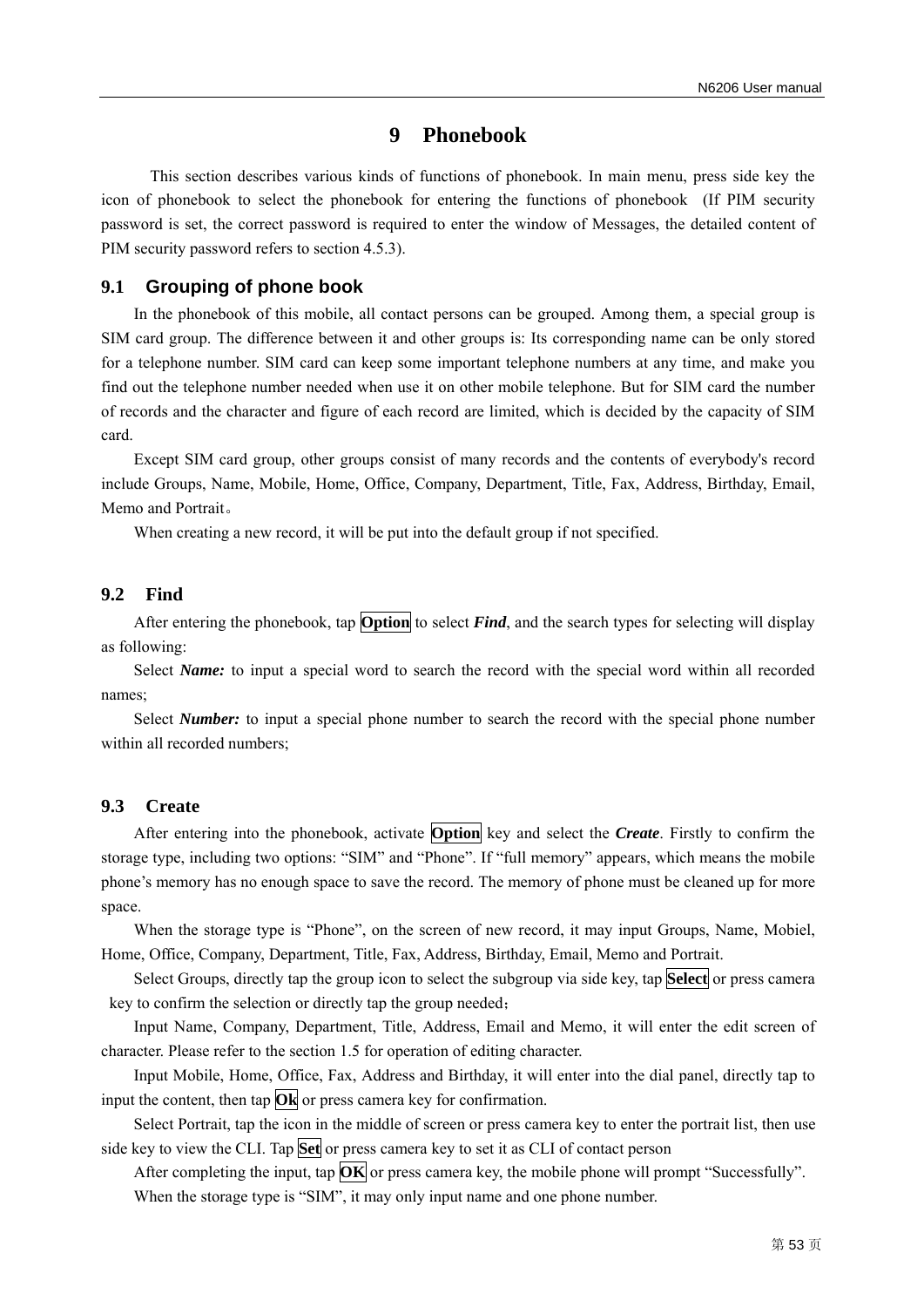## **9.4 Copy**

"Copy" is a shortcut provided to replace the mobile phone or copying the information. It is possible to copy the records on the phone with multi-ways except. Company, Department, Title, Fax, Address, Birthday, Email, Memo and Portrait can not be copied.

**Copy current:** copy the current contact of select person. If the contact is save on the SIM card, to select the content among:*Mobile*、*Home* and *Office*;if saved on the phone, the 3 phone numbers of each record will save as 3 records with same names in SIM card;

**Multi-copy:** select the type of copying between *From SIM* and *From phone*.

- Select *From phone:* copy to SIM card, the 3 phone numbers of each record will save as 3 records with same names in SIM card.
- Select *From SIM:* each record in SIM card will take one place in the phonebook of mobile phone, and select the save place. When copying, the record will be copied to the Unfiled group in the mobile phone. In the screen of multi-copy, select the person that needs to be copied, tap the checkbox in front of item, tap **OK** or press camera key to confirm the selection. During copying, tap **Option** to select *Select all*, *Cancel all* or *View*;

If the space is not enough during the copying, it will prompt "SIM card full, stop copying" and "Mobile memory full, stop copying".

#### **9.5 Move**

Move is a shortcut function provided for replacing the mobile phone and copying the information. If moved, the original place will not save the content moved. It can move the phone records in the phonebook with multi-ways. Company, Department, Title, Fax, Address, Birthday, Email, Memo and Portrait can not be copied.

**Move current:** move the current contact of select person to phone or SIM card. If the contact is save on the SIM card, to select the content among:*Mobile*、*Home* and *Office*;if saved on the phone, the 3 phone numbers of each record will save as 3 records with same names in SIM card.

**Multi-move:** select the type of moving between *From SIM* and *From phone*.

Select *From phone:* move to SIM card, the 3 phone numbers of each record will save as 3 records with same names in SIM card.

Select *From SIM:* each record in SIM card will take one place in the phonebook of mobile phone, and select the save place. When moving, the record will be moved to the Unfiled group in the mobile phone. In the screen of multi-move, select the person that needs to be moved, tap the checkbox in front of item, tap **OK** or press camera key to confirm the selection. During moving, tap **Option** to select *Select all*, *Cancel all* or *View*;

If the space is not enough during the moving, it will prompt "SIM card full, stop moving" and "Mobile memory full, stop moving".

#### **9.6 Delete**

The function of deleting the records in phonebook is set in this mobile phone. You can delete the records of SIM card and phone one by one or by package, and also delete them multiply. Select *Delete* the system will prompt, tap **OK** or press camera key to delete the current highlighted data of the person selected,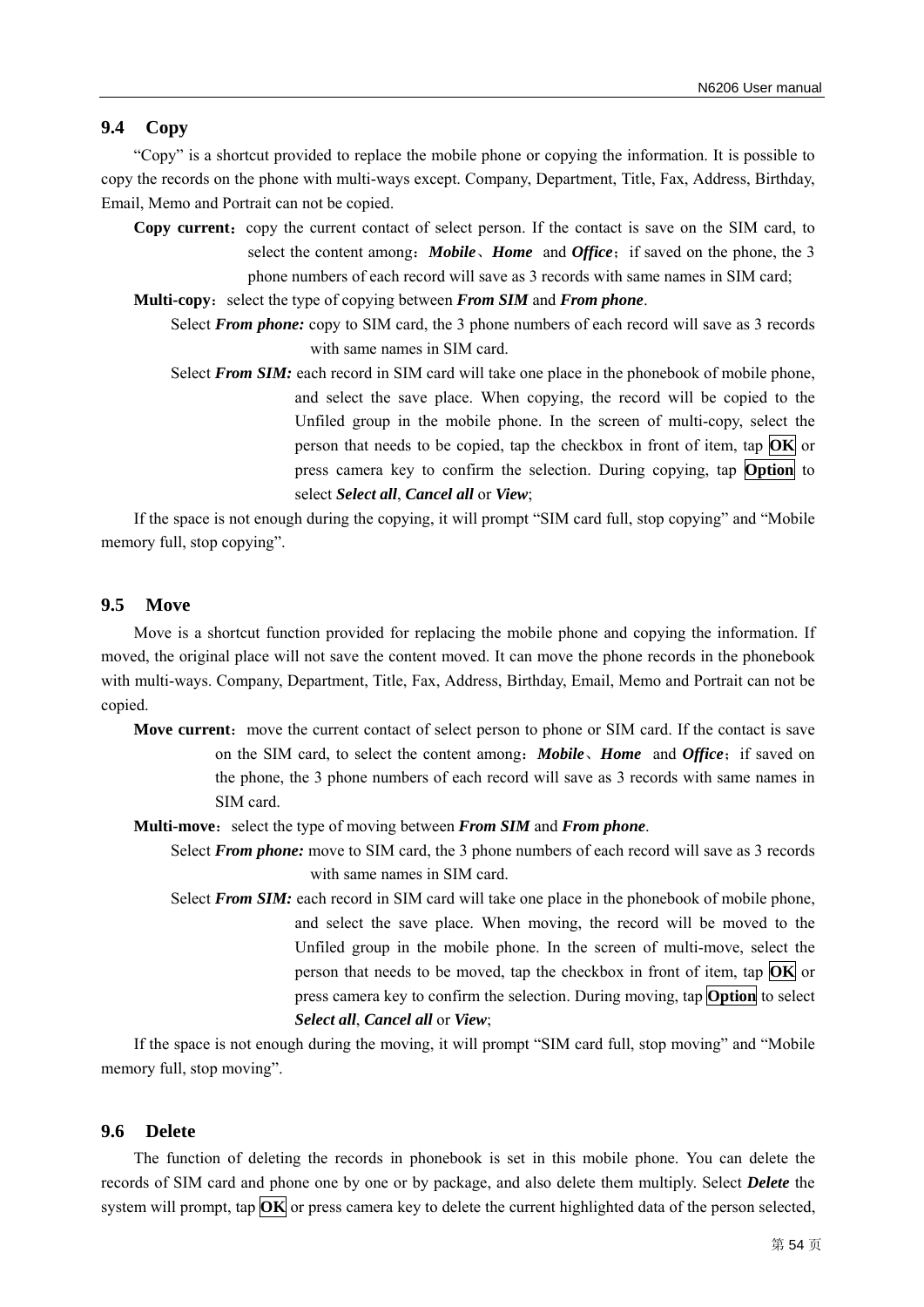tap **Cancel** not to delete the record.

#### **9.7 Multi-delete**

Select the type of deletion between *From SIM* and *From phone*. In the screen of multi-delete, select the person that needs to be moved, tap the checkbox in front of item, tap **OK** or press camera key to confirm the selection. During moving, tap **Option** to select *Select all*, *Cancel all* or *View*.

#### **9.8 Delete all**

Select *Phone* to delete all record on the phone one-off; Select **SIM** to delete all record on SIM card one-off; Select *All* to delete all record on the phone and SIM card one-off。

## **9.9 Groups**

Put the phone records into different groups as various property for convenient use。

The phone has 20 groups, and tap **Option**:

Select *Send SMS* send SMS to all group members;

Select *Send MMS* send MMS to all group members;

Select *Edit* to rename, select ring tone and group icon ( rename is not available for unfiled group).

In the group list, tap **Select** to enter the selected group, then tap **Option** to *Add*、*Call*、*IP dial*、*Send SMS*、*Send MMS*、*Delete (group)*、*Delete (phone)*、*Delete all (group)*、*Delete all (phone)*(Unfiled group does not have *Delete (group) and Delete all (group)*)。

#### **9.10 Show type**

To set the display type of contact list, including *All*, *Phone and SIM*.

#### **9.11 My number**

In the idle screen, enter the main menu, then select the options of "*Phone book*" *"Option"* and "*My number*" in turn to input, change and view the own number. If no setting, it will enter the edit screen.

#### **9.12 Storage status**

The function of storage status Capacity is set in this mobile phone, which makes user clearly understand the current usage situation of the mobile phone.

Storage status mainly provides the total and used amount of mobile phone and SIM card.

#### **9.13 Phone list**

List all the records in the phonebook according to the pronunciation of name and alphabet. After selecting the record, you may tap **Call** to dial the telephone. Tap **Option**:

Select *Call* to dial out the phone number selected;

Select *IP dial* to insert IP number in the front of the phone number then dial out (The function is needed to set before use, and refer to section 4.4.8);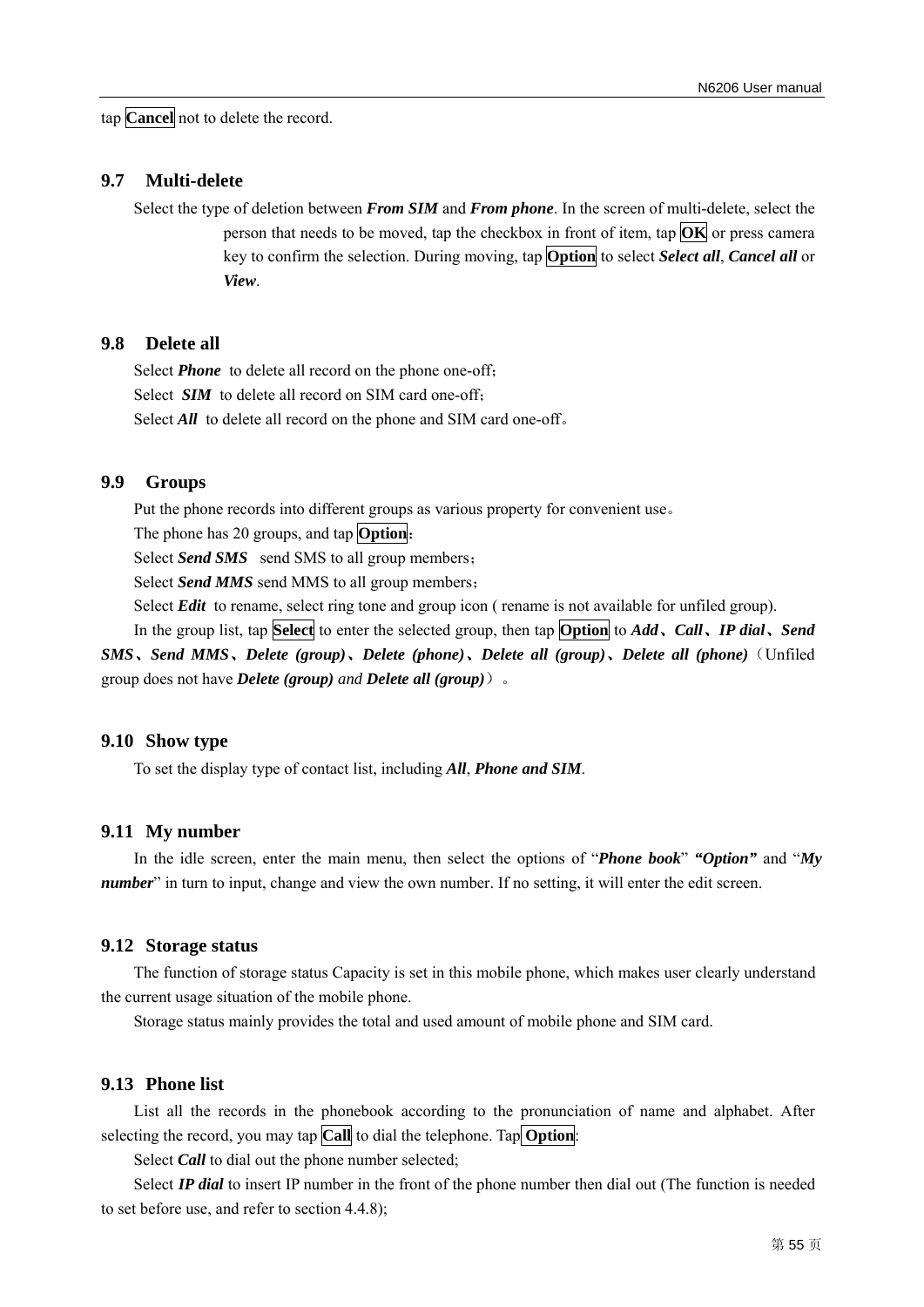Select **Send SMS** to perform the function of SMS, refer to section 8.2.1; Select *Send MMS* to perform the function of MMS, refer to section 8.2.2; Select *Send Email* to perform the function of MMS, refer to section 8.8; Select *Send name card* to send out the content of name card as SMS, MMS or via Bluetooth, refer to section 8.2 and 12.1.7.1. Select *Edit*: to edit the content of records in the phone according to the new record; Select *Copy***:** to move the data selected to mobile phone (SIM card); Select *Move*: to move the data selected to mobile phone (SIM card); Select *Delete:* to delete the selected phone record.

## **9.14 Save telephone number**

When you dial a new telephone (refer to section 2.2), inquiry the call history (refer to section 11) and view SMS or MMS (refer to section 8.4), you may choose the option of saving telephone number in the popup menu to save it in the phonebook.

Note: the menu of saving telephone number doesn't appear in the main menu.

## **9.15 Contact in security**

Via settings-security-PIM, input correct password to enter the screen of phonebook list,

activate **Option**,

Select *Find* refer to section 9.2;

Select *Create* select to save on the phone, and select "Groups", enter "Groups list" and select "Security", other content refers to section 9.3;

Select *Copy* refer to section 9.4;

Select *Move* refer to section 9.5;

Select *Delete* refer to section 9.6;

Select *Multi-delete* refer to section 9.7;

Select *Delete all* refer to section 9.8;

Select *Groups* refer to section 9.9

Select *My number* refer to section 9.11;

Select *Storage status* refer to section 9.12;

Select *List all* display all contact on the phone and SIM card, including the content of security.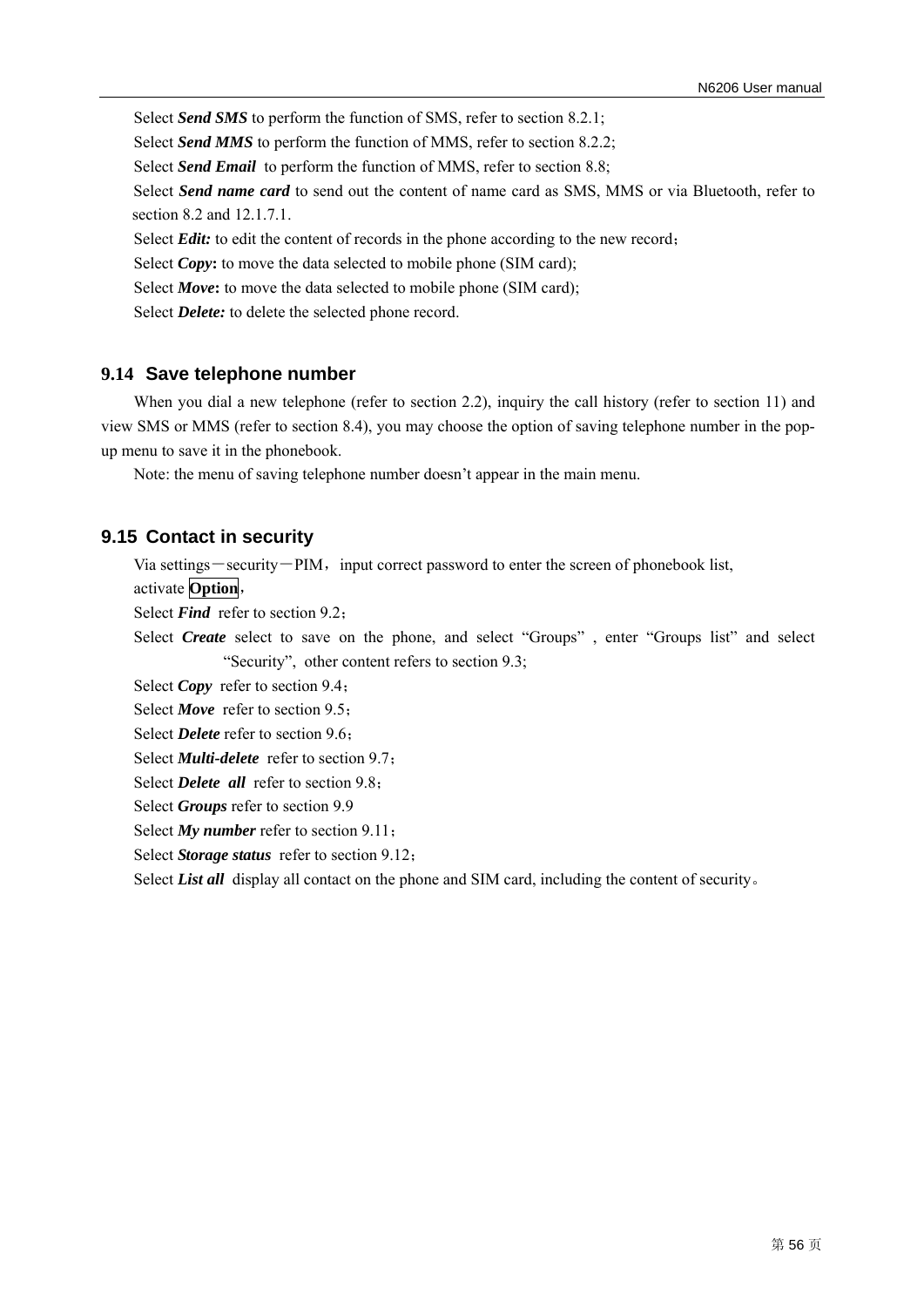## **10 Games**

#### **10.1 Boxman**

Push the box to the destination by tapping keys. When all boxes are in destination, game passes. If try again, tap **Replay** or press camera key, game restarts.

#### **10.2 Bubble**

Emit balls to hit one with same color. When the number of balls with same color near reaches three or more than three, the balls will disappear. Enter next mission with disappearing of all balls. Touching left or right panel to control the direction of shoot and tap **Shoot** or press camera key to shoot out the ball. You can pause or resume game by tapping left soft key. Tap **Back** to exit game and pres power to exit game with save.

#### **10.3 Balloon**

When game begins, a lot of balloons will raise from ground. Using touchpen to tap them exploded to obtain the score. Scores of the balloon is random, which can be 10, 20, 30, 40 or 50. When total score of all lost balloon is more than 2000, the game is over. Tap **Pause** or press camera key to pause or continue the game, tap **Back** to exit game and pres power to exit game with save.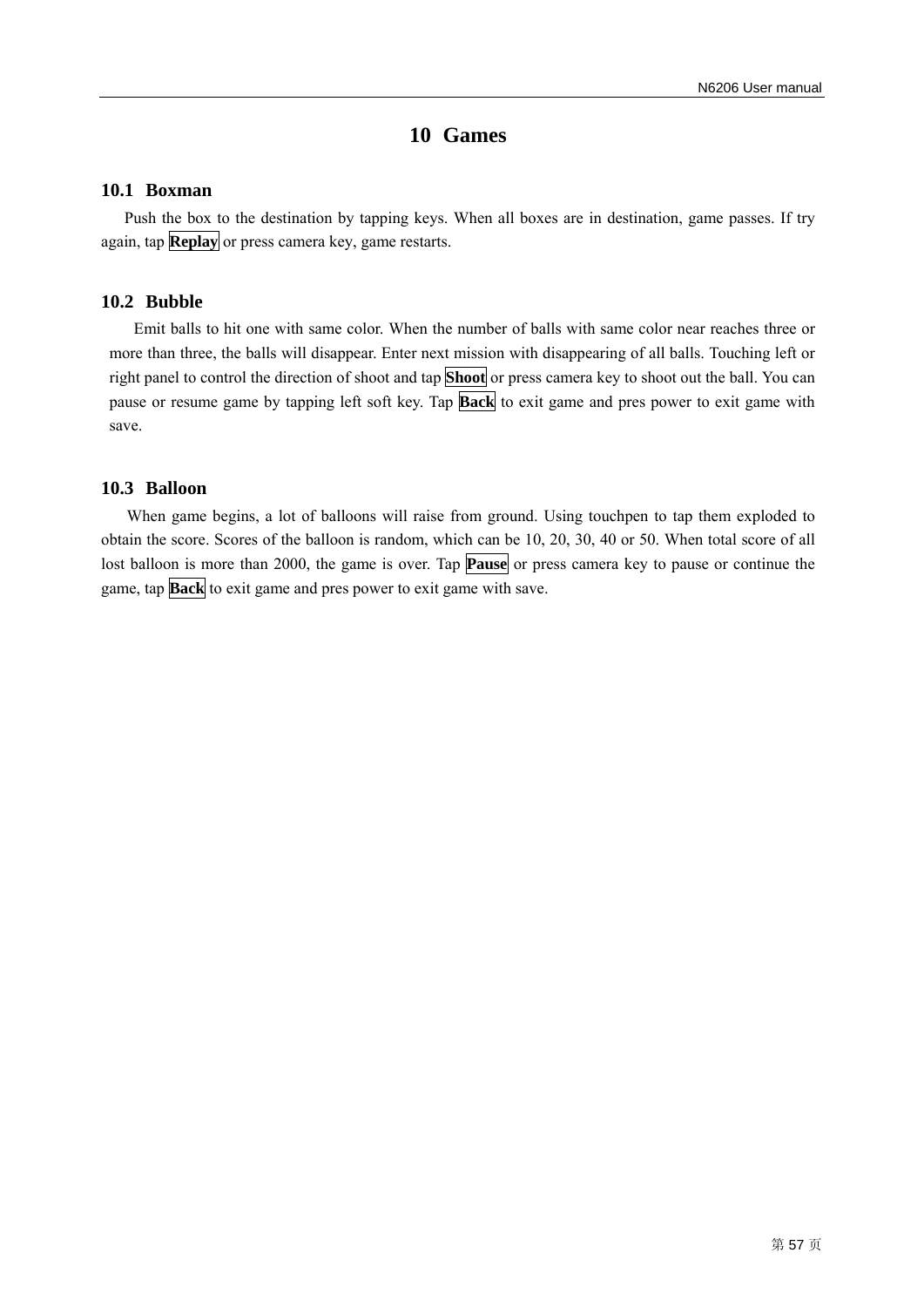## **11 Call history**

The call history covers recently Outgoing calls/Received calls/Missed calls and Calls duration as well as the function of deleting records.

Tap to enter main menu, press side key to select Call history, tap to enter it. There are four items: Outgoing calls/Received calls/Missed calls and Calls duration.

If the mobile phone is unlocked on idle screen, tap **Snd** key to view recent outgoing calls.

You may view time, date and phone number Outgoing calls/Received calls/Missed calls (Call duration does not include in the detailed information.).

#### **11.1 Outgoing calls**

On the screen of Call history, press side up/down key to select the option of Outgoing calls, tap the history selected or press camera key to enter Outgoing calls screen. Tap **Option** to do the operations as followings**:** 

Select *Call* to dial out the phone number selected, refer to section 2.2;

Select *IP dial* to insert IP number in the front of the phone number then dial out (The function is needed to set before use, and refer to section 4.4.8);

Select *Send SMS* to perform the function of SMS, refer to section 8.2.1;

Select *Send MMS* to perform the function of MMS, refer to section 8.2.2;

Select *Save* to save the necessary numbers to phonebook, refer to section 9.2;

Select *Delete* to delete the current record selected;

Select *Delete* all to delete all records;

On the screen of View details, activate **option** key to operate as followings:

Select *Call* to dial out the phone number selected, refer to section 2.2;

Select *IP dial* to insert IP number in the front of the phone number then dial out (The function is needed to set before use, and refer to section 4.4.8);

Select *Send SMS* to perform the function of SMS, refer to section 8.2.1;

Select *Send MMS* to perform the function of MMS, refer to section 8.2.2;

Select *Save* to save the necessary numbers to phonebook, refer to section 9.2;

Select *Delete* to delete the current record selected.

#### **11.2 Received calls**

The operation of Received calls is same as Outgoing calls.

#### **11.3 Missed calls**

The operation of Missed calls is same as Outgoing calls.

#### **11.4 Call duration**

On the screen of Call duration, you may view: duration for the last call, total duration for outgoing &received calls and total call duration.

Tap **Clear** to clear call duration to zero, and tap **OK** key to confirm; the system will prompt correspondingly, or tap **Cancel** key to exit from current operation.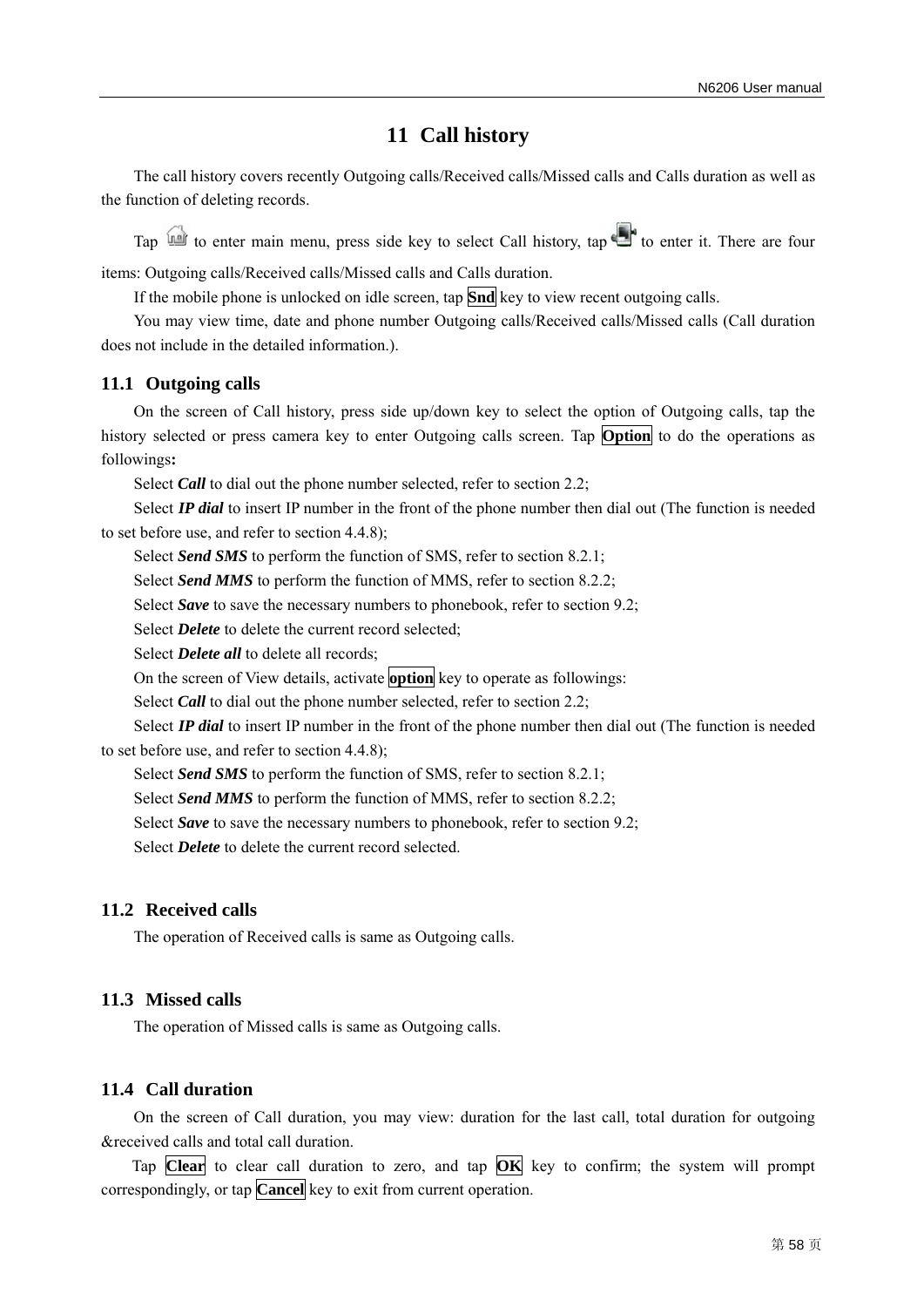## **12 Accessory**

## **12.1 Painter**

You can create and edit your favorite picture and save it。

## **12.1.1 Edit of picture**

Tap **Edit** if the picture is available, it will display on the screen, if not, it will display **Create**,tap **Option**:

Select "Open photos" to enter the window of palette for modifying the picture, then tap **Option**:



Select *Save*: to save the picture;

Select *Save as*: to save the picture with different name for various modification;

Select **Brush**: to set the width of brush, tap the checkbox to select the type of brush;

Select *Palette*: to change the color of brush;

Select *Eraser*: to erase the unneeded area;

Select *Clear*: to clear all content for reediting;

Select *Frame*: to set the frame of content among three choices;

Select **Signet**: to add the signet on the content.

## **12.2 Multimedia**

## **12.2.1 Music player**



Tap **Option**, then press side up/down to select *Music lib* or *Play list*, tap **Select** or press camera key for entry, tap **Play** or press camera key to play the music, press side up/down to increase/decrease the volume。

## **12.2.2 Video player**

Video player is used to play the videos you taken or downloaded, and its operation procedure is same as Music play.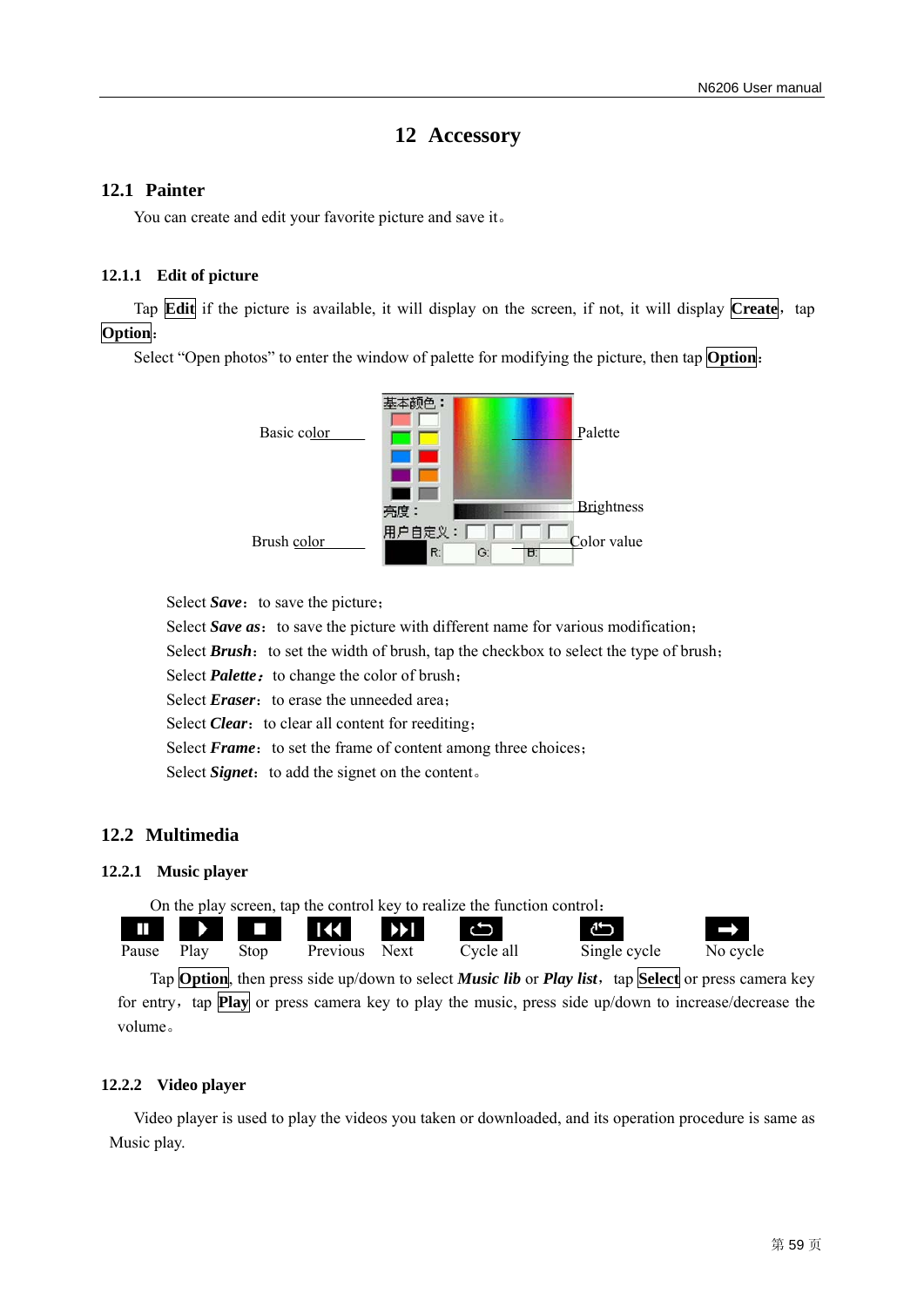#### **12.2.3 Voice recorder**

 Voice recorder is user for recoding the memo by nuncupation when you have no other available device in hand. Enter the screen of voice recorder, activate **Option** to select *Record* or tap to begin recording, tap **T** or press camera key to stop recording. Tap **Save** to save the record, tap **Cancel** to back to the previous menu。You can listen the effect of record from *My favorites* -*Sounds* -*Voice memo*, refer to section 7.6.2; select *Play list* to enter the play list screen, then tap **Play** or press camera key to listen the record; select *Storage type* select to save the record on the phone or on the SIM card.

#### **12.2.4 Alarm**

There are five alarms which can be set. The function and operation of three alarms are completely same. You can set the alarm clocks on/off.

On the screen of alarm, it displays the status of the five alarms.

Alarm on/off is represented by different icons. If the alarm is on, the icon and alarm time will display after the alarm name. If it is off, the icon does not display after the alarm name.

#### *12.2.4.1 Alarm on*

The user highlights an alarm and tap **Select** or press camera key to view the status and the detailed settings.

If you want to alarm on, first to confirm the alarm time is right. For instance, if you attempt alarm on at 00:00, to select "Time" on the display screen to enter the screen of time setting, input the time needed, then tap **OK** to confirm.

Secondly you need to conform the period is right. If not set the item, the alarm works once. If to set others, enter the item of "Period", including three options:

*Once*: the alarm only works once and then it will be off;

*Daily*: the alarm works at the same time everyday;

*Day of the week*: the alarm works on some day or days of week;

*Sound:* to set up the alarm tune.

*Name:* to rename of the alarm to your favorite;

*Snooze*: to set the alarm to ring 5 times every 5 minutes.

Finally, to select *Status:* to set the alarm on/off., the system will prompt "Start alarm?", tap  $\overline{OK}$  or press camera key to complete the operation.

#### *12.2.4.2 Alarm off*

The user selects one alarm on, tap **Select** or press camera key to enter the status of the alarm.

#### *12.2.4.3 Alarming*

When the set time is reached, the phone will play the alarm tone (If the setting is on.) and display the alarm time on the screen.

Even if the phone is power off, the phone still works. At this time, tap **Cancel** or power key to stop the alarm, and it will prompt "Power on". Select **Yes** to power on, Select **No** exit the screen.

Please notice if the date and time have changed the alarm still works as the original time. Therefore,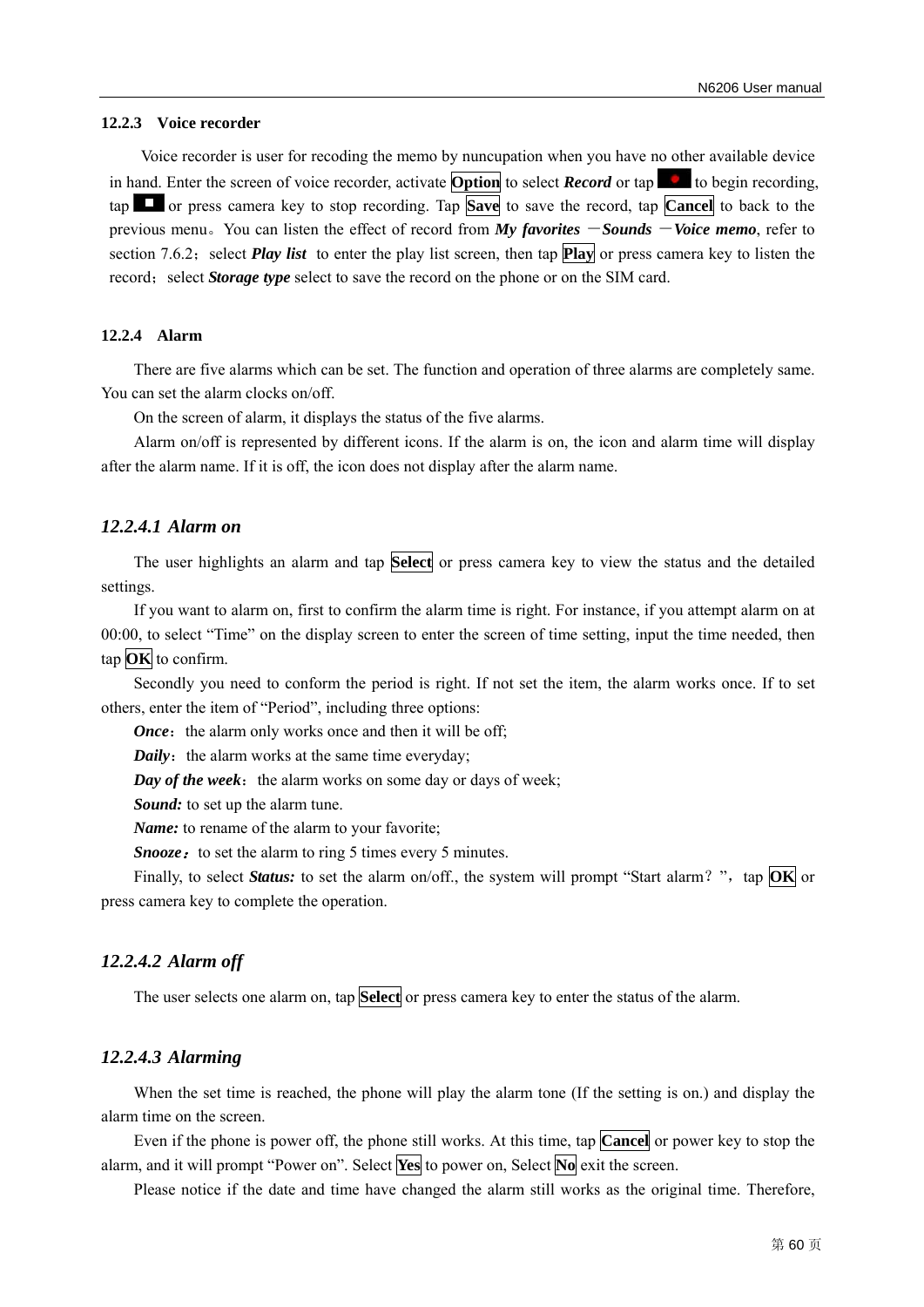please confirm the alarm date and time changed for next time.

#### **12.2.5 Schedule**

#### *12.2.5.1 Function description*

After entering the Calendar, the monthly calendar for current date will be displayed. Use side up/down key to select the preferred date, and the Gregorian calendar year &month of specified date display on the bottom right of corner of screen. Any date with event record will be represented with red frame. Tap **Option** key to activate the menu, which covers: Select date, Create, Scheduler list.

#### *12.2.5.2 Select date*

Using this function, you may select any day (within valid time limit) and complete other functions. For the first access, the current date is shown; upon the selection of any other day, tap  $\vert OK \vert$  to return the calendar, it will display the date selected. Tap **Back** to return the calendar, it will display the date before entering "Select date " (Note: it may not be the calendar, which depends on your operation.).

#### *12.2.5.3 Create*

"Create" is used to add new events, and you need to input the relevant date  $\&$  time for events, then to set date and time for reminding.

On the screen of Calendar and event Schedule, tap **Option** key to activate the menu, select *Create* to add events.

The setting of new events covers the following contents:

*Date*: refer to the date to be reminded for event, which may be set by entering the date with number keys;

*Time*: refer to the time to be reminded for event, which may be set on the screen of "Time";

*Memo*: refer to the description of event, with contents to be input on the screen of edit, refer to section;

**Sound:** refer to the ring to be reminded for event;

*Period*: refer to the period of event;

*Status*: refer to make the schedule item on/off.

Finally tap **Save** to save the setting, and tap **Back** to exit。

#### *12.2.5.4 Schedule list*

Simply tap **OK** to enter scheduler list box, which is used to check all schedulers. Activate the key **Option** for following operations:

**View:** to view the content of selected scheduler;

*Create*: to add a new scheduler;

**Delete**: to delete the selected scheduler;

*Delete all*: to delete all schedulers.

**Send via Bluetooth:** to send the scheduler via Bluetooth;

**Send all via BT:** to send all scheduler via Bluetooth;

*View summary*: Within the status of "View summary", the total/free number of schedule items is displayed, and tap **Back** to back to calendar screen.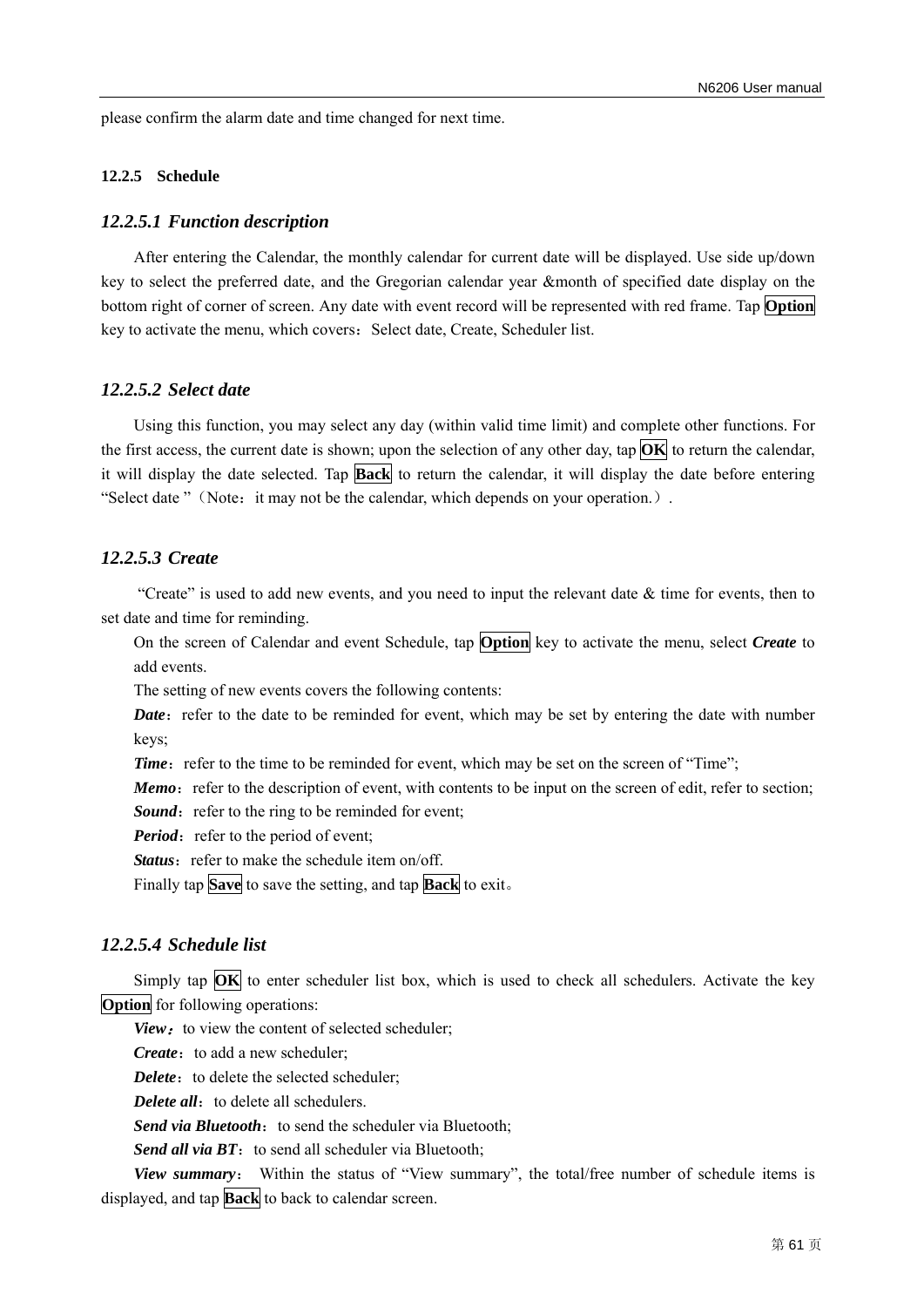#### **12.2.6 Tools**

#### *12.2.6.1 Notepad*

Notepad is used for any simple record and memo, and tap **Option**: *Edit item*: edit the item selected; **Send SMS**: send the content of item via messages: *Delete*: delete the item selected: *Delete all*: delete all items.

#### *12.2.6.2 Calculator*

Using calculator can do the arithmetic including addition, subtraction, multiplication and division. After entering the screen of calculator, you may directly input the number to account, and the number and character input will display on the screen of edit:

Take the calculation of 123456789x7.2 as an example:

First step: enter digits "123456789", and tap  $#$  to change between positive and negative;

Second step: tap operation symbol " $x$ ";

Third step: enter digit "7.2", whereby the dot can be made by  $*$ ;

Fourth step: tap operation symbol "=";

The result will display on the bottom line.

Tap  $\left| \leftarrow \right|$  to delete the content and tap  $\overline{CE}$  to clear the content and start new calculation, and tap **Back** key to exit the calculator screen.

Press **Pwr** key can cancel the input, exit the calculator screen and back to idle screen, or tap **Back** key to exit after clearing the edit screen.

In case that the calculation of number which is divided by zero produces a result over zero, or the result is above 999999999 or below -999999999, the prompt "E" shall occur to indicate an error.

#### *12.2.6.3 Dictionary*

Dictionary provided in this cell phone supports the inter-translation across English and Chinese, which means that the entered word may be translated from English/Chinese into Chinese/English.

Dictionary is activated by the selection with the soft key **select**. Upon the completion of word or text enter, tap  $\overrightarrow{OK}$ , and word containing this character string is shown in this bilingual dictionary box. Press the direction key "up" or "down" to search for the target word, then tap **select** for its detailed information, and tap **exit** to return to word enter box; The cell phone reminds that "your word not available" when any content can't be found to match your word.

#### *12.2.6.4 Currency*

Using this function, an amount of currency may be exchanged to other equivalent foreign currency.

This cell phone has one type of preset currency exchange, which is changeable, and may be reset with various currency exchange rates. For this purpose, select the item to be set with direction key "up" and "down" as well as scroll bar, then tap **OK** or press camera key to enter respective setting box. After the setting for exchange rates, the amount of currency to be exchanged to will be displayed.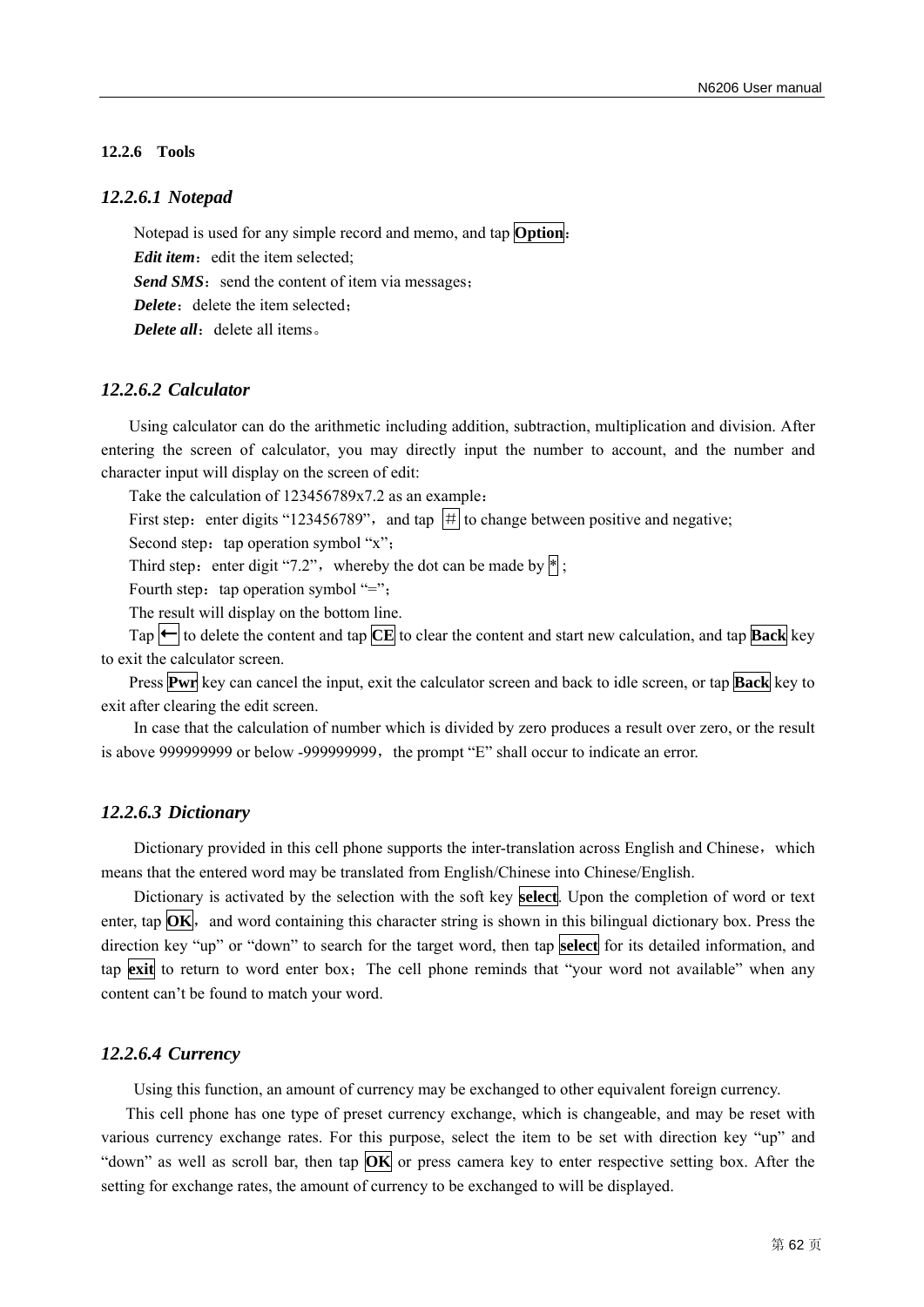#### *12.2.6.5 World clock*

With an easy operation method, the worldwide clock provide great convenience for travelers all over the world.

Under the box of worldwide clock,  $\nabla u \propto \nabla d$  may be used to move the time zone indicating line located. During the course of movement, items located in the lower position, including time zone, name of city, time and date, will change by your random selection respectively. And the name of famed city within this time zone is shown when shifting this indicating line, in such mode, tap **OK** or press camera key to set the time of city selected to its local time.

So far, this cell phone could provide following cities correspond to respective time zones:

| City      | Time zone    | City             | Time zone   | City     | Time zone   |
|-----------|--------------|------------------|-------------|----------|-------------|
| Beijing   | East zone 8  | Los angels       | West zone 8 | Moscow   | East zone 3 |
| Hongkong  | East zone 8  | Mexico           | West zone 6 | Baghdad  | East zone 3 |
| Taipei    | East zone 8  | Chicago          | West zone 6 | Kuwait   | East zone 3 |
| Singapore | East zone 8  | Ottawa           | West zone 6 | Teheran  | East zone 3 |
| Pyongyang | East zone 9  | Miami            | West zone 5 | New deli | East zone 5 |
| Seoul     | East zone 9  | Washington       | West zone 5 | Calcutta | East zone 5 |
| Tokyo     | East zone 9  | New York         | West zone 5 | Rangoon  | East zone 6 |
| Osaka     | East zone 9  | London           | Zone 0      | Hanoi    | East zone 7 |
| Manila    | East zone 9  | Madrid           | East zone 1 | Bangkok  | East zone 7 |
| Sydney    | East zone 10 | Rome             | East zone 1 | Jakarta  | East zone 7 |
| Hawaii    | West zone 10 | Paris            | East zone 1 |          |             |
| Alaska    | West zone 9  | <b>Frankfurt</b> | East zone 1 |          |             |
| Seattle   | West zone 8  | <b>Berlin</b>    | East zone 1 |          |             |

#### *12.2.6.6 Countdown*

This function is mainly applicable to the prompt operation at given time. Such as: dial up after ten minutes, etc. It provides no content for prompt, and easy for operation.

The countdown may be used in following methods: select the menu option *Accessory* -*Tools* -*Countdown* under accessory box after entering main menu, the cell phone displays the countdown status, whereby the countdown time may be entered. For example: if you need to be reminded after forty five minutes, just tap

the digit key "45" under normal standby mode, then tap  $\bullet$  or press camera key to start countdown and tap

 or press camera key to cancel it. The cell phone will prompt:"Countdown start!" The cell phone will prompt in 45 minutes that the set time is available.

- Note: •Enter values for minutes;
	- •Values for minutes shall not exceed 99(countdown values entered for minutes under standby mode).
	- •The prompt box may produce under standby mode for the availability of countdown time. The prompt for other working states shall be made by a prompt tune.

#### *12.2.6.7 Stopwatch*

The stopwatch box is shown on the screen of cell phone by selecting the option stopwatch menu.

The time starts from zero by tapping **Start** or press camera key, may be stopped by tapping **Pause** or press camera key, and may continue by tapping **Go on** or press camera key; or may return to zero by tapping **Reset** (in such case, time may be re-started), or may exit from stopwatch box by tapping **Back** .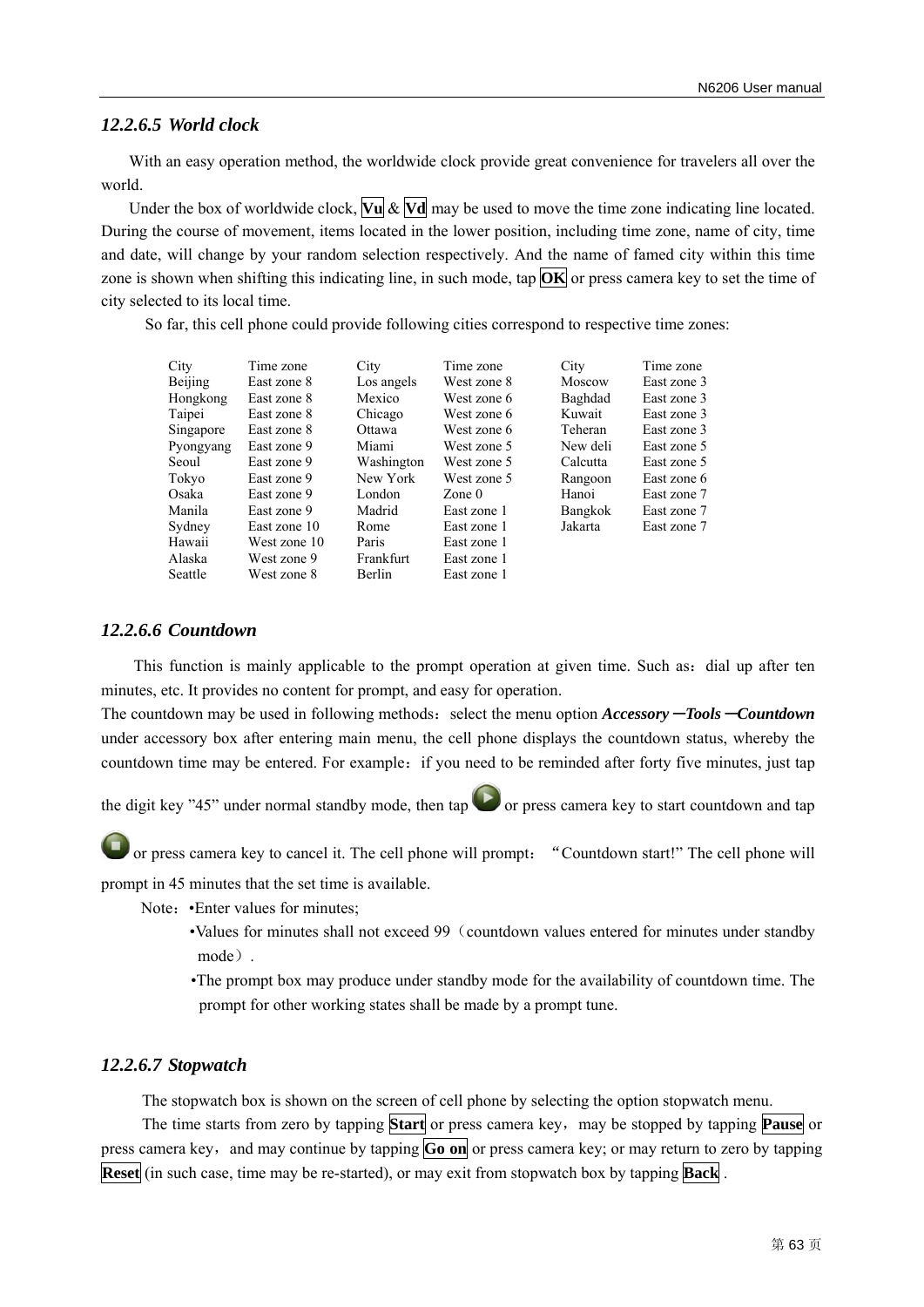#### *12.2.6.8 Unit converter*

Use this function you can exchange the unit .in to Unit converter window ,select the content you want to set, tap **Select** or press camera key in to edit window ,select the conversion number and unit , input the conversion number ,system will conversion the result.

#### **12.2.7 Connection tools**

#### *12.2.7.1 Bluetooth*

Bluetooth technique may be adopted for wireless connection across electronic apparatuses as their communication is made via wireless electric wave. Thus, the cell phone does not need a location exactly opposite to one Bluetooth apparatus. The connection may be interfered by some barriers (eg. Wall or other electronic apparatuses), and a Max. distance of ten meters between two apparatuses is required for the communication. Subject to the limitation for the use of Bluetooth apparatus in some countries or districts, consult local authority for such information .

*Activation*: to switch on or off the Bluetooth function. It's an important concern for some other operations by cell phone with Bluetooth connection as this shall consume the battery and shorten the operation duration of cell phone.

*My devices*:*add apparatus* to search for Bluetooth spare parts to be connected to;*apparatus list* to check apparatus list , and the activation of key **Option** could make the following operations possible: *link/disconnection, rename* and *deletion*.

**Visibility:** to switch on or off the visibility of cell phone;

*My phone's info*: to enter information relevant to cell phone, including name &address of cell phone;

*BT data exchange*: to enable the date exchange function of Bluetooth (FTP data service, OPP data service);

*Bluetooth services*: to check Bluetooth service items, including earphone, auto-receiving and dial-up.

#### *12.2.7.2 PC tool*

This cell phone is capable to transmit phone book, preferred rings &pictures to user using the connection between data lines (special accessory) and PC computer. When data lines are used, this cell phone supports Windows 95, Windows 98, Windows NT and Windows 2000. If data lines are not included in the purchase of cell phone, place an order from your local retailer. To activate the function as to transmit documents, the installation of synchronized software is required in PC computer.

## *12.2.7.3 GPRS wizard*

It stands for General Packet Radio Service (GPRS). Using GPRS technique, user is able to send or receive data through cell phone network. In this sense, GPRS is a way for data transmission, which supports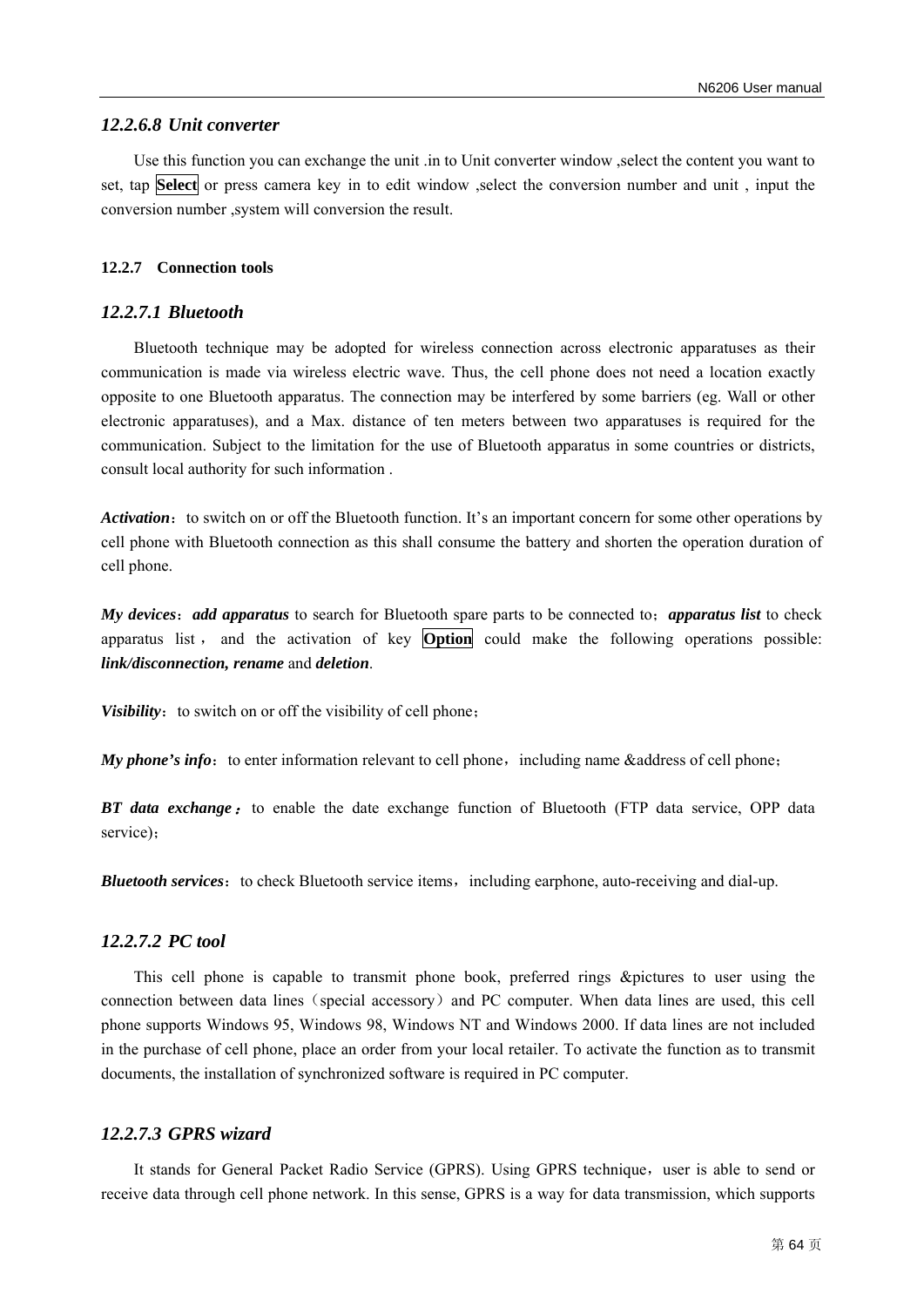user's wireless connection with internet data network. And the GPRS application covers such services as WAP, multi-media information, short message, the downloading of JAVA application program, and GPRS dial-up program (e.g. Internet &e-mail).

#### **Events to be noted before the use of GPRS technique:**

- 1. Consult the local network operator or service supplier for the availability or the application procedure (if GPRS not available) for GPRS service;
- 2. Save GPRS settings necessary for each application concerning GPRS data transmission;

#### **Price for GPRS and other applications**

Both the use of GPRS connection and various applications concerning GPRS data transmission need to be paid respectively. The payment for normal data dial-up is calculated by the time duration of internet connection, while that for GPRS mode is calculated by the data amount downloaded from internet. Please consult local network operator or service supplier for detailed information relevant to price.

## **12.2.8 STK**

STK (SIM TOOL KIT) allows to operate its own software based on SIM card. STK card can receive and send short message data of GSM. This mobile phone supports the service for various network operators.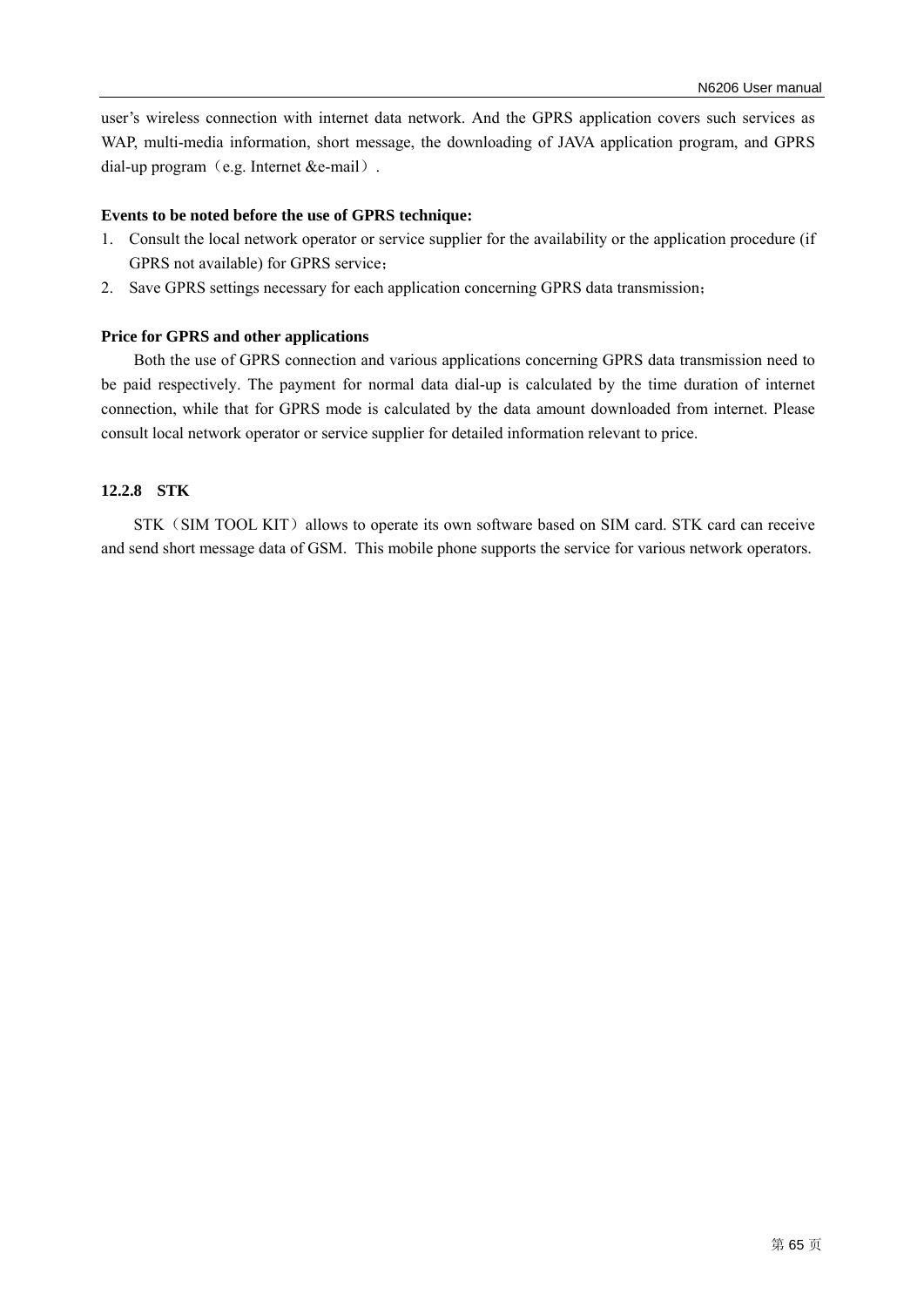# **13 Common questions**

#### **The mobile phone can not power on.**

The phone can not make call and power off due to lower battery. Please charge the battery.

#### **The mobile phone can not to dial some calls.**

The Call barring has been set, which restricts the use of mobile phone, please check and cancel it.

#### **Someone else is answering my call.**

The mobile phone has been set to transfer your call to another number, please check and cancel it.

#### **The Display information**

During the operation, the mobile phone may prompt the display information due to following error operations:

#### *"Insert SIM card"*

 SIM card must be inserted into mobile phone before used, or taken out (If already exists) for cleanup the golden area with dry cloth and then insert again.

#### *" Network not available"*

 Your mobile phone is out of the area covered by network (or the physical barrier might exist between your phone and transmitter), and unable to dial or answer calls. Please close to the window if indoors.

## *"Emergent call only"*

 If your mobile phone is out of the area covered by network of service supplier, and another network within your area may allow you to dial emergent call subject to the intensity of signal.

## *" Invalid SIM card"*

 The SIM card has been locked, which is unable to accept the SIM card inserted. Please insert correct SIM card or contact with the distributor.

## *"Enter PUK code"*

 SIM card has been locked due to the wrong input of PIN code for three times continuously. Therefore, you must apply a special eight-digit PUK code from the network supplier to unlock the SIM card (PUK code may be supplied with PIN code at same time).

**Warning: If input wrong PUK code for ten times continuously, SIM card will be locked permanently. You must apply a new SIM card from the network supplier.**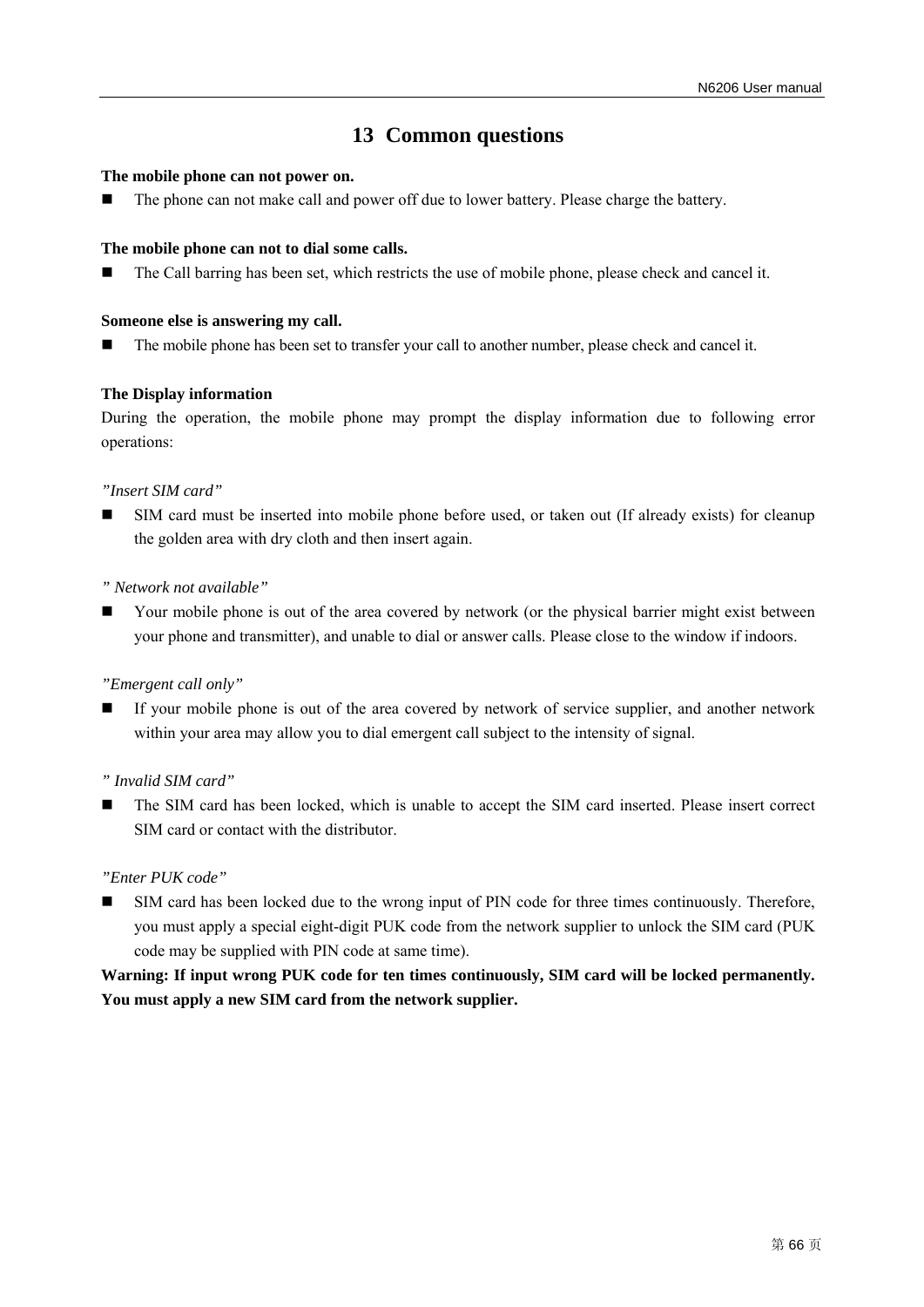# **14 Fittings**

## **Charger**

- It will charge the Li battery quickly and completely. The charge duration varies subject to the capacity of battery.

## **Li battery (One piece)**

- The Li battery xxx mAh can provide the standby duration lasting for XXX-XXX hours or call duration lasting for XX-XXX hours subject to practical using condition.

**Note: Only the approved battery, charger and other accessories by manufacturer of mobile phone may be used. Using other types of accessories will infringe the approval and warranty of this mobile phone and cause the danger.**